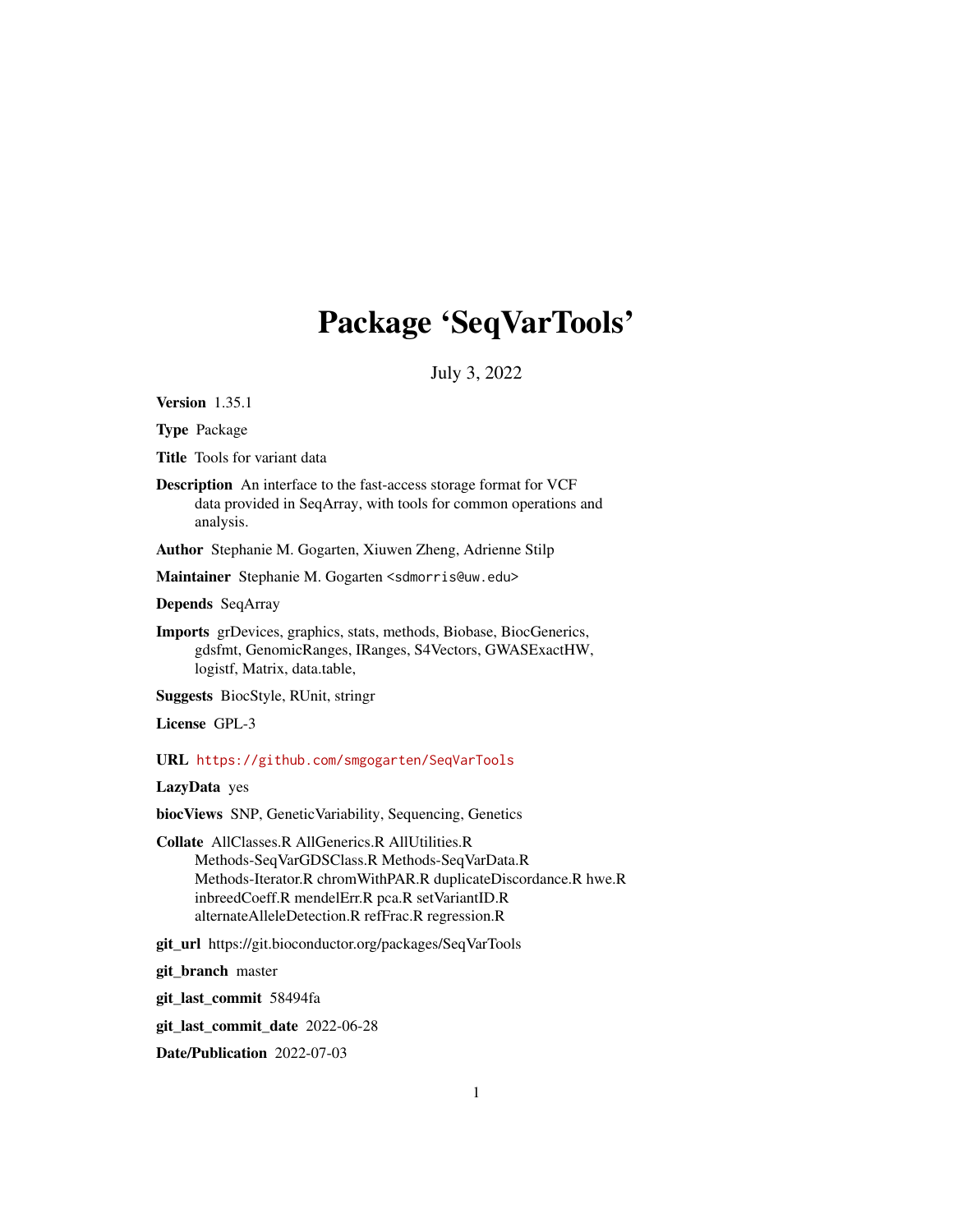## <span id="page-1-0"></span>R topics documented:

| 10<br>12<br>$getGenotype \dots \dots \dots \dots \dots \dots \dots \dots \dots \dots \dots \dots \dots \dots \dots \dots \dots$<br>14<br>16<br>17<br>19<br>20<br>21<br>22<br>23<br>25<br>26<br>27<br>28<br>29<br>30<br>32<br>33<br>35<br>36<br>37<br>39<br>Index | $SeqVarTools\text{-}package \dots \dots \dots \dots \dots \dots \dots \dots \dots \dots \dots \dots \dots \dots \dots$ | $\overline{2}$ |
|------------------------------------------------------------------------------------------------------------------------------------------------------------------------------------------------------------------------------------------------------------------|------------------------------------------------------------------------------------------------------------------------|----------------|
|                                                                                                                                                                                                                                                                  |                                                                                                                        | 3              |
|                                                                                                                                                                                                                                                                  |                                                                                                                        | $\overline{4}$ |
|                                                                                                                                                                                                                                                                  |                                                                                                                        | 5              |
|                                                                                                                                                                                                                                                                  |                                                                                                                        | $\overline{7}$ |
|                                                                                                                                                                                                                                                                  |                                                                                                                        | 8              |
|                                                                                                                                                                                                                                                                  |                                                                                                                        | 9              |
|                                                                                                                                                                                                                                                                  |                                                                                                                        |                |
|                                                                                                                                                                                                                                                                  |                                                                                                                        |                |
|                                                                                                                                                                                                                                                                  |                                                                                                                        |                |
|                                                                                                                                                                                                                                                                  |                                                                                                                        |                |
|                                                                                                                                                                                                                                                                  |                                                                                                                        |                |
|                                                                                                                                                                                                                                                                  |                                                                                                                        |                |
|                                                                                                                                                                                                                                                                  |                                                                                                                        |                |
|                                                                                                                                                                                                                                                                  |                                                                                                                        |                |
|                                                                                                                                                                                                                                                                  |                                                                                                                        |                |
|                                                                                                                                                                                                                                                                  |                                                                                                                        |                |
|                                                                                                                                                                                                                                                                  |                                                                                                                        |                |
|                                                                                                                                                                                                                                                                  |                                                                                                                        |                |
|                                                                                                                                                                                                                                                                  |                                                                                                                        |                |
|                                                                                                                                                                                                                                                                  |                                                                                                                        |                |
|                                                                                                                                                                                                                                                                  |                                                                                                                        |                |
|                                                                                                                                                                                                                                                                  |                                                                                                                        |                |
|                                                                                                                                                                                                                                                                  |                                                                                                                        |                |
|                                                                                                                                                                                                                                                                  |                                                                                                                        |                |
|                                                                                                                                                                                                                                                                  |                                                                                                                        |                |
|                                                                                                                                                                                                                                                                  |                                                                                                                        |                |
|                                                                                                                                                                                                                                                                  |                                                                                                                        |                |
|                                                                                                                                                                                                                                                                  |                                                                                                                        |                |

SeqVarTools-package *Tools for Variant Analysis*

### Description

This package provides tools for data exploration and analysis of variants, extending the functionality of the package [SeqArray](#page-0-0).

#### Details

[SeqArray](#page-0-0) provides an alternative to the Variant Call Format (VCF) for storage of variants called from sequencing data, enabling efficient storage, fast access to subsets of the data, and rapid computation.

SeqVarTools provides an interface to the [SeqArray](#page-0-0) storage format with tools for many common tasks in variant analysis and integration with basic S4 classes in Bioconductor.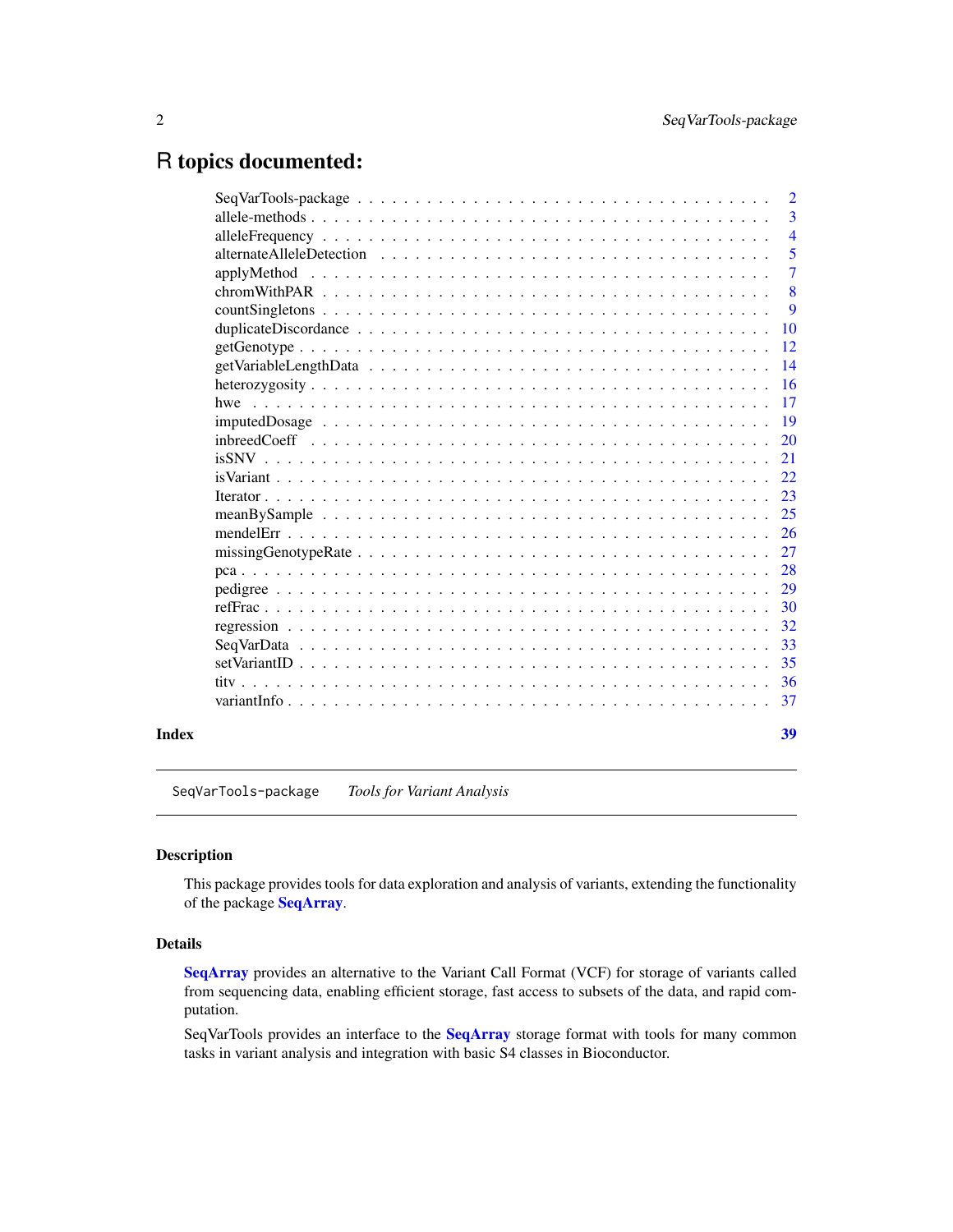### <span id="page-2-0"></span>allele-methods 3

### Author(s)

Stephanie M. Gogarten, Xiuwen Zheng

Maintainer: Stephanie M. Gogarten <sdmorris@u.washington.edu>

<span id="page-2-1"></span>allele-methods *Extract allele information from a GDS object*

#### Description

Extract reference and alternate alleles and allele counts from a GDS object.

### Usage

```
## S4 method for signature 'SeqVarGDSClass'
refChar(gdsobj)
## S4 method for signature 'SeqVarGDSClass'
altChar(gdsobj, n=0)
## S4 method for signature 'SeqVarGDSClass'
nAlleles(gdsobj)
```
#### Arguments

| gdsobi | A SeqVarGDSClass object with VCF data.                                       |  |
|--------|------------------------------------------------------------------------------|--|
|        | An integer indicating which alternate allele to return. n=0 returns a comma- |  |
|        | separated string of all alternate alleles.                                   |  |

### Details

These methods parse the "allele" field of a GDS object.

### Value

refChar returns a character vector of reference alleles.

altChar returns a character vector of alternate alleles. If n=0, multiple alternate alleles are represented as a comma-separated string. If  $n>0$ , only the nth alternate allele is returned.

nAlleles returns an integer vector of the number of alleles (reference and alternate) for each variant.

### Author(s)

Stephanie Gogarten

### See Also

[SeqVarGDSClass](#page-0-0), [applyMethod](#page-6-1)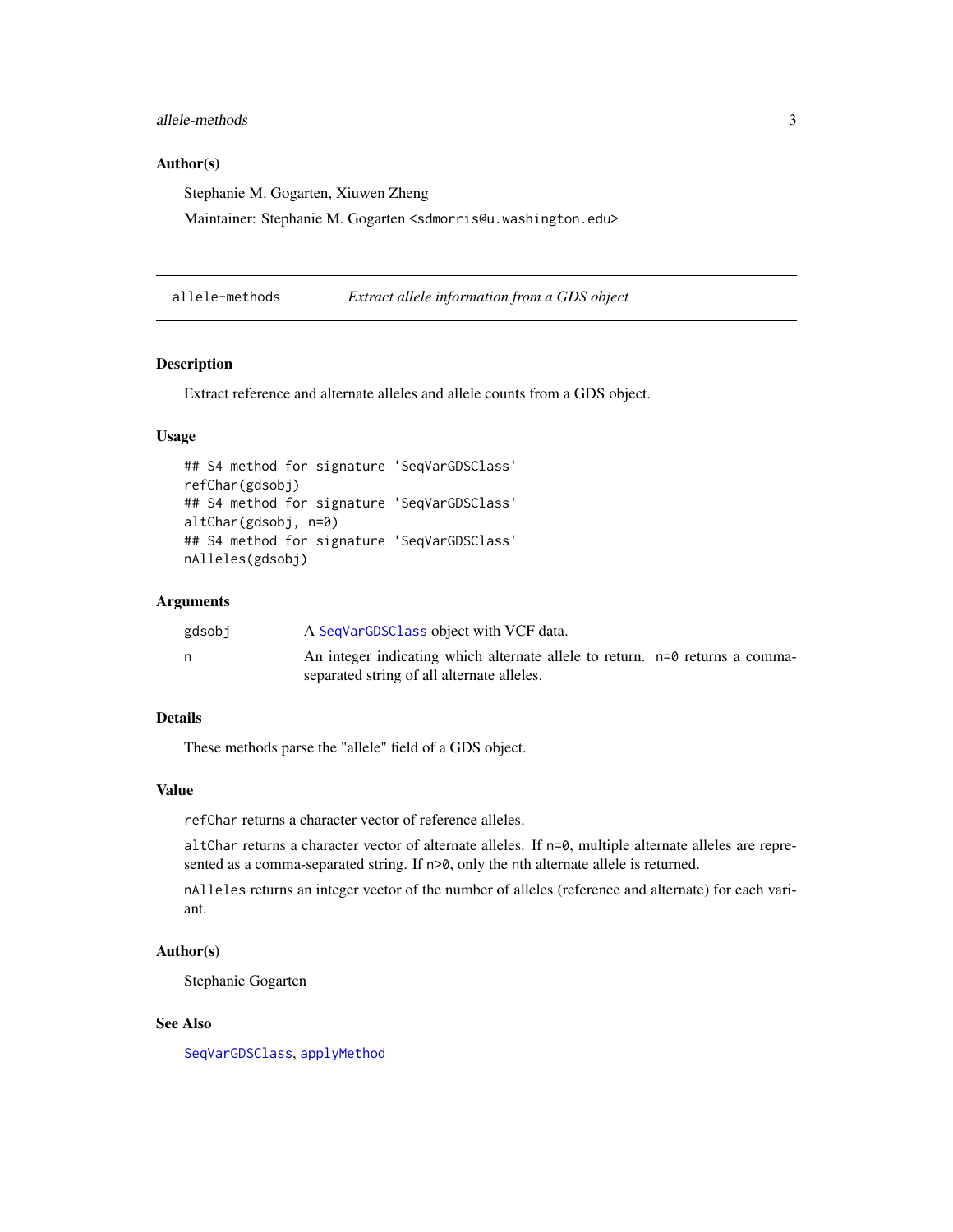### Examples

```
gds <- seqOpen(seqExampleFileName("gds"))
table(refChar(gds))
table(altChar(gds))
table(altChar(gds, n=1))
table(altChar(gds, n=2), useNA="ifany")
table(nAlleles(gds))
seqClose(gds)
```
<span id="page-3-1"></span>alleleFrequency *Allele frequency*

### Description

Calculate allele frequency for each variant

### Usage

```
## S4 method for signature 'SeqVarGDSClass'
alleleFrequency(gdsobj, n=0, use.names=FALSE, parallel=FALSE)
## S4 method for signature 'SeqVarData'
alleleFrequency(gdsobj, n=0, use.names=FALSE, sex.adjust=TRUE, male.diploid=TRUE,
   genome.build=c("hg19", "hg38"), parallel=FALSE)
## S4 method for signature 'SeqVarGDSClass'
alleleCount(gdsobj, n=0, use.names=FALSE, parallel=FALSE)
## S4 method for signature 'SeqVarData'
alleleCount(gdsobj, n=0, use.names=FALSE, sex.adjust=TRUE, male.diploid=TRUE,
    genome.build=c("hg19", "hg38"), parallel=FALSE)
## S4 method for signature 'SeqVarData'
minorAlleleCount(gdsobj, use.names=FALSE, sex.adjust=TRUE, male.diploid=TRUE,
   genome.build=c("hg19", "hg38"), parallel=FALSE)
```
### Arguments

| gdsobj       | A SeqVarGDSClass object with VCF data.                                                                                                                                                                                                                                                        |
|--------------|-----------------------------------------------------------------------------------------------------------------------------------------------------------------------------------------------------------------------------------------------------------------------------------------------|
| n            | An integer indicating which allele to calculate the frequency of. $n=0$ is the ref-<br>erence allele, n=1 is the first alternate allele, and so on.                                                                                                                                           |
| use.names    | A logical indicating whether to assign variant IDs as names of the output vector.                                                                                                                                                                                                             |
| sex.adjust   | Logical for whether to adjust frequency calculations based on sex. If TRUE, X<br>chromosome frequency (excluding the PAR) will be calculated assuming the<br>dosage of the specifed allele for males is half that for females. Y chromosome<br>frequency will be calculated using males only. |
| male.diploid | Logical for whether males on sex chromosomes are coded as diploid.                                                                                                                                                                                                                            |
| genome.build | A character sting indicating genome build; used to identify pseudoautosomal<br>regions on the X and Y chromosomes.                                                                                                                                                                            |
| parallel     | Logical, numeric, or other value to control parallel processing; see seqParallel<br>for details.                                                                                                                                                                                              |

<span id="page-3-0"></span>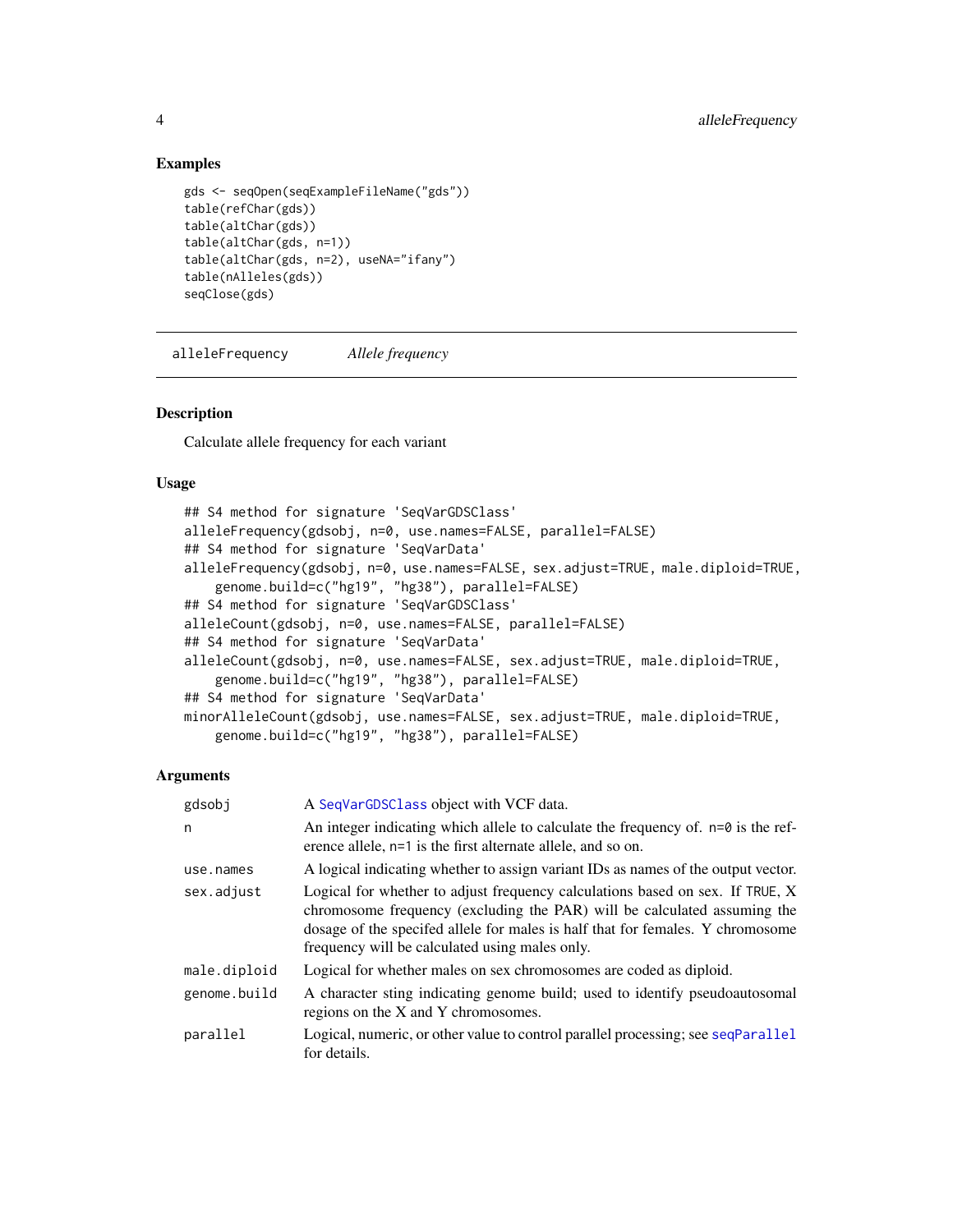### <span id="page-4-0"></span>Details

Frequency or count can be calculated over any allele, specified by the argument n. Default is the reference allele frequency (n=0).

The [SeqVarData](#page-32-1) method will calculate frequency and count correctly for X and Y chromosomes, provided a column "sex" is included in the sampleData slot with values "M"/"F" or 1/2. Arguments given to this method are passed to the parent method for [SeqVarGDSClass](#page-0-0). If the ploidy of the "genotype" node in the GDS file is 2, the default assumption is that genotypes for males on sex chromosomes are coded as diploid, "0/0" or "1/1". If this is not the case, use male.diploid=FALSE.

For multiallelic variants, the minor allele count will be the smaller of the reference allele count or the sum of all alternate allele counts.

### Value

A numeric vector of allele frequencies.

### Author(s)

Stephanie Gogarten

#### See Also

[chromWithPAR](#page-7-1), [SeqVarGDSClass](#page-0-0), [applyMethod](#page-6-1), [heterozygosity](#page-15-1)

### Examples

```
gds <- seqOpen(seqExampleFileName("gds"))
head(alleleFrequency(gds))
head(alleleFrequency(gds, n=1))
head(alleleFrequency(gds, n=2))
seqClose(gds)
```
alternateAlleleDetection

*alternateAlleleDetection*

### **Description**

Calculate rates of detecting minor alleles given a "gold standard" dataset

#### Usage

```
## S4 method for signature 'SeqVarData, SeqVarData'
alternateAlleleDetection(gdsobj, gdsobj2,
   match.samples.on=c("subject.id", "subject.id"), verbose=TRUE)
```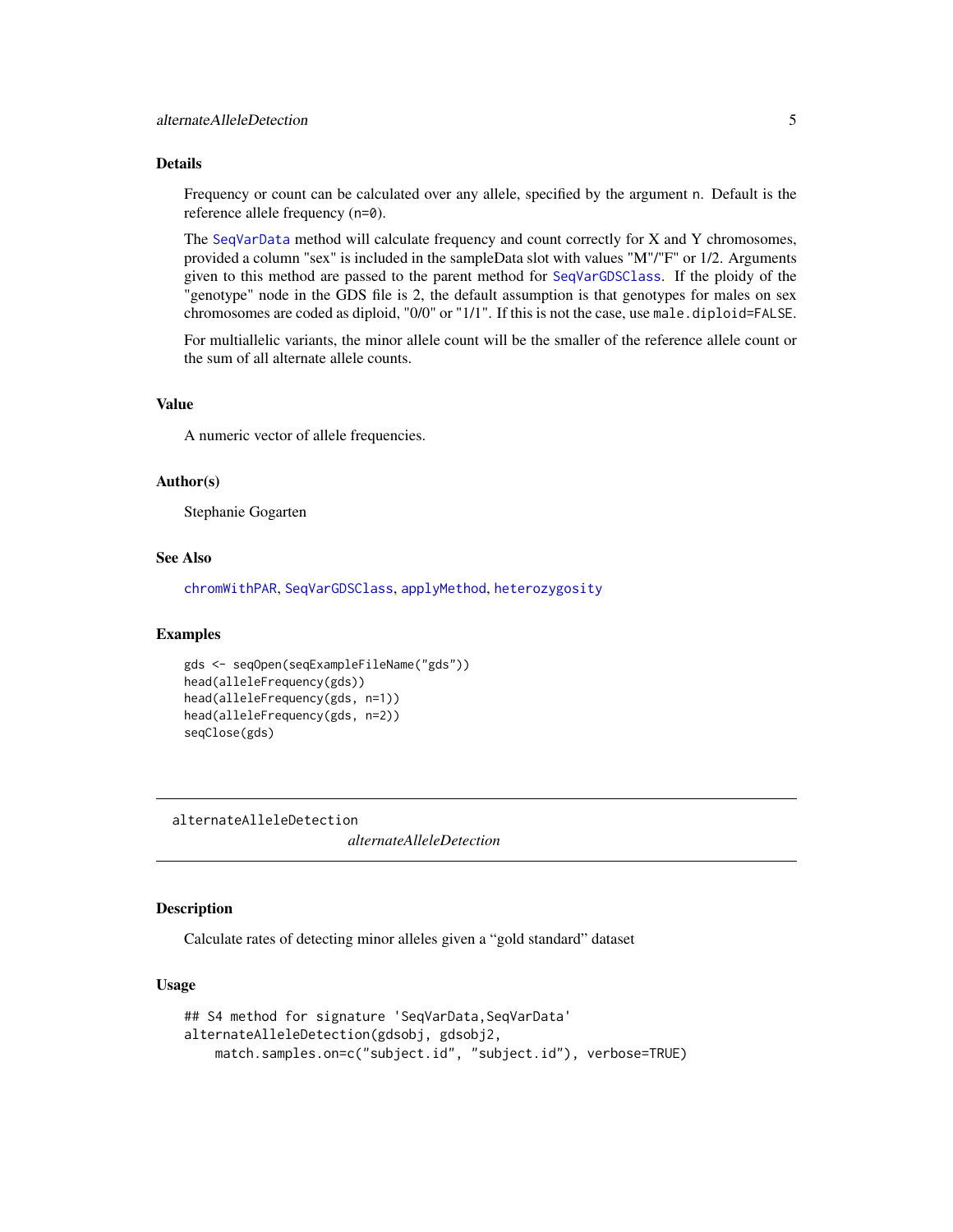#### <span id="page-5-0"></span>**Arguments**

| gdsobj           | A SeqVarData object with VCF data.                                                                                   |
|------------------|----------------------------------------------------------------------------------------------------------------------|
| gdsobj2          | A SeqVarData object with VCF data to be used as the "gold standard".                                                 |
| match.samples.on |                                                                                                                      |
|                  | A length-2 character vector indicating the column to be used for matching in<br>each dataset's sampleData annotation |
| verbose          | A logical indicating whether to print progress messages.                                                             |

### Details

Calculates the accuracy of detecting alternate alleles in one dataset (gdsobj) given a "gold standard" dataset (gdsobj2). Samples are matched using the match. samples. on argument. The first element of match.samples.on indicates the column to be used as the subject identifier for the first dataset, and the second element is the column to be used for the second dataset. Variants are matched on position and alleles using bi-allelic SNVs only. Genotype dosages are recoded to count the same allele if the reference allele in one dataset is the alternate allele in the other dataset. If a variant in one dataset matches to multiple variants in the second dataset, then only the first match will be used. If a variant is missing in either dataset for a given sample pair, that sample pair is ignored for that variant. To exclude certain variants or samples from the calculate, use [seqSetFilter](#page-0-0) to set appropriate filters on each gds object.

This test is positive if an alternate allele was been detected. Results are returned on an allele level, such that:

TP, TN, FP, and FN are calculated as follows:

|    |        | genoData2                                        |     |
|----|--------|--------------------------------------------------|-----|
|    | aa     | Ra                                               | RR. |
| aa | 2TP    | $1TP + 1FP$ 2FP                                  |     |
|    |        | genoData1 Ra $1TP + 1FN$ $1TN + 1TP$ $1TN + 1FP$ |     |
|    | RR 2FN | $1FN + 1TN$ 2TN                                  |     |

where "R" indicates a reference allele and "a" indicates an alternate allele.

### Value

A data frame with the following columns:

| variant.id.1 | variant id from the first dataset                               |
|--------------|-----------------------------------------------------------------|
| variant.id.2 | matched variant id from the second dataset                      |
| n.samples    | the number of samples with non-missing data for this variant    |
| true.pos     | the number of alleles that are true positives for this variant  |
| true.neg     | the number of alleles that are true negatives for this variant  |
| false.pos    | the number of alleles that are false positives for this variant |
| false.neg    | the number of alleles that are false negatives for this variant |
|              |                                                                 |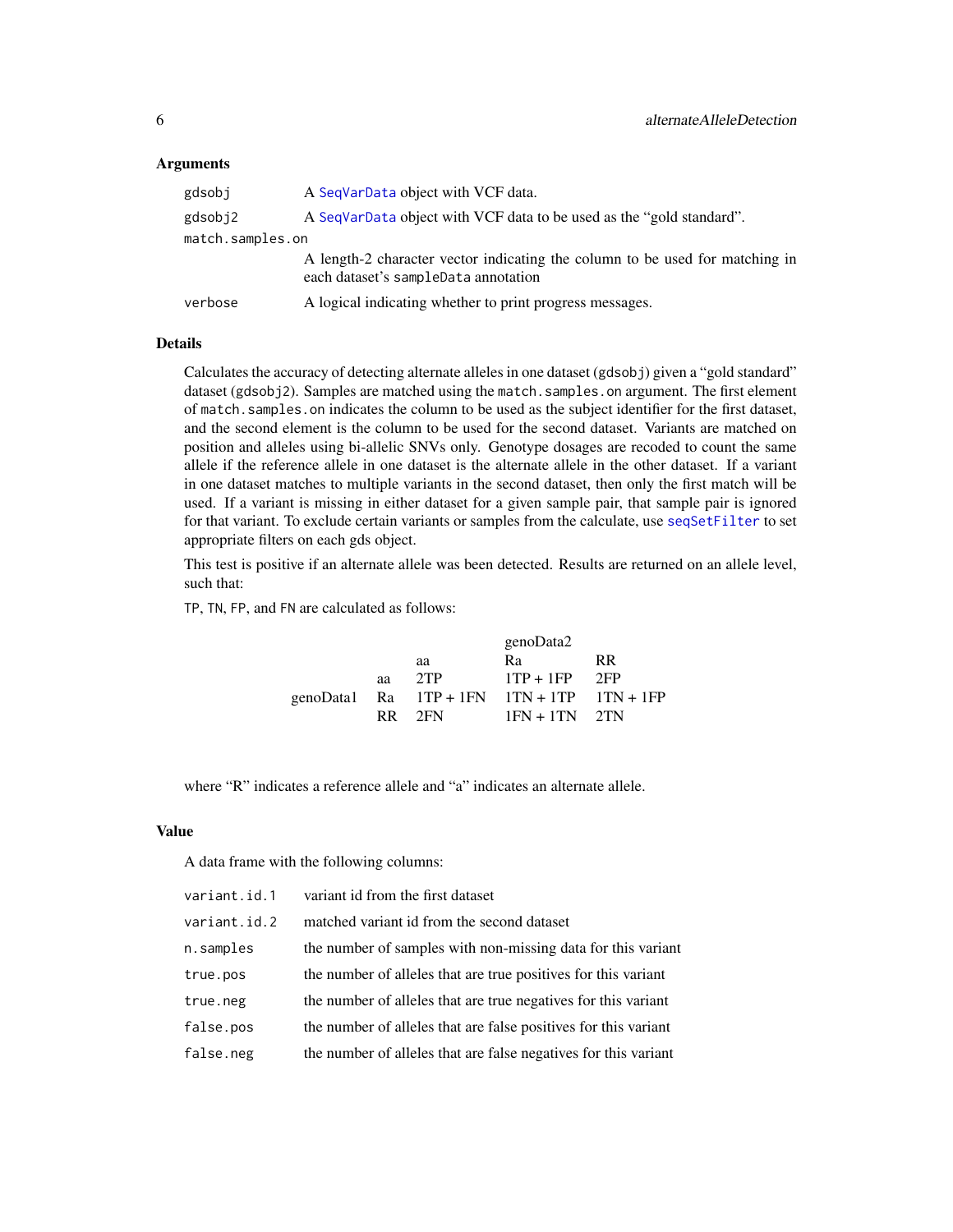### <span id="page-6-0"></span>applyMethod 7

#### Author(s)

Adrienne Stilp

### See Also

[SeqVarGDSClass](#page-0-0)

### Examples

```
## Not run:
gds1 <- seqOpen(gdsfile.1) # dataset to test, e.g. sequencing
sample1 <- data.frame(subject.id=c("a", "b", "c"), sample.id=c("A", "B", "C"), stringsAsFactors=F)
seqData1 <- SeqVarData(gds1, sampleData=sample1)
gds2 <- seqOpen(gdsfile.2) # gold standard dataset, e.g. array genotyping
sample2 <- data.frame(subject.id=c("b", "c", "d"), sample.id=c("B", "C", "D"), stringsAsFactors=F)
seqData2 <- SeqVarData(gds2, sampleData=sample2)
res <- alleleDetectionAccuracy(seqData1, seqData2)
## End(Not run)
```
<span id="page-6-1"></span>applyMethod *Apply method to GDS object*

#### Description

Apply a method to a subset of variants and/or samples in a GDS object

### Usage

```
## S4 method for signature 'SeqVarGDSClass, function, character'
applyMethod(gdsobj, FUN, variant, sample=NULL, ...)
## S4 method for signature 'SeqVarGDSClass, function, numeric'
applyMethod(gdsobj, FUN, variant, sample=NULL, ...)
## S4 method for signature 'SeqVarGDSClass, function, GRanges'
applyMethod(gdsobj, FUN, variant, sample=NULL, ...)
## S4 method for signature 'SeqVarGDSClass, function, missing'
applyMethod(gdsobj, FUN, variant, sample=NULL, ...)
```
### Arguments

| gdsobi     | A SeqVarGDSC1ass object with VCF data.                                                                        |
|------------|---------------------------------------------------------------------------------------------------------------|
| <b>FUN</b> | A method or function to be applied to gdsob i.                                                                |
| variant    | A vector of variant id values or a GRanges object defining the variants to be<br>included in the call to FUN. |
| sample     | A vector of sample id values defining the samples to be included in the call to<br>FUN.                       |
| $\cdots$   | Additional arguments, passed to FUN.                                                                          |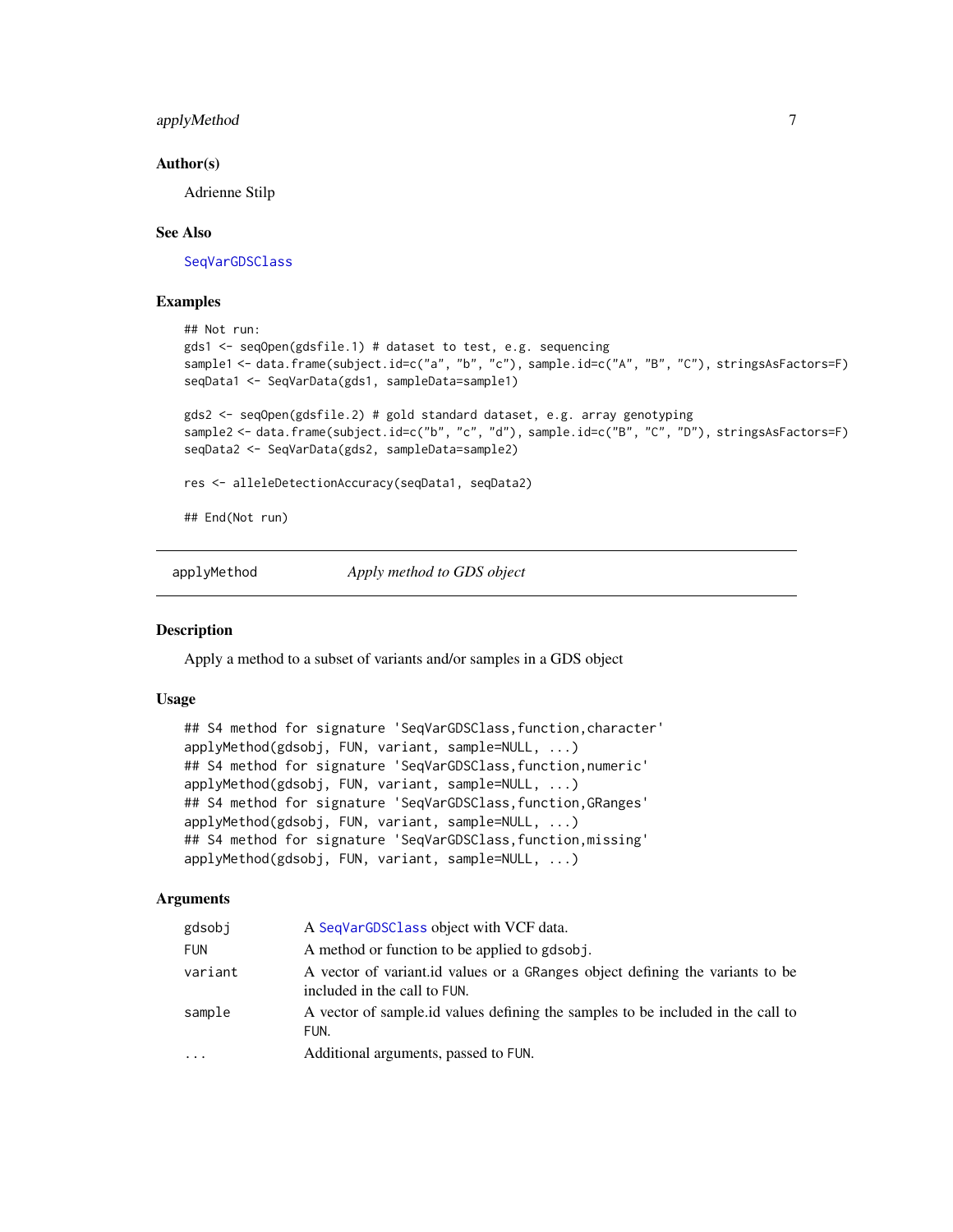### <span id="page-7-0"></span>Details

applyMethod applies a method or function FUN to the subset of variants defined by variant and samples defined by sample in a GDS object.

If a filter was previously set with [seqSetFilter](#page-0-0), it will be saved and reset after the call to applyMethod.

### Value

The result of the call to FUN.

### Author(s)

Stephanie Gogarten

#### See Also

[SeqVarGDSClass](#page-0-0)

### Examples

```
gds <- seqOpen(seqExampleFileName("gds"))
variant.id <- seqGetData(gds, "variant.id")
sample.id <- seqGetData(gds, "sample.id")
applyMethod(gds, getGenotype, variant.id[1:5], sample.id[1:10])
library(GenomicRanges)
chrom <- seqGetData(gds, "chromosome")
pos22 <- seqGetData(gds, "position")[chrom == 22]
ranges <- GRanges(seqnames="22", IRanges(min(pos22), max(pos22)))
applyMethod(gds, heterozygosity, ranges, margin="by.sample")
```

```
applyMethod(gds, heterozygosity, ranges, margin="by.variant")
```

```
seqClose(gds)
```
<span id="page-7-1"></span>chromWithPAR *Identify pseudoautosomal region*

#### Description

Flag single nucleotide variants

#### Usage

```
## S4 method for signature 'SeqVarGDSClass'
chromWithPAR(gdsobj, genome.build=c("hg19", "hg38"))
```
### Arguments

| gdsobj       | A SeqVarGDSClass object with VCF data.     |
|--------------|--------------------------------------------|
| genome.build | A character sting indicating genome build. |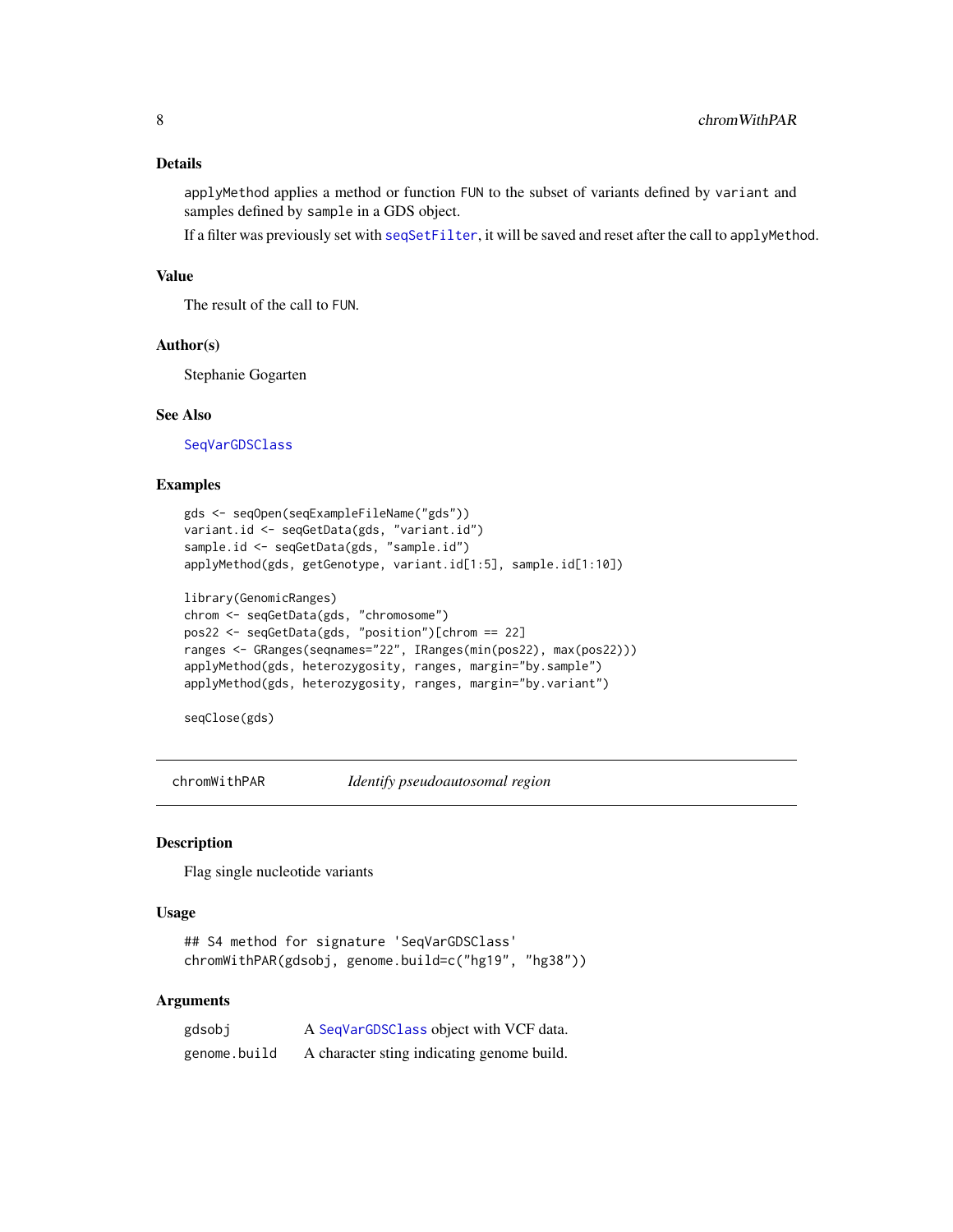### <span id="page-8-0"></span>countSingletons 9

### Details

The pseudoautosomal region (PAR) should be treated like the autosomes for purposes of calculating allele frequency. This method returns a vector where sex chromosome variants are labeled wither "X", "Y", or "PAR".

### Value

A character vector of chromosome, with values "PAR" for the pseudoautosomal region.

#### Author(s)

Stephanie Gogarten

#### References

<https://www.ncbi.nlm.nih.gov/grc/human>

countSingletons *Count singletons*

#### Description

Count singleton variants for each sample

### Usage

```
## S4 method for signature 'SeqVarGDSClass'
countSingletons(gdsobj, use.names=FALSE)
```
#### Arguments

| gdsobj    | A SeqVarGDSClass object with VCF data.                                            |
|-----------|-----------------------------------------------------------------------------------|
| use.names | A logical indicating whether to assign variant IDs as names of the output vector. |

#### Details

A singleton variant is a variant in which only one sample has a non-reference allele. For each sample, countSingletons finds the number of variants for which that sample has the only nonreference allele.

### Value

A vector of the number of singleton variants per sample.

#### Author(s)

Stephanie Gogarten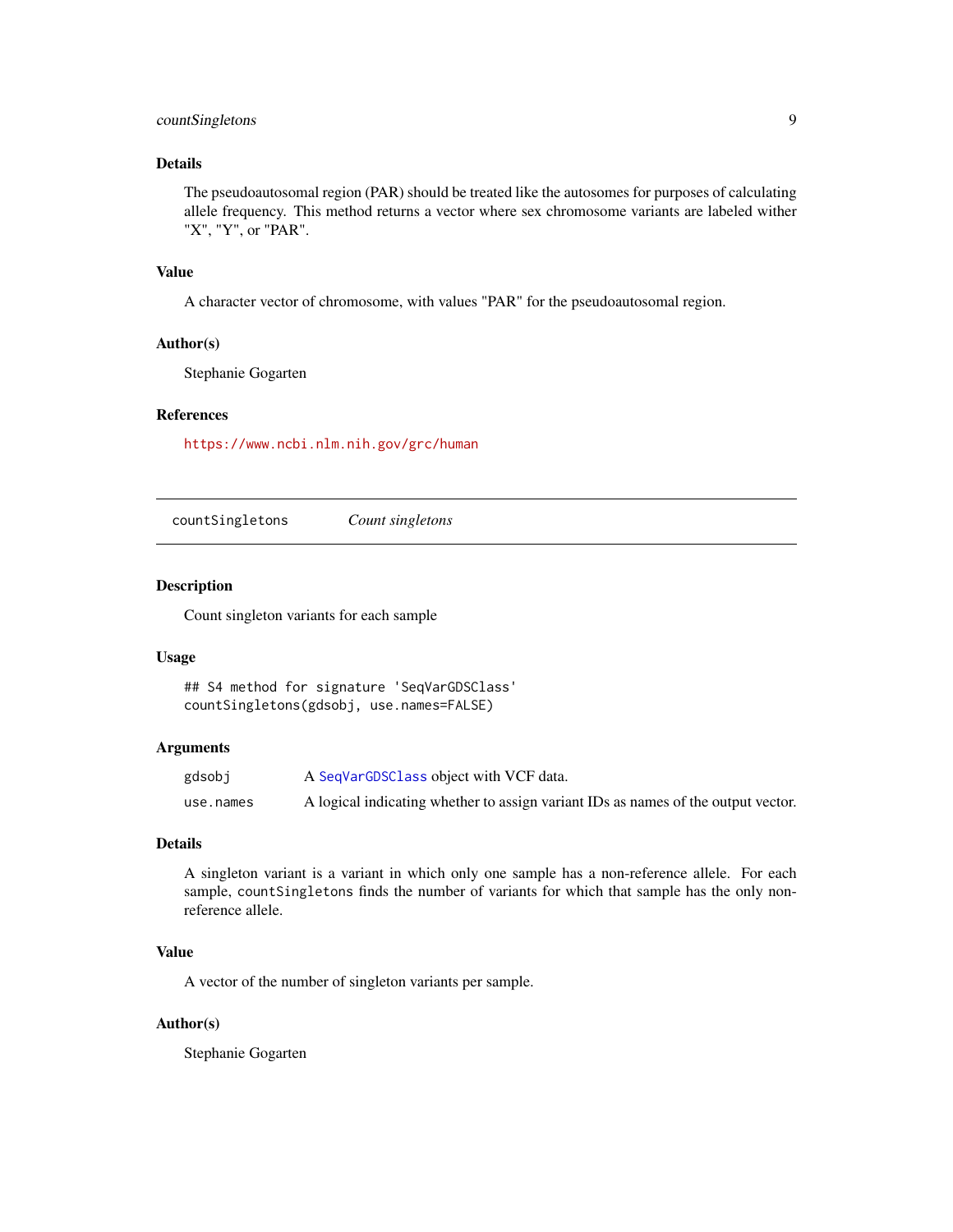### See Also

[SeqVarGDSClass](#page-0-0), [applyMethod](#page-6-1), [alleleFrequency](#page-3-1)

#### Examples

```
gds <- seqOpen(seqExampleFileName("gds"))
head(countSingletons(gds))
seqClose(gds)
```
duplicateDiscordance *Duplicate discordance*

### **Description**

Find discordance rate for duplicate sample pairs

### Usage

```
## S4 method for signature 'SeqVarData,missing'
duplicateDiscordance(gdsobj, match.samples.on="subject.id", by.variant=FALSE,
    all.pairs=TRUE, verbose=TRUE)
## S4 method for signature 'SeqVarIterator,missing'
duplicateDiscordance(gdsobj, match.samples.on="subject.id", by.variant=FALSE,
    all.pairs=TRUE, verbose=TRUE)
## S4 method for signature 'SeqVarData, SeqVarData'
duplicateDiscordance(gdsobj, obj2, match.samples.on=c("subject.id", "subject.id"),
    match.variants.on=c("alleles", "position"),
    discordance.type=c("genotype", "hethom"),
   by.variant=FALSE, verbose=TRUE)
```
#### Arguments

| gdsobj            | A SeqVarData object with VCF data.                                                                                                     |
|-------------------|----------------------------------------------------------------------------------------------------------------------------------------|
| obj2              | A SeqVarData object with VCF data.                                                                                                     |
| match.samples.on  |                                                                                                                                        |
|                   | Character string or vector of strings indicating which column should be used for<br>matching samples. See details.                     |
| match.variants.on |                                                                                                                                        |
|                   | Character string of length one indicating how to match variants. See details.                                                          |
| discordance.type  |                                                                                                                                        |
|                   | Character string describing how discordances should be calculated. See details.                                                        |
| by.variant        | Calculate discordance by variant, otherwise by sample                                                                                  |
| all.pairs         | Logical for whether to include all possible pairs of samples (all pairs=TRUE)<br>or only the first pair per subject (all.pairs=FALSE). |
| verbose           | A logical indicating whether to print progress messages.                                                                               |

<span id="page-9-0"></span>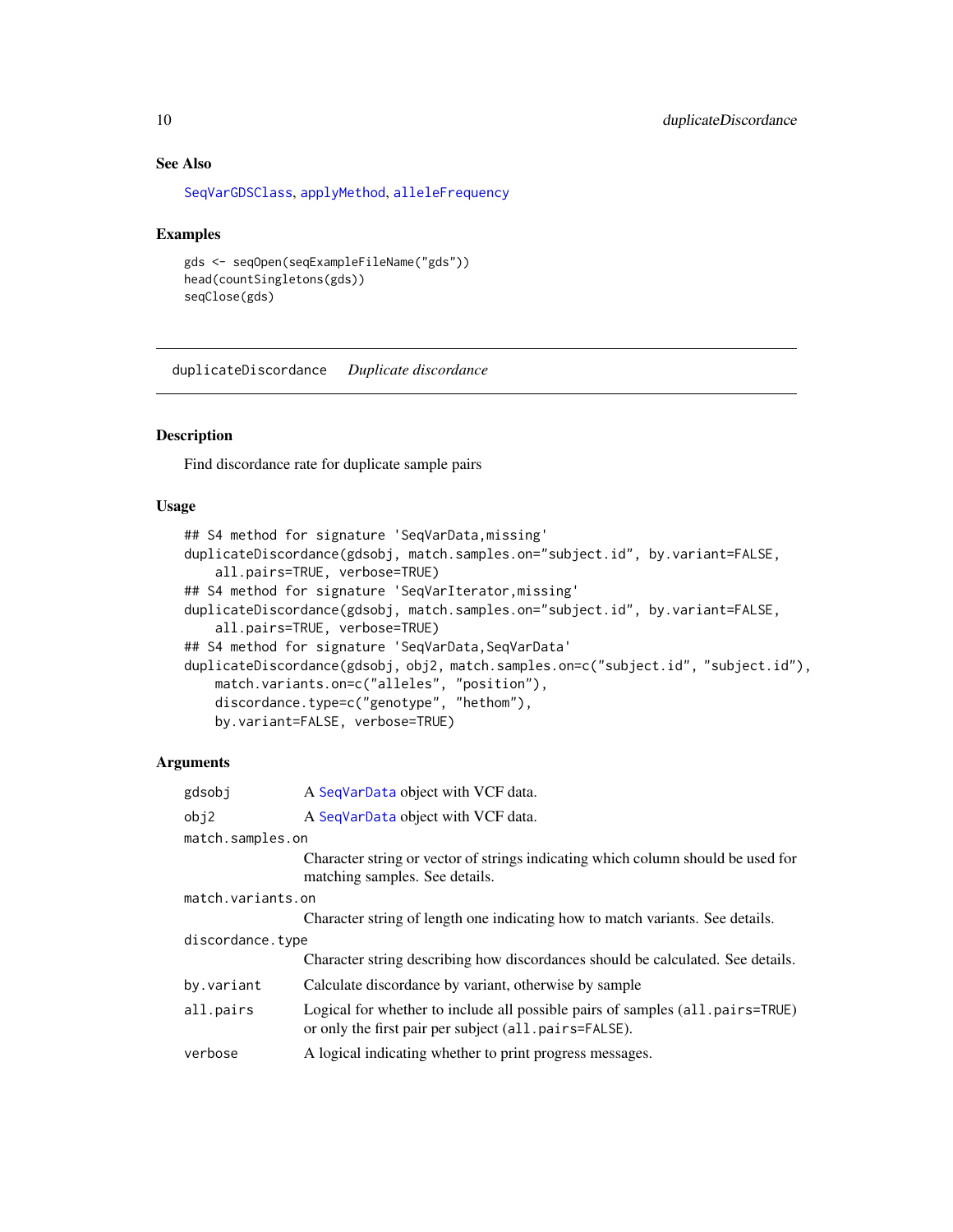### <span id="page-10-0"></span>Details

For calls that involve only one gds file, duplicate discordance is calculated by matching samples on common values of a column in [sampleData](#page-32-2). If all.pairs=TRUE, every possible pair of samples is included, so there may be multiple pairs per subject. If all.pairs=FALSE, only the first pair for each subject is used.

For calls that involve two gds files, duplicate discordance is calculated by matching sample pairs and variants between the two data sets. Only biallelic SNVs are considered in the comparison. Variants can be matched using chromosome and position only (match.variants.on="position") or by using chromosome, position, and alleles (match.variants.on="alleles"). If matching on alleles and the reference allele in the first dataset is the alternate allele in the second dataset, the genotype dosage will be recoded so the same allele is counted before making the comparison. If a variant in one dataset maps to multiple variants in the other dataset, only the first pair is considered for the comparison. Discordances can be calculated using either genotypes (discordance.type = "genotype") or heterozygote/homozygote status (discordance.type = "hethom"). The latter is a method to calculate discordance that does not require alleles to be measured on the same strand in both datasets, so it is probably best to also set match.variants.on = "position" if using the "hethom" option.

The argument match. samples. on can be used to select which column in the [sampleData](#page-32-2) of the input [SeqVarData](#page-32-1) object should be used for matching samples. For one gds file, match.samples.on should be a single string. For two gds files, match.samples.on should be a length-2 vector of character strings, where the first element is the column to use for the first gds object and the second element is the column to use for the second gds file.

To exclude certain variants or samples from the calculate, use [seqSetFilter](#page-0-0) to set appropriate filters on each gds object.

#### Value

A data frame with the following columns, depending on whether by.variant=TRUE or FALSE:

| subject.id               | currently, this is the sample ID (by . variant=FALSE only)                                            |
|--------------------------|-------------------------------------------------------------------------------------------------------|
| sample.id.1/variant.id.1 |                                                                                                       |
|                          | sample id or variant id in the first gds file                                                         |
| sample.id.2/variant.id.2 |                                                                                                       |
|                          | sample id or variant id in the second gds file                                                        |
| n.variants/n.samples     |                                                                                                       |
|                          | the number of non-missing variants or samples that were compared                                      |
| n.concordant             | the number of concordant variants                                                                     |
| n.alt                    | the number of variants involving the alternate allele in either sample                                |
| n.alt.conc               | the number of concordant variants invovling the alternate allele in either sample                     |
| n.het.ref                | the number of mismatches where one call is a heterozygote and the other is a<br>reference homozygote  |
| n.het.alt                | the number of mismatches where one call is a heterozygote and the other is an<br>alternate homozygote |
| n.ref.alt                | the number of mismatches where the calls are opposite homozygotes                                     |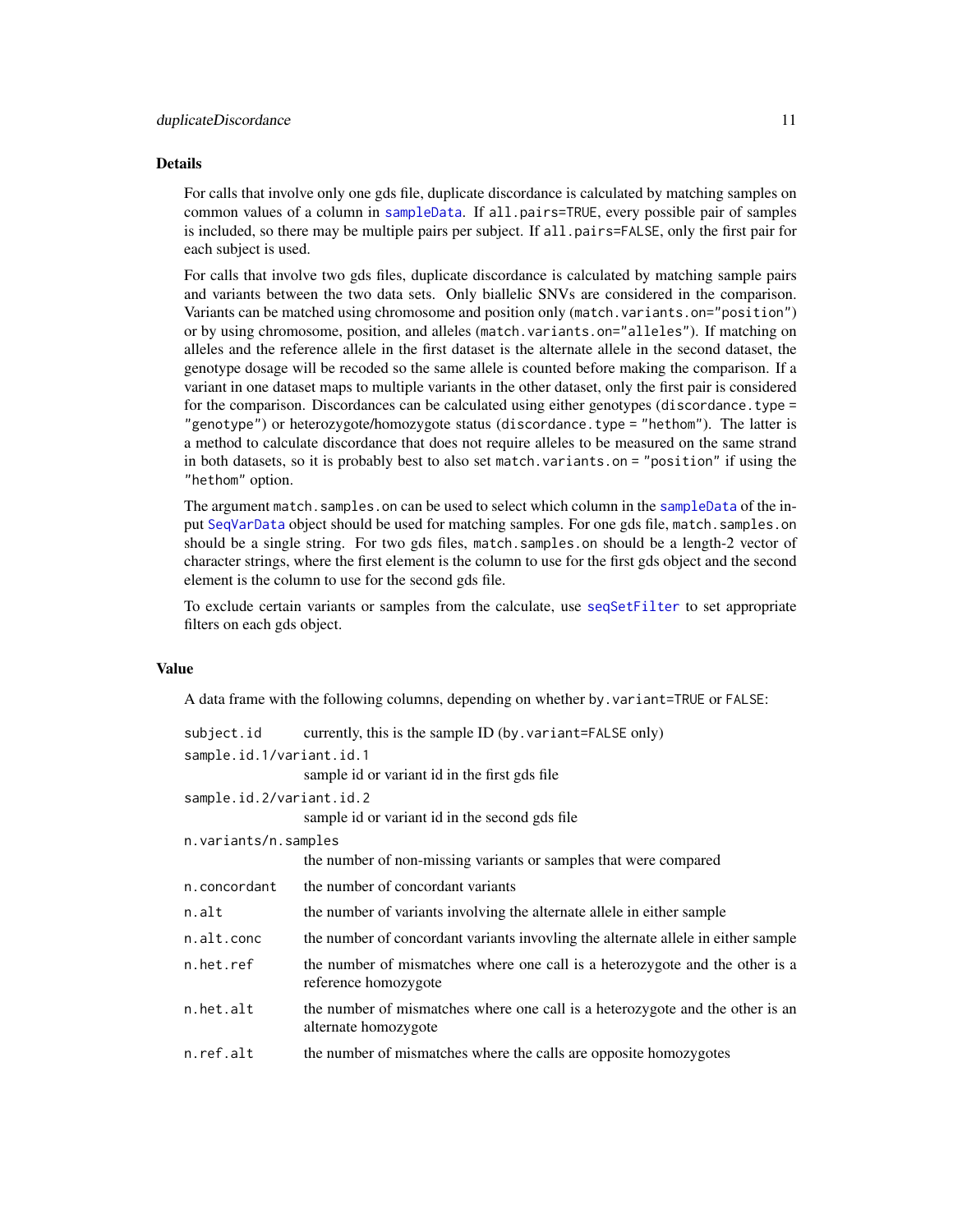#### <span id="page-11-0"></span>Author(s)

Stephanie Gogarten, Adrienne Stilp

#### See Also

[SeqVarData](#page-32-1), [SeqVarIterator](#page-22-1)

### Examples

require(Biobase)

```
gds <- seqOpen(seqExampleFileName("gds"))
## the example file has one sample per subject, but we
## will match the first four samples into pairs as an example
sample.id <- seqGetData(gds, "sample.id")
samples <- AnnotatedDataFrame(data.frame(data.frame(subject.id=rep(c("subj1", "subj2"), times=45),
                      sample.id=sample.id,
                      stringsAsFactors=FALSE)))
seqData <- SeqVarData(gds, sampleData=samples)
## set a filter on the first four samples
seqSetFilter(seqData, sample.id=sample.id[1:4])
disc <- duplicateDiscordance(seqData, by.variant=FALSE)
disc
disc <- duplicateDiscordance(seqData, by.variant=TRUE)
head(disc)
## recommended to use an iterator object for large datasets
iterator <- SeqVarBlockIterator(seqData)
disc <- duplicateDiscordance(iterator, by.variant=FALSE)
disc
seqClose(gds)
```
<span id="page-11-2"></span>getGenotype *Get genotype data*

### <span id="page-11-1"></span>Description

Get matrix of genotype values from a GDS object

#### Usage

```
## S4 method for signature 'SeqVarGDSClass'
getGenotype(gdsobj, use.names=TRUE, parallel=FALSE)
## S4 method for signature 'SeqVarGDSClass'
getGenotypeAlleles(gdsobj, use.names=TRUE, sort=FALSE, parallel=FALSE)
```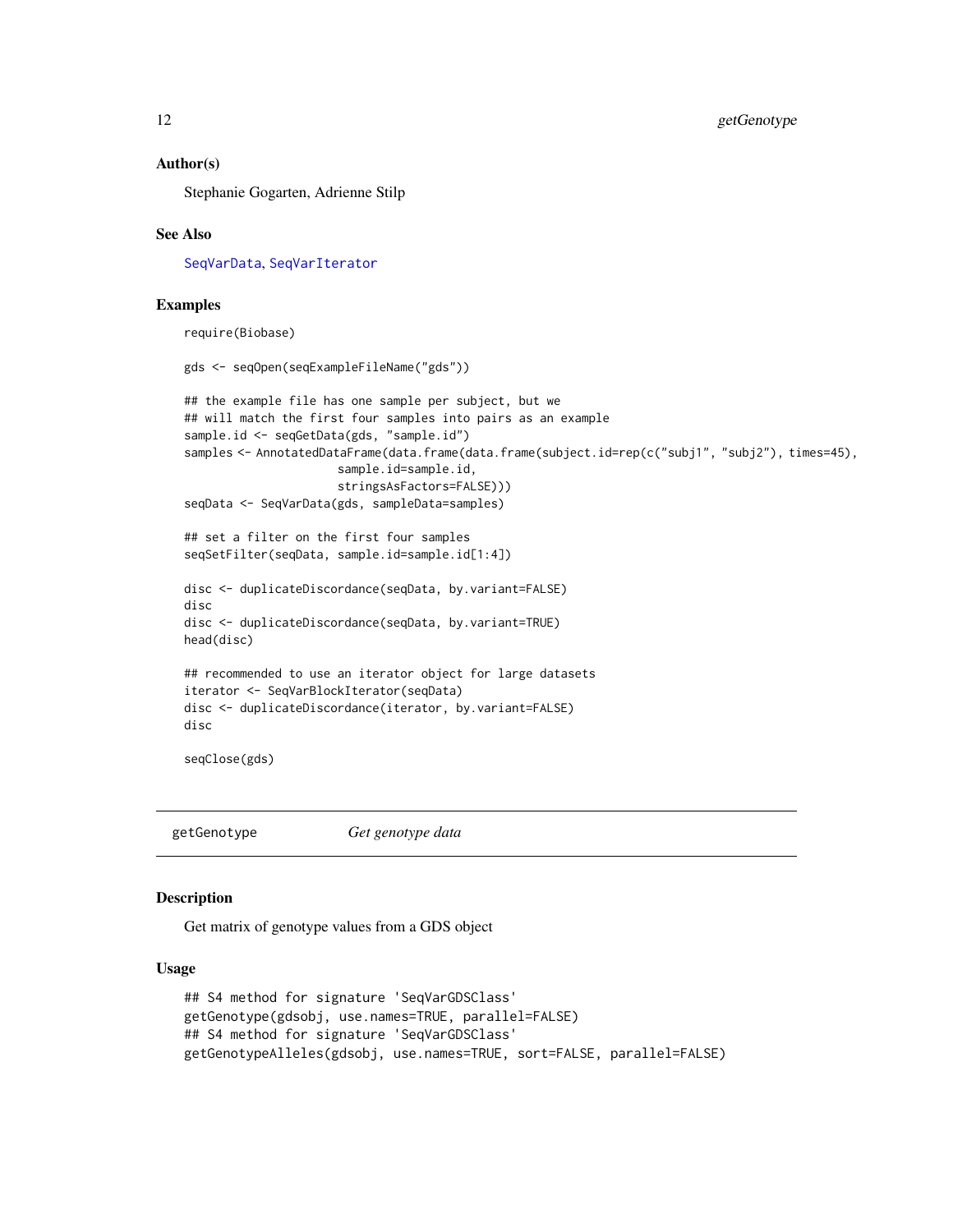### <span id="page-12-0"></span>getGenotype 13

```
## S4 method for signature 'SeqVarGDSClass'
refDosage(gdsobj, use.names=TRUE, ...)
## S4 method for signature 'SeqVarGDSClass'
altDosage(gdsobj, use.names=TRUE, sparse=FALSE, parallel=FALSE, ...)
## S4 method for signature 'SeqVarGDSClass'
expandedAltDosage(gdsobj, use.names=TRUE, sparse=FALSE, parallel=FALSE)
## S4 method for signature 'SeqVarGDSClass,numeric'
alleleDosage(gdsobj, n=0, use.names=TRUE, parallel=FALSE)
## S4 method for signature 'SeqVarGDSClass,list'
alleleDosage(gdsobj, n, use.names=TRUE, parallel=FALSE)
```
#### Arguments

| gdsobj    | A SeqVarGDSClass object with VCF data.                                                                                                                                                                              |
|-----------|---------------------------------------------------------------------------------------------------------------------------------------------------------------------------------------------------------------------|
| use.names | A logical indicating whether to assign sample and variant IDs as dimnames of<br>the resulting matrix.                                                                                                               |
| parallel  | Logical, numeric, or other value to control parallel processing; see seqParallel<br>for details.                                                                                                                    |
| sort      | Logical for whether to sort alleles lexographically (" $G/T$ " instead of " $T/G$ ").                                                                                                                               |
| sparse    | Logical for whether to return the alterate allele dosage as a sparse matrix using<br>the <b>linkMatrix</b> package. In most cases, setting sparse=TRUE will dramatically<br>reduce the size of the returned object. |
| n         | An integer, vector, or list indicating which allele(s) to return dosage for. $n=0$ is<br>the reference allele, n=1 is the first alternate allele, and so on.                                                        |
| $\ddotsc$ | Arguments to pass to seqBlockApply, e.g. bsize to set the block size.                                                                                                                                               |

#### Details

In getGenotype, genotypes are coded as in the VCF file, where "0/0" is homozygous reference, "0/1" is heterozygous for the first alternate allele, "0/2" is heterozygous for the second alternate allele, etc. Separators are "/" for unphased and "|" for phased. If sort=TRUE, all returned genotypes will be unphased. Missing genotypes are coded as NA. Only haploid or diploid genotypes (the first two alleles at a given site) are returned.

If the argument n toalleleDosage is a single integer, the same allele is counted for all variants. If n is a vector with length=number of variants in the current filter, a different allele is counted for each variant. If n is a list, more than one allele can be counted for each variant. For example, if  $n[\lceil 1]$ ]=c(1,3), genotypes "0/1" and "0/3" will each have a dosage of 1 and genotype "1/3" will have a dosage of 2.

#### Value

getGenotype and getGenotypeAlleles return a character matrix with dimensions [sample,variant] containing haploid or diploid genotypes.

getGenotype returns alleles as "0", "1", "2", etc. indicating reference and alternate alleles.

getGenotypeAlleles returns alleles as "A", "C", "G", "T". sort=TRUE sorts lexographically, which may be useful for comparing genotypes with data generated using a different reference sequence.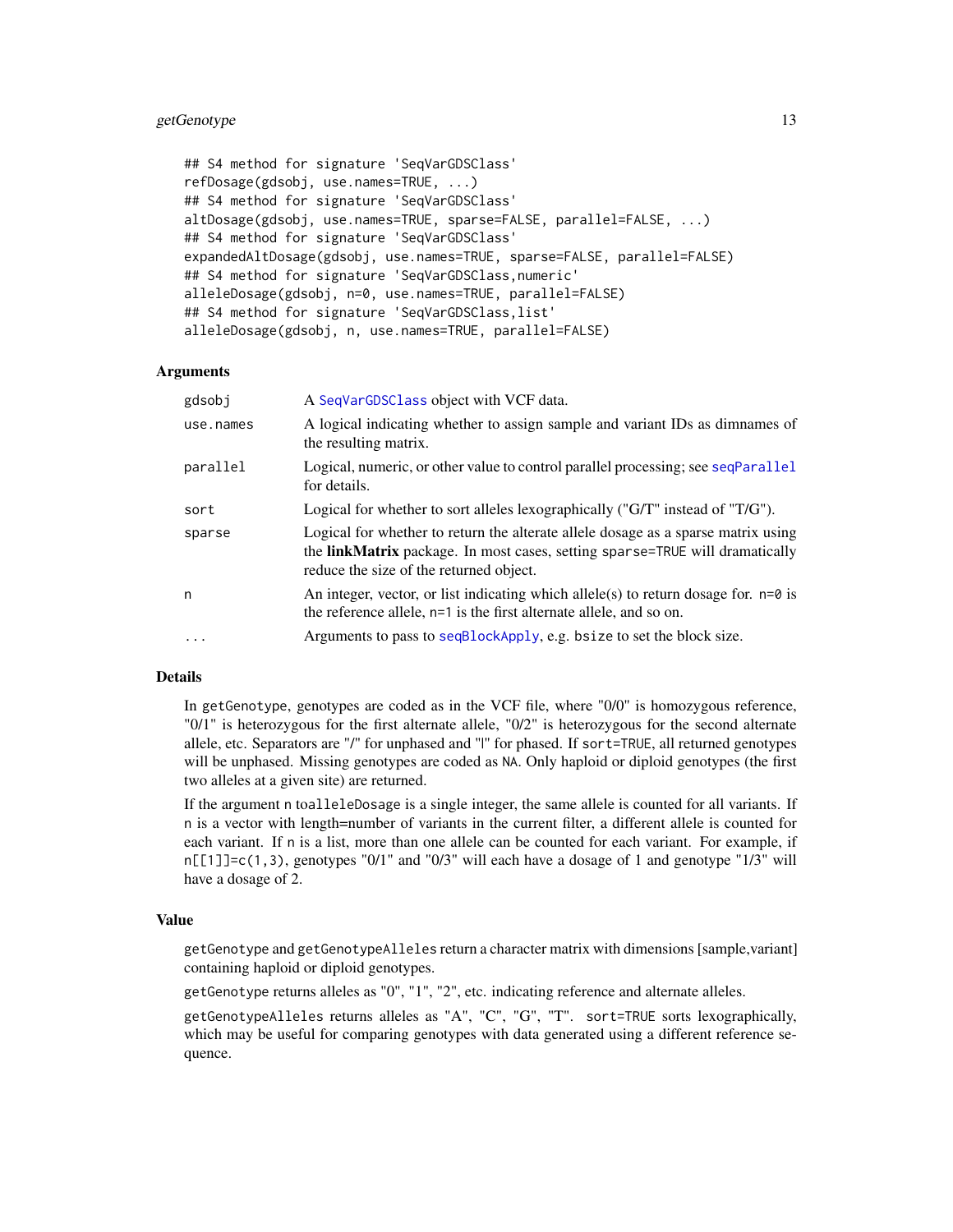<span id="page-13-0"></span>refDosage returns an integer matrix with the dosage of the reference allele: 2 for two copies of the reference allele ("0/0"), 1 for one copy of the reference allele, and 0 for two alternate alleles.

altDosage returns an integer matrix with the dosage of any alternate allele: 2 for two alternate alleles (" $1/1$ ", " $1/2$ ", etc.), 1 for one alternate allele, and 0 for no alternate allele (homozygous reference).

expandedAltDosage returns an integer matrix with the dosage of each alternate allele as a separate column. A variant with 2 possible alternate alleles will have 2 columns of output, etc.

alleleDosage with an integer argument returns an integer matrix with the dosage of the specified allele only: 2 for two copies of the allele ("0/0" if  $n=0$ , "1/1" if  $n=1$ , etc.), 1 for one copy of the specified allele, and 0 for no copies of the allele.

alleleDosage with a list argument returns a list of sample x allele matrices with the dosage of each specified allele for each variant.

### Author(s)

Stephanie Gogarten

### See Also

[SeqVarGDSClass](#page-0-0), [applyMethod](#page-6-1), [seqGetData](#page-0-0), [seqSetFilter](#page-0-0), [alleleFrequency](#page-3-1)

### Examples

```
gds <- seqOpen(seqExampleFileName("gds"))
seqSetFilter(gds, variant.sel=1323:1327, sample.sel=1:10)
nAlleles(gds)
getGenotype(gds)
getGenotypeAlleles(gds)
refDosage(gds)
altDosage(gds)
expandedAltDosage(gds)
alleleDosage(gds, n=0)
alleleDosage(gds, n=1)
alleleDosage(gds, n=c(0,1,0,1,0))
alleleDosage(gds, n=list(0,c(0,1),0,c(0,1),1))
seqClose(gds)
```
getVariableLengthData *Get variable-length data*

#### **Description**

Get data with multiple values per sample from a GDS object and return as an array

#### Usage

```
## S4 method for signature 'SeqVarGDSClass,character'
getVariableLengthData(gdsobj, var.name, use.names=TRUE, parallel=FALSE)
```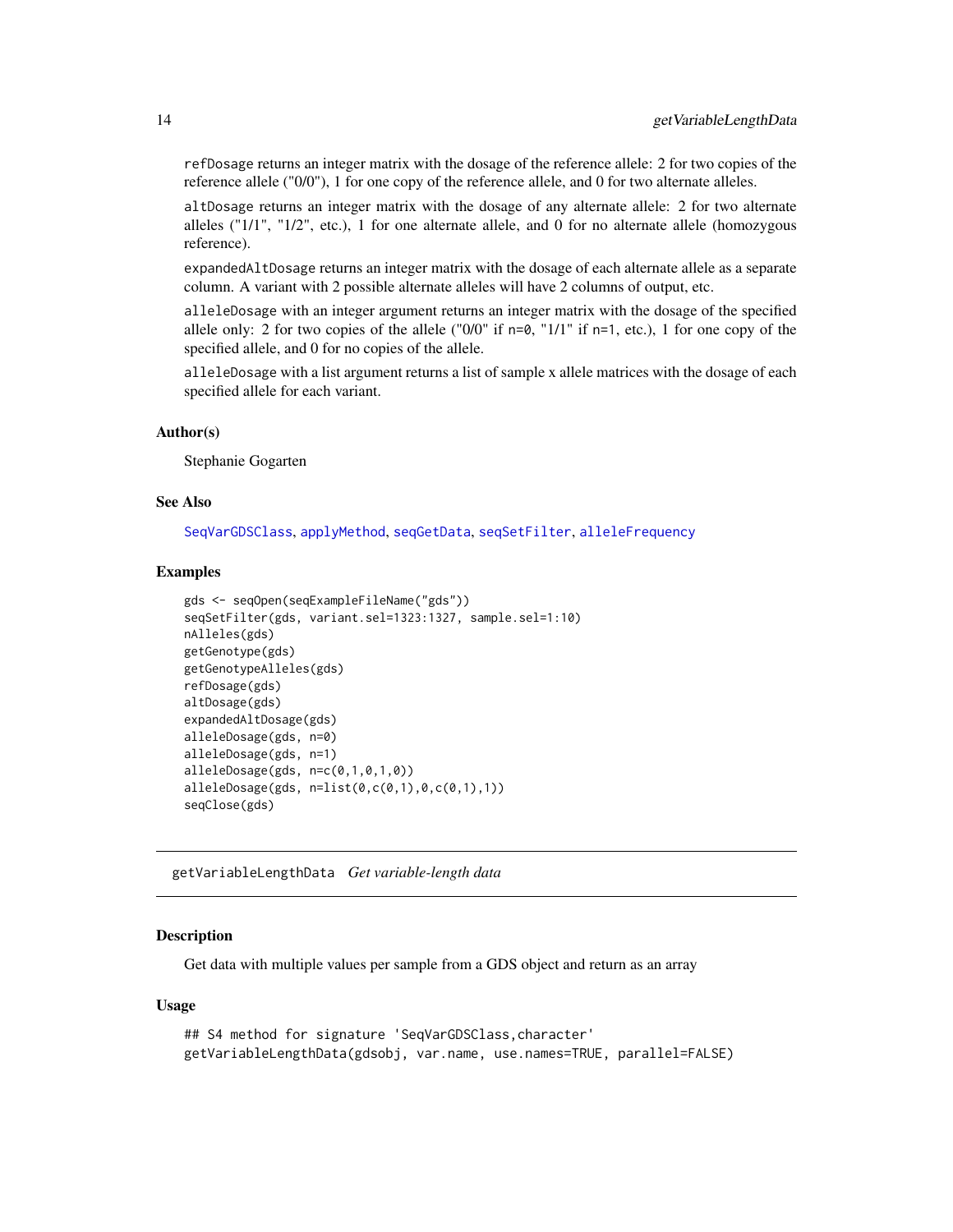#### <span id="page-14-0"></span>**Arguments**

| gdsobj    | A SeqVarGDSClass object with VCF data.                                                                |
|-----------|-------------------------------------------------------------------------------------------------------|
| var.name  | Character string with name of the variable, most likely "annotation/format/VARIABLE_NAME".            |
| use.names | A logical indicating whether to assign sample and variant IDs as dimnames of<br>the resulting matrix. |
| parallel  | Logical, numeric, or other value to control parallel processing; see seqParallel<br>for details.      |

### **Details**

Data which are indicated as having variable length (possibly different numbers of values for each variant) in the VCF header are stored as variable-length data in the GDS file. Each such data object has two components, "length" and "data." "length" indicates how many values there are for each variant, while "data" is a matrix with one row per sample and columns defined as all values for variant 1, followed by all values for variant 2, etc.

getVariableLengthData converts this format to a 3-dimensional array, where the length of the first dimension is the maximum number of values in "length," and the remaining dimensions are sample and variant. Missing values are given as NA. If the first dimension of this array would have length 1, the result is converted to a matrix.

### Value

An array with dimensions [n, sample, variant] where n is the maximum number of values possible for a given sample/variant cell. If  $n=1$ , a matrix with dimensions [sample,variant].

### Author(s)

Stephanie Gogarten

#### See Also

[SeqVarGDSClass](#page-0-0), [applyMethod](#page-6-1), [seqGetData](#page-0-0)

### Examples

```
file <- system.file("extdata", "gl_chr1.gds", package="SeqVarTools")
gds <- seqOpen(file)
## genotype likelihood
gl <- seqGetData(gds, "annotation/format/GL")
names(gl)
gl$length
## 3 values per variant - likelihood of RR, RA, AA genotypes
dim(gl$data)
## 85 samples (rows) and 9 variants with 3 values each - 27 columns
gl.array <- getVariableLengthData(gds, "annotation/format/GL")
dim(gl.array)
## 3 genotypes x 85 samples x 9 variants
head(gl.array[1,,])
```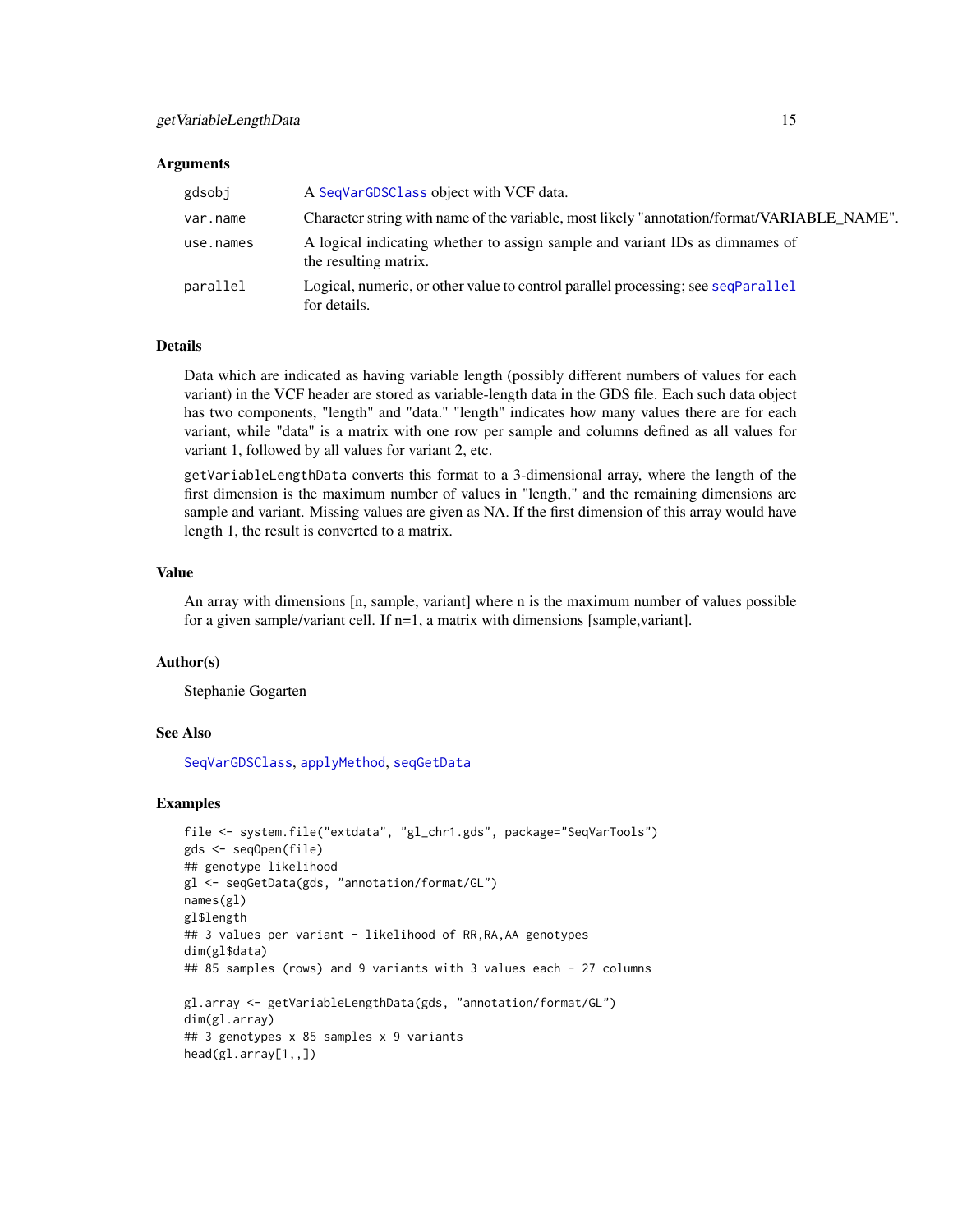```
head(gl.array[2,,])
head(gl.array[3,,])
seqClose(gds)
```
<span id="page-15-1"></span>heterozygosity *Heterozygosity and Homozygosity*

### Description

Calculate heterozygosity and homozygosity by variant or by sample

### Usage

```
## S4 method for signature 'SeqVarGDSClass'
heterozygosity(gdsobj, margin=c("by.variant", "by.sample"),
    use.names=FALSE, parallel=FALSE)
## S4 method for signature 'SeqVarGDSClass'
homozygosity(gdsobj, allele=c("any", "ref", "alt"), margin=c("by.variant", "by.sample"),
    use.names=FALSE, parallel=FALSE)
## S4 method for signature 'SeqVarGDSClass'
hethom(gdsobj, use.names=FALSE)
```
### Arguments

| gdsobj    | A SeqVarGDSClass object with VCF data.                                                                                                                                              |
|-----------|-------------------------------------------------------------------------------------------------------------------------------------------------------------------------------------|
| margin    | Possible values are "by variant" or "by sample," indicating whether the calcula-<br>tion should be done over all samples for each variant, or over all variants for<br>each sample. |
| use.names | A logical indicating whether to assign variant or samples IDs as names of the<br>output vector.                                                                                     |
| allele    | Possible values are "any", "ref," or "alt," indicating which alleles to consider<br>when calculating homozygosity.                                                                  |
| parallel  | Logical, numeric, or other value to control parallel processing; see seqParallel<br>for details. Only applies if margin="as variant".                                               |

### Details

heterozyogosity calulates the fraction of heterozygous genotypes in a GDS object, either by variant or by sample.

homozygosity calculates the rate of homozygous genotypes in a GDS object, either by sample or by variant. If allele="any", all homozygous genotypes are considered (reference or any alternate allele). If allele="ref", only reference homozygotes are considered. If allele="alt", any alternate allele homozygote is considered. For example, "ref" will count "0/0" genotypes only, "alt" will count "1/1", "2/2", etc. (but not "0/0"), and "any" will count all of the above.

hethom calculates the ratio of heterozygous genotypes to alternate homozygous genotypes by sample.

<span id="page-15-0"></span>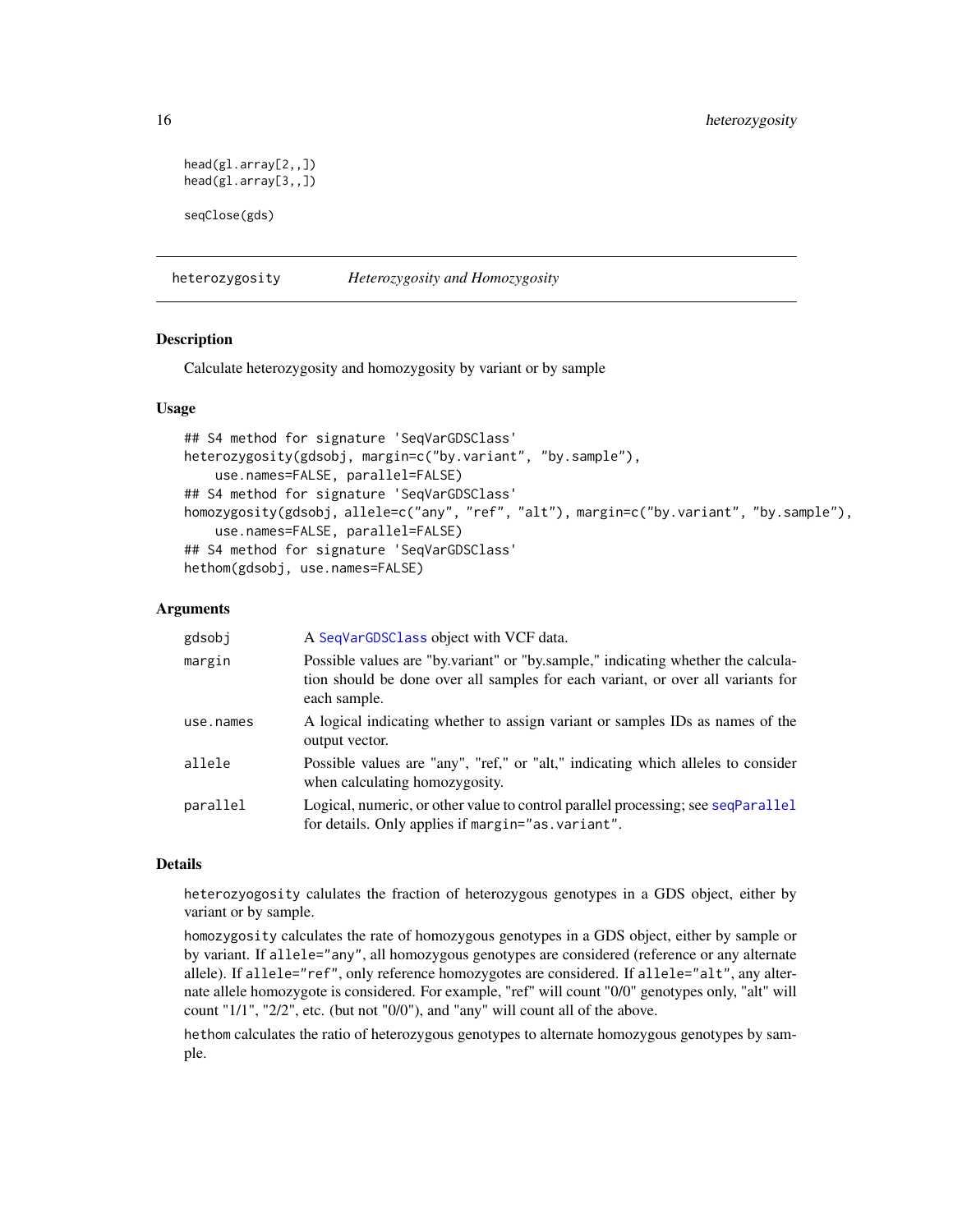#### <span id="page-16-0"></span>hwe the contract of the contract of the contract of the contract of the contract of the contract of the contract of the contract of the contract of the contract of the contract of the contract of the contract of the contra

### Value

A numeric vector of heterozyogity or homozygosity rates. If margin="by.variant", the vector will have length equal to the number of variants in the GDS object. If margin="by.sample", the vector will have length equal to the number of samples.

### Author(s)

Stephanie Gogarten

### See Also

[SeqVarGDSClass](#page-0-0), [applyMethod](#page-6-1), [alleleFrequency](#page-3-1)

#### Examples

```
gds <- seqOpen(seqExampleFileName("gds"))
head(heterozygosity(gds, margin="by.variant"))
head(homozygosity(gds, allele="any", margin="by.variant"))
head(homozygosity(gds, allele="ref", margin="by.variant"))
head(homozygosity(gds, allele="alt", margin="by.variant"))
```

```
## Het/Hom Non-Ref by sample
head(hethom(gds))
```
seqClose(gds)

hwe *Exact test for Hardy-Weinberg equilibrium*

#### Description

Performs an exact test for Hardy-Weinberg equilibrium on Single-Nucleotide Variants

### Usage

```
## S4 method for signature 'SeqVarGDSClass'
hwe(gdsobj, permute=FALSE, parallel=FALSE)
```
### Arguments

| gdsobi   | A SeqVarGDSClass object with VCF data.                                                                       |
|----------|--------------------------------------------------------------------------------------------------------------|
| permute  | A logical indicating whether to permute the genotypes to get a set of p-values<br>under the null hypothesis. |
| parallel | Logical, numeric, or other value to control parallel processing; see seqParallel<br>for details.             |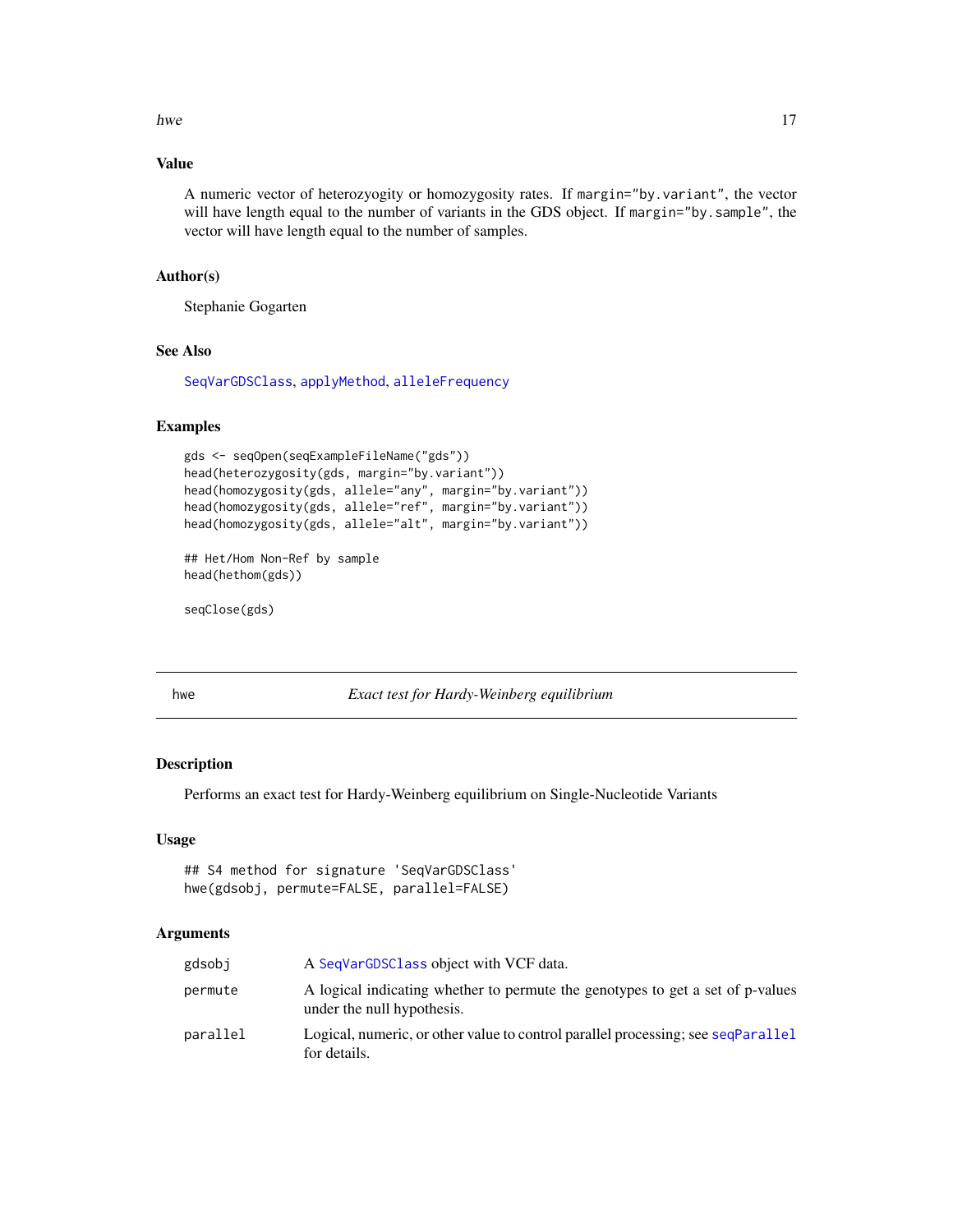### <span id="page-17-0"></span>Details

HWE calculations are performed with the [HWExact](#page-0-0) function in the [GWASExactHW](#page-0-0) package.

permute=TRUE will permute the genotypes prior to running the test. This can be useful for obtaining a set of expected values under the null hypothesis to compare to the observed values.

P values are set to NA for all multiallelic and monomorphic variants.

#### Value

A data.frame with the following columns:

| variant.id | The unique identifier for the variant                                                         |
|------------|-----------------------------------------------------------------------------------------------|
| nAA        | The number of reference homozygotes                                                           |
| nAa        | The number of heterozygotes                                                                   |
| naa        | The number of alternate homozygotes                                                           |
| afreq      | The reference allele frequency                                                                |
| p          | p values for the exact test                                                                   |
| f          | The inbreeding coefficient, 1 - observed heterozygosity / expected heterozygos-<br><i>ity</i> |

### Author(s)

Stephanie Gogarten

### See Also

[SeqVarGDSClass](#page-0-0), [applyMethod](#page-6-1)

### Examples

```
gds <- seqOpen(seqExampleFileName("gds"))
## autosomal variants only
auto <- seqGetData(gds, "chromosome") %in% 1:22
var.auto <- seqGetData(gds, "variant.id")[auto]
hw <- applyMethod(gds, hwe, variant=var.auto)
head(hw)
sum(is.na(hw$p))
range(hw$p, na.rm=TRUE)
seqClose(gds)
```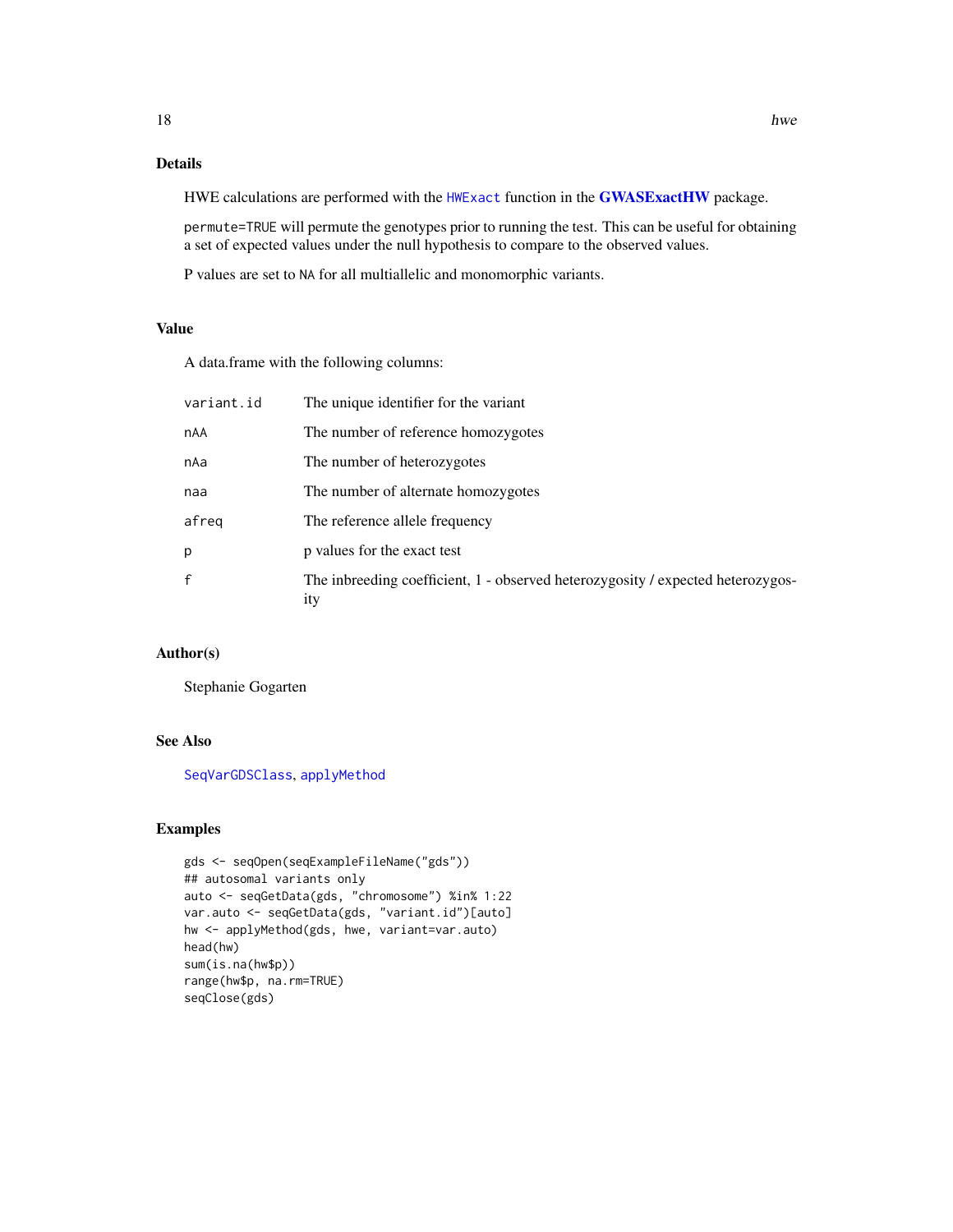<span id="page-18-0"></span>

#### Description

Get matrix of imputed dosage values from a GDS object

#### Usage

```
## S4 method for signature 'SeqVarGDSClass'
imputedDosage(gdsobj, dosage.field="DS", use.names=TRUE)
```
### Arguments

| gdsobj       | A SeqVarGDSClass object with VCF data.                                                                |
|--------------|-------------------------------------------------------------------------------------------------------|
| dosage.field | The name of the dosage field in the GDS object (will be prepended with "annotation/format").          |
| use.names    | A logical indicating whether to assign sample and variant IDs as dimnames of<br>the resulting matrix. |

### Details

Reads dosage from the dosage-specific field in the GDS object, rather than counting alleles from called genotypes.

Only one dosage value per variant is allowed; the method will return an error if multiple dosages are present for a single variant.

### Value

A numeric matrix of dosage values with dimensions [sample,variant].

#### Author(s)

Stephanie Gogarten

### See Also

[refDosage](#page-11-1), [altDosage](#page-11-1)

### Examples

```
# convert VCF to GDS keeping dosage field
vcffile <- system.file("extdata", "gl_chr1.vcf", package="SeqVarTools")
gdsfile <- tempfile()
seqVCF2GDS(vcffile, gdsfile, fmt.import="DS", storage.option="ZIP_RA",
           verbose=FALSE)
gds <- seqOpen(gdsfile)
dos <- imputedDosage(gds)
```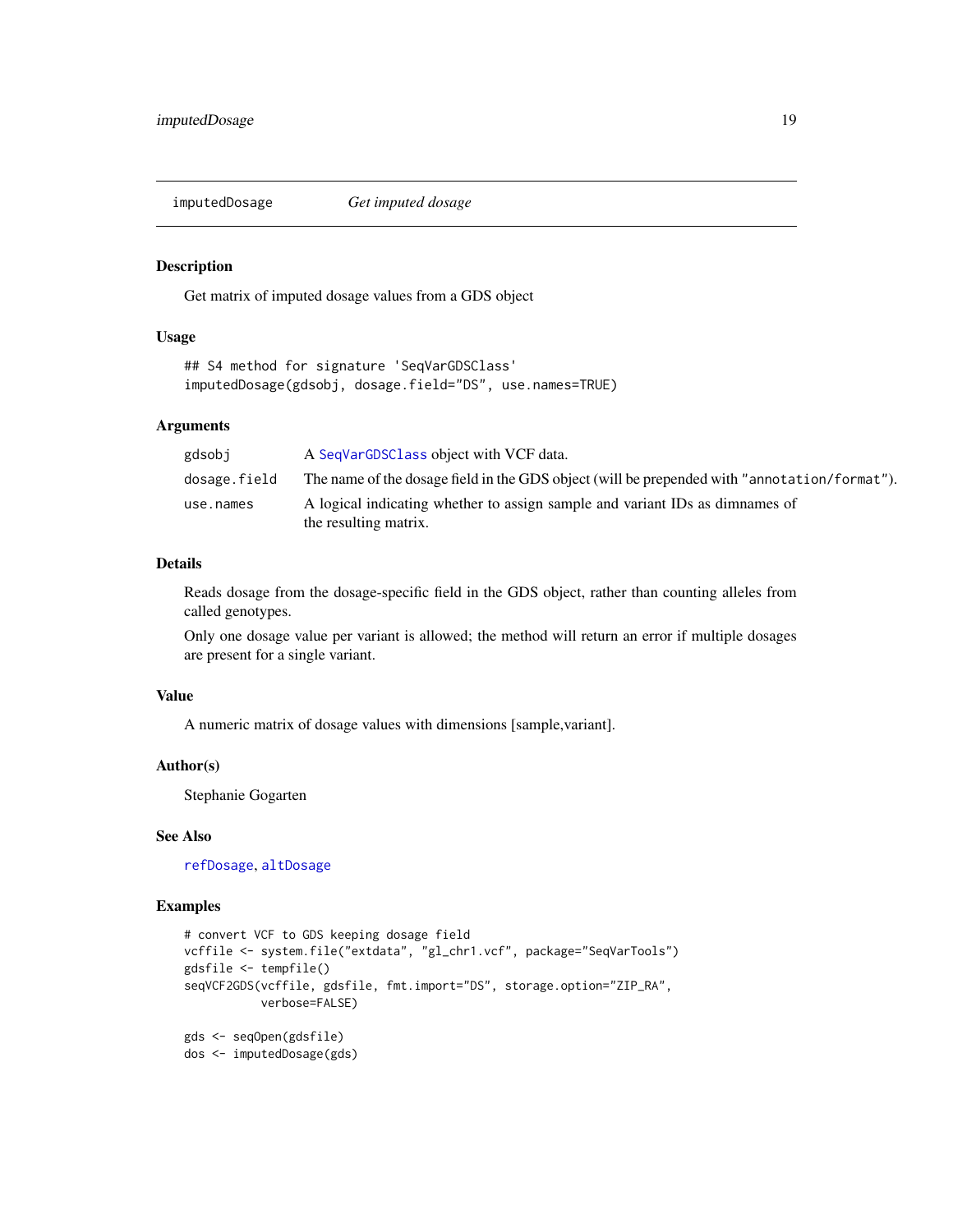```
head(dos)
seqClose(gds)
unlink(gdsfile)
```
inbreedCoeff *Inbreeding coefficient*

### Description

Calculates the inbreeding coefficient by variant or by sample

#### Usage

```
## S4 method for signature 'SeqVarGDSClass'
inbreedCoeff(gdsobj, margin=c("by.variant", "by.sample"), use.names=FALSE,
   parallel=FALSE)
```
### Arguments

| A SeqVarGDSClass object with VCF data.                                                                                                                                              |
|-------------------------------------------------------------------------------------------------------------------------------------------------------------------------------------|
| Possible values are "by variant" or "by sample," indicating whether the calcula-<br>tion should be done over all samples for each variant, or over all variants for<br>each sample. |
| A logical indicating whether to assign variant or sample IDs as names of the<br>output vector.                                                                                      |
| Logical, numeric, or other value to control parallel processing; see seqParallel<br>for details. Only applies if margin="as. variant".                                              |
|                                                                                                                                                                                     |

### Details

For inbreeding coefficients by variant, calculates 1 - observed heterozygosity / expected heterozygosity.

For individual inbreeding coefficients (margin="by.sample"), calculates Visscher's estimator described in Yang et al. (2010).

### Value

Values for the inbreeding coefficient.

### Author(s)

Xiuwen Zheng, Stephanie Gogarten

### References

Yang J, Benyamin B, McEvoy BP, Gordon S, Henders AK, Nyholt DR, Madden PA, Heath AC, Martin NG, Montgomery GW, Goddard ME, Visscher PM. 2010. Common SNPs explain a large proportion of the heritability for human height. Nat Genet. 42(7):565-9. Epub 2010 Jun 20.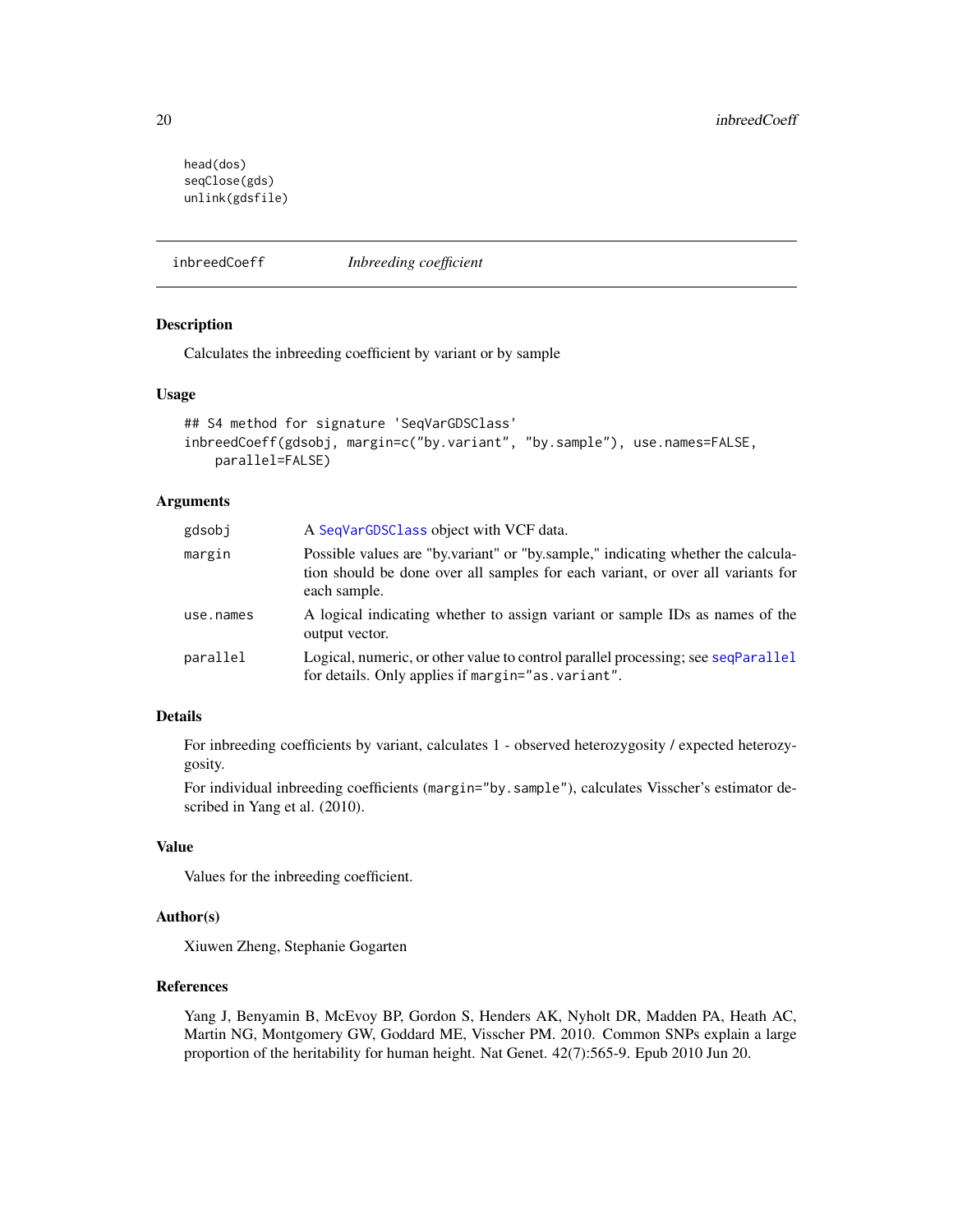#### <span id="page-20-0"></span> $isSNV$  21

### See Also

[SeqVarGDSClass](#page-0-0), [applyMethod](#page-6-1)

#### Examples

```
gds <- seqOpen(seqExampleFileName("gds"))
f <- inbreedCoeff(gds, margin="by.variant")
range(f, na.rm=TRUE)
```
ic <- inbreedCoeff(gds, margin="by.sample") range(ic) seqClose(gds)

#### isSNV *Flag single nucleotide variants*

### Description

Flag single nucleotide variants

#### Usage

```
## S4 method for signature 'SeqVarGDSClass'
isSNV(gdsobj, biallelic=TRUE)
```
### Arguments

| gdsobj    | A SeqVarGDSClass object with VCF data.                           |
|-----------|------------------------------------------------------------------|
| biallelic | A logical indicating whether only biallelic SNVs are considered. |

### Details

If biallelic=TRUE, a variant is considered a single nucleotide variant (SNV) if there is one reference allele and one alternate allele, each one base in length. If biallelic=FALSE, there may be multiple alternate alleles, each one base in length.

Setting biallelic=TRUE is considerably faster for large data sets.

### Value

A logical vector indicating which variants are SNVs.

### Author(s)

Stephanie Gogarten

### See Also

[SeqVarGDSClass](#page-0-0), [allele-methods](#page-2-1), [applyMethod](#page-6-1)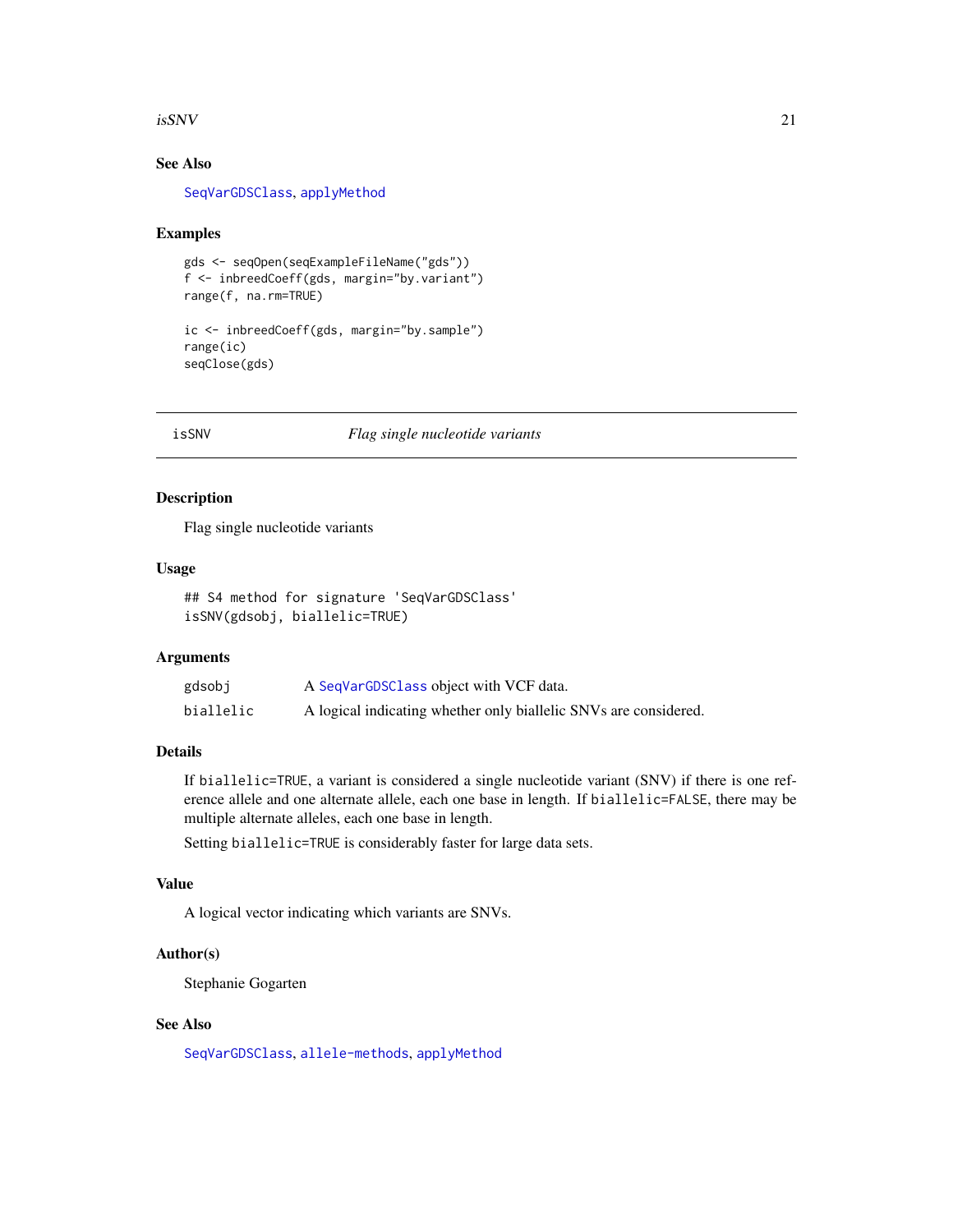### Examples

```
gds <- seqOpen(seqExampleFileName("gds"))
table(isSNV(gds))
seqClose(gds)
```
#### <span id="page-21-1"></span>isVariant *Locate variant samples across sites*

#### Description

Locate which samples are variant for each site in a GDS object

### Usage

## S4 method for signature 'SeqVarGDSClass' isVariant(gdsobj, use.names=FALSE, parallel=FALSE)

### Arguments

| gdsobj    | A SeqVarGDSC1ass object with VCF data.                                                                |
|-----------|-------------------------------------------------------------------------------------------------------|
| use.names | A logical indicating whether to assign sample and variant IDs as dimnames of<br>the resulting matrix. |
| parallel  | Logical, numeric, or other value to control parallel processing; see seqParallel<br>for details.      |

### Details

Each sample/site cell of the resulting matrix is TRUE if the genotype at that location for that sample contains an alternate allele. A genotype of "0/0" is not variant, while genotypes "0/1", "1/0", "0/2", etc. are variant.

### Value

A logical matrix with dimensions [sample,site] which is TRUE for cells where the genotype contains an alternate allele.

### Author(s)

Stephanie Gogarten

### See Also

[SeqVarGDSClass](#page-0-0), [applyMethod](#page-6-1), [getGenotype](#page-11-2)

<span id="page-21-0"></span>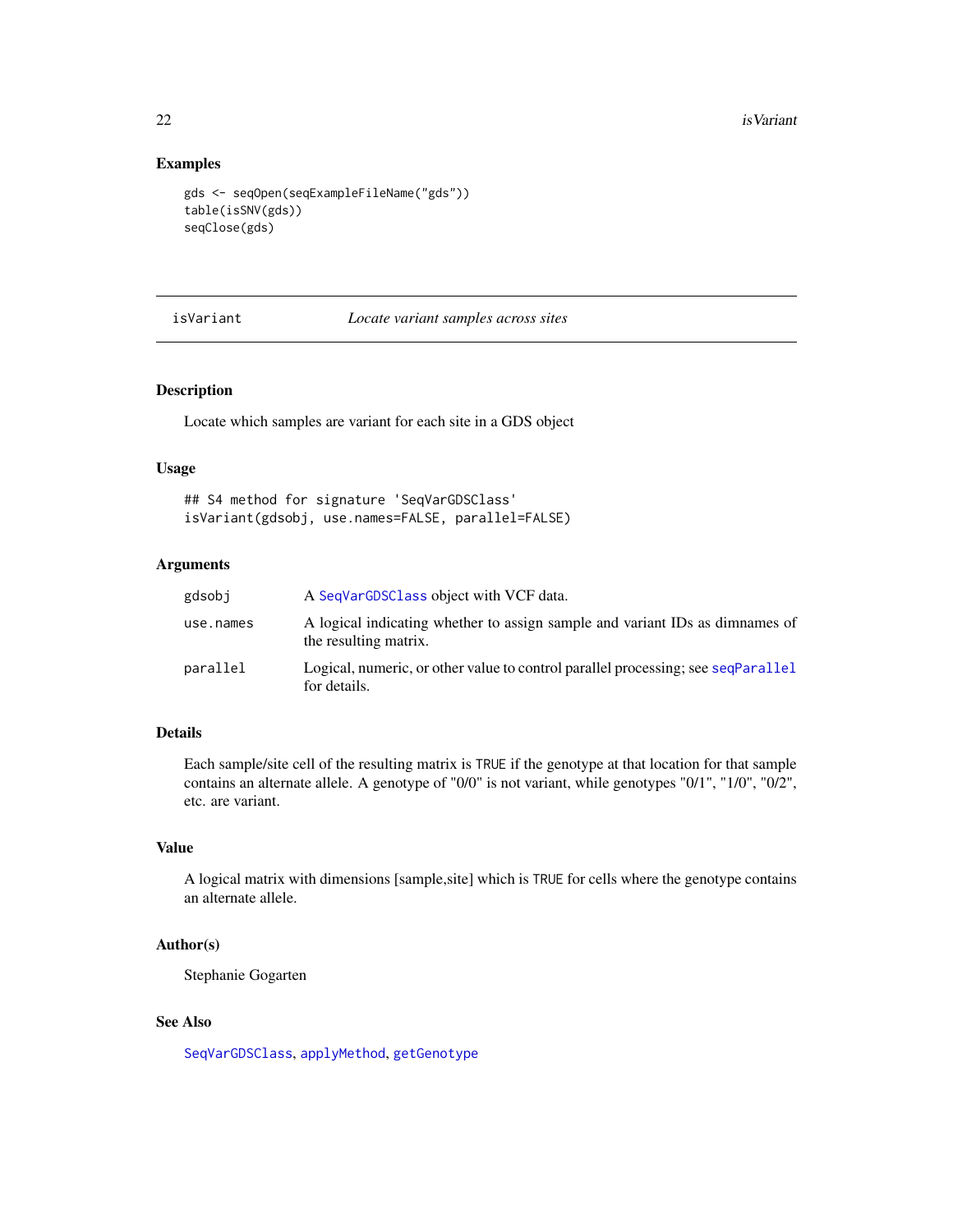#### <span id="page-22-0"></span>**Iterator** 23

### Examples

```
gds <- seqOpen(seqExampleFileName("gds"))
variant.id <- seqGetData(gds, "variant.id")
sample.id <- seqGetData(gds, "sample.id")
applyMethod(gds, isVariant, variant.id[1:5], sample.id[1:10])
applyMethod(gds, isVariant, variant.id[1:5], sample.id[1:10], use.names=TRUE)
seqClose(gds)
```

```
Iterator Iterators
```
#### <span id="page-22-1"></span>**Description**

Extends [SeqVarData](#page-32-1) to provide iterators over variants.

#### **Details**

Iterator classes allow for iterating filters over blocks of variants, ranges, or sliding windows.

For SeqVarBlockIterator, each call to iterateFilter will select the next unit of variantBlock variants.

For SeqVarRangeIterator, each call to iterateFilter will select the next range in variantRanges.

SeqVarWindowIterator is an extension of SeqVarRangeIterator where the ranges are determined automatically by sliding a window of size windowSize base pairs by steps of windowShift across the genome. Only windows containing unique sets of variants are kept.

For SeqVarListIterator, each call to iterateFilter will select the next set of ranges in variantRanges.

Any filter set on the object previously will be applied in addition to the selected blocks or ranges.

### **Constructors**

SeqVarBlockIterator(seqData, variantBlock=10000, verbose=TRUE): Returns a SeqVarBlockIterator object with the filter set to the first block.

seqData is a [SeqVarData](#page-32-1) object.

variantBlock is an integer specifying the number of variants in an iteration block.

verbose is a logical indicator for verbose output.

SeqVarRangeIterator(seqData, variantRanges=GRanges(), verbose=TRUE): Returns a SeqVarRangeIterator object with the filter set to the first range.

seqData is a [SeqVarData](#page-32-1) object.

variantRanges is a [GRanges](#page-0-0) object specifying the ranges for iteration.

verbose is a logical indicator for verbose output.

SeqVarWindowIterator(seqData, windowSize=10000, windowShift=5000, verbose=TRUE): Returns a SeqVarWindowIterator object with the filter set to the first window.

seqData is a [SeqVarData](#page-32-1) object.

windowSize is the size in base pairs of the sliding window.

windowShift is the size in base pairs of the step for each consecutive window.

verbose is a logical indicator for verbose output.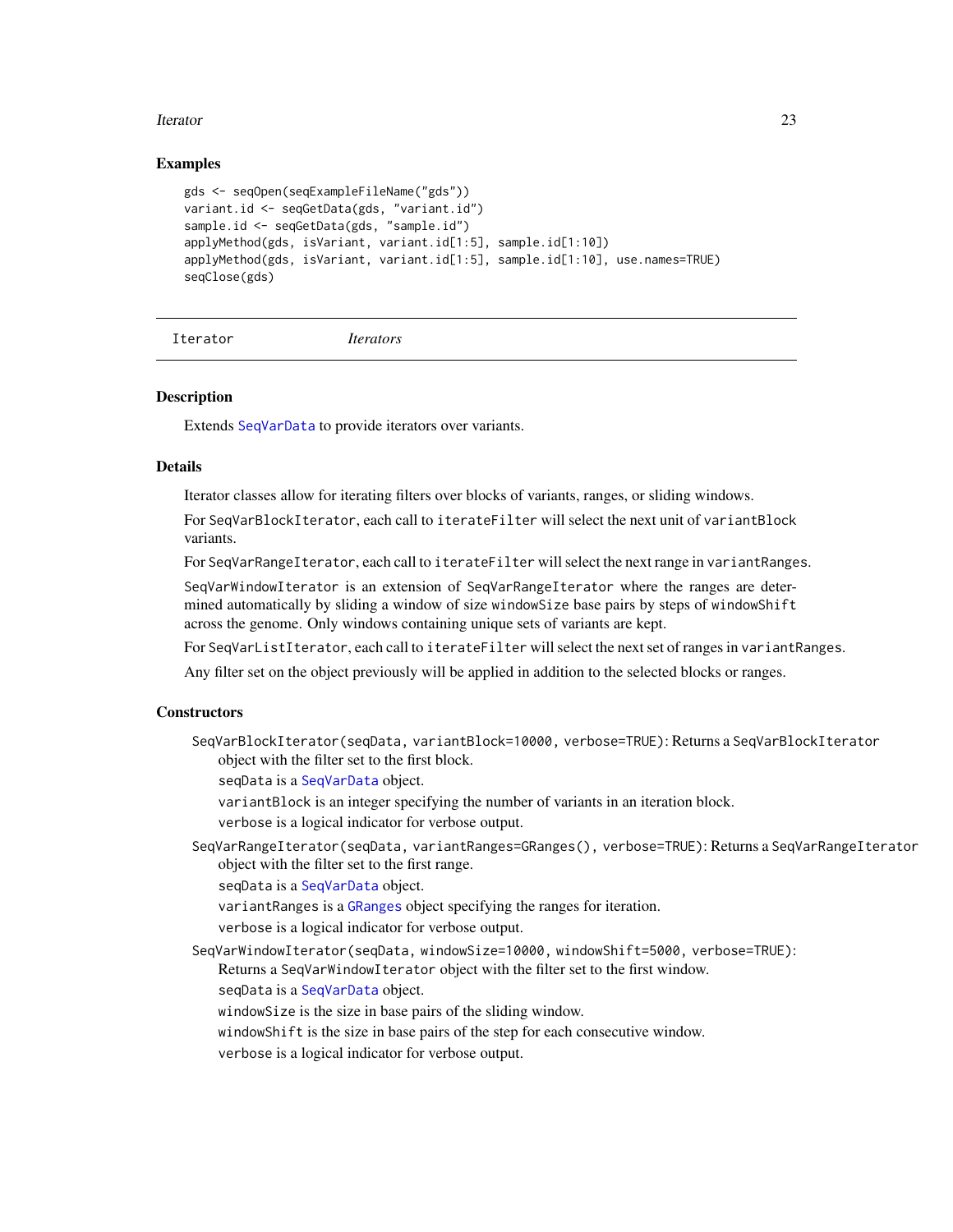<span id="page-23-0"></span>SeqVarListIterator(seqData, variantRanges, verbose=TRUE): Returns a SeqVarRangeIterator object with the filter set to the first range.

seqData is a [SeqVarData](#page-32-1) object.

- variantRanges is a [GRangesList](#page-0-0) object specifying the ranges for iteration.
- verbose is a logical indicator for verbose output.

#### **Accessors**

- iterateFilter(x): Advance the filter to the next block, range, or set of ranges. Returns TRUE while there are still variants left to be read, FALSE if the end of iteration is reached.
- lastFilter(x), lastFilter(x) <- value: Get or set the last filter index from the previous call to iterateFilter.

variantBlock(x): Get the size of the variant block.

variantFilter(x): Get the list of variant indices.

variantRanges(x): Get the variant ranges.

- currentRanges(x): Get the ranges selected in the current iteration.
- currentVariants(x): Get the variants selected in the current iteration. Returns a [DataFrame](#page-0-0) where the row name is the variant.id, "variant" is the variant position as a link{GRanges}, "range" is the range the variant is from, and any columns in either [variantData](#page-32-2) or the metadata columns of currentRanges are included.
- resetIterator(x): Set the filter to the first block, range, or set of ranges (the same variants that are selected when the iterator object is created).

#### Author(s)

Stephanie Gogarten

#### See Also

[SeqVarGDSClass](#page-0-0), [SeqVarData](#page-32-1), [seqSetFilter](#page-0-0)

#### Examples

```
gds <- seqOpen(seqExampleFileName("gds"))
seqData <- SeqVarData(gds)
```

```
# iterate by blocks
seqSetFilter(seqData, variant.sel=seq(1,1000,2))
iterator <- SeqVarBlockIterator(seqData, variantBlock=10)
seqGetData(iterator, "variant.id")
iterateFilter(iterator)
seqGetData(iterator, "variant.id")
seqResetFilter(iterator)
```

```
# iterate by ranges
library(GenomicRanges)
gr <- GRanges(seqnames=rep(1,3), ranges=IRanges(start=c(1e6, 2e6, 3e6), width=1e6))
iterator <- SeqVarRangeIterator(seqData, variantRanges=gr)
```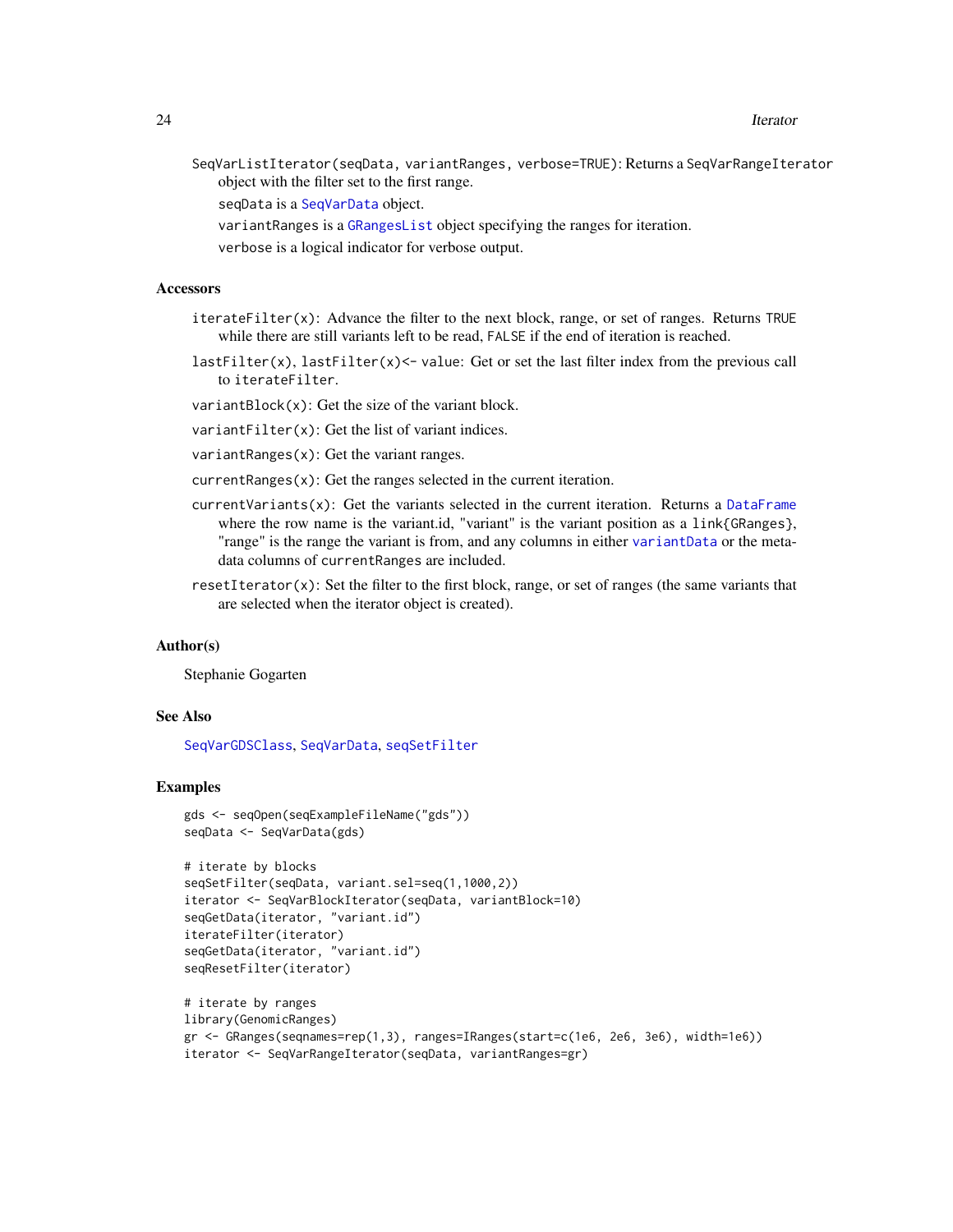### <span id="page-24-0"></span>meanBySample 25

```
granges(iterator)
iterateFilter(iterator) # no variants in the second range
granges(iterator)
iterateFilter(iterator)
granges(iterator)
iterateFilter(iterator)
seqResetFilter(iterator)
# iterate by windows
seqSetFilterChrom(seqData, include="22")
iterator <- SeqVarWindowIterator(seqData)
seqGetData(iterator, "variant.id")
while (iterateFilter(iterator)) {
    print(seqGetData(iterator, "variant.id"))
}
seqResetFilter(iterator)
# iterate by list of ranges
gr <- GRangesList(
 GRanges(seqnames=rep(22,2), ranges=IRanges(start=c(16e6, 17e6), width=1e6)),
 GRanges(seqnames=rep(22,2), ranges=IRanges(start=c(18e6, 20e6), width=1e6)))
iterator <- SeqVarListIterator(seqData, variantRanges=gr)
granges(iterator)
iterateFilter(iterator)
granges(iterator)
iterateFilter(iterator)
resetIterator(iterator)
seqClose(iterator)
```
meanBySample *Mean value by sample*

### Description

Calculate the mean value of a variable by sample over all variants

#### Usage

```
## S4 method for signature 'SeqVarGDSClass'
meanBySample(gdsobj, var.name, use.names=FALSE)
```
### **Arguments**

| gdsobj    | A SeqVarGDSClass object with VCF data.                                                     |
|-----------|--------------------------------------------------------------------------------------------|
| var.name  | Character string with name of the variable, most likely "annotation/format/VARIABLE NAME". |
| use.names | A logical indicating whether to assign sample IDs as names of the output vector.           |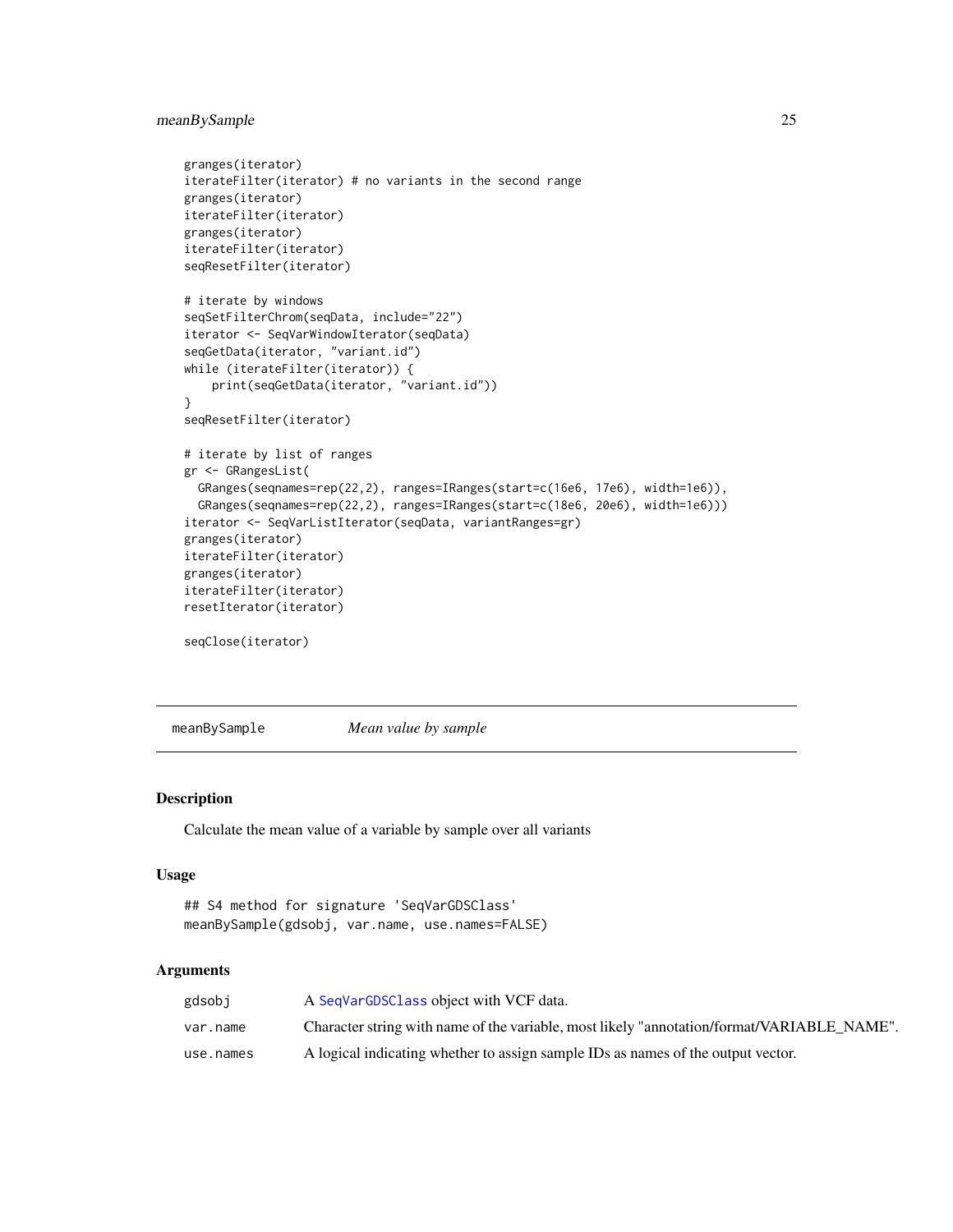### <span id="page-25-0"></span>Details

Mean values by variant can be calculated using seqApply(gdsobj, var.name, mean, na.rm=TRUE). Currently seqApply can only be used with the option margin="by.variant". This method provides a way to calculate mean values by sample.

### Value

A numeric vector of mean values.

#### Author(s)

Stephanie Gogarten

### See Also

[SeqVarGDSClass](#page-0-0), [applyMethod](#page-6-1), [seqApply](#page-0-0)

### Examples

```
gds <- seqOpen(seqExampleFileName("gds"))
head(meanBySample(gds, "annotation/format/DP", use.names=TRUE))
seqClose(gds)
```
mendelErr *Mendelian errors*

#### Description

Detect Mendelian errors

### Usage

```
## S4 method for signature 'SeqVarGDSClass'
mendelErr(gdsobj, pedigree, use.names=FALSE,
autosomes=1:22, xchrom="X", ychrom="Y", verbose=TRUE)
```
### Arguments

| gdsobj    | A SeqVarGDSClass object with VCF data.                                                                                                                                                        |
|-----------|-----------------------------------------------------------------------------------------------------------------------------------------------------------------------------------------------|
| pedigree  | A data.frame with columns (family, individ, father, mother, sex, sample.id).<br>"sex" column should have values "M"/"F". "sample.id" values should corre-<br>spond to "sample.id" in gdsob i. |
| use.names | A logical indicating whether to assign variant IDs as names of the output vector.                                                                                                             |
| autosomes | A vector with chromosome values in gdsobj corresponding to autosomes.                                                                                                                         |
| xchrom    | The chromosome value in gdsobj corresponding to the X chromosome.                                                                                                                             |
| ychrom    | The chromosome value in gdsobj corresponding to the Y chromosome.                                                                                                                             |
| verbose   | A logical indicating whether to print the number of samples selected for each<br>trio.                                                                                                        |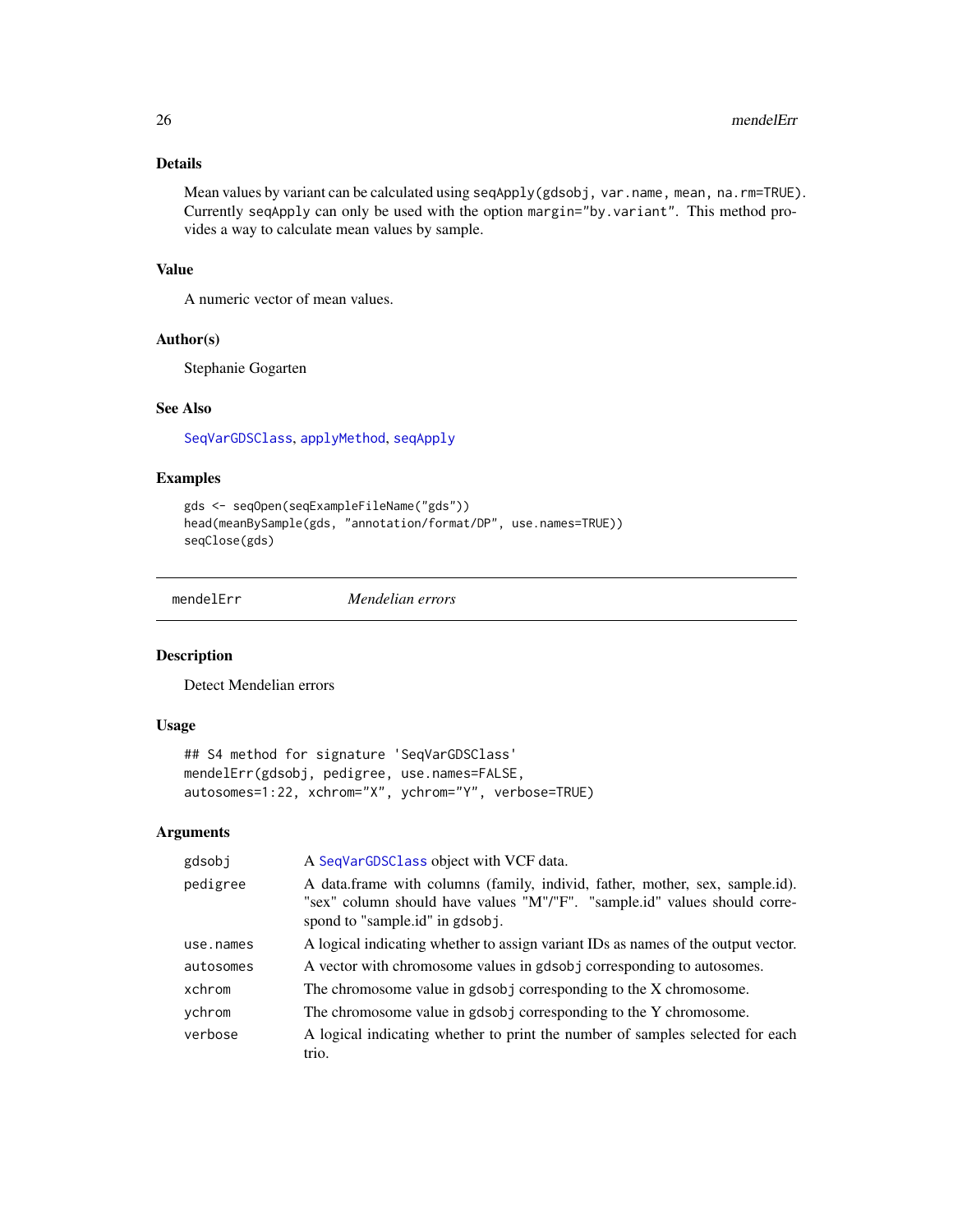### <span id="page-26-0"></span>Details

Mendelian errors are detected for each trio in pedigree. Duos (mother or father missing) are included. The pedigree must have only one sample per individual.

#### Value

A list with the following elements:

| by.variant | An integer vector with the number of mendelian errors detected for each variant.<br>If use, names=TRUE, the vector will be named with variant IDs.      |
|------------|---------------------------------------------------------------------------------------------------------------------------------------------------------|
| by.trio    | An integer vector with the number of mendelian errors detected for each trio.<br>The vector will be named with the sample ID of the child in each trio. |

### Author(s)

Stephanie Gogarten

### See Also

[SeqVarGDSClass](#page-0-0), [applyMethod](#page-6-1)

### Examples

```
gds <- seqOpen(seqExampleFileName("gds"))
data(pedigree)
err <- mendelErr(gds, pedigree)
table(err$by.variant)
err$by.trio
seqClose(gds)
```
missingGenotypeRate *Missing genotype rate*

### Description

Calculate missing genotype rate by variant or by sample

#### Usage

```
## S4 method for signature 'SeqVarGDSClass'
missingGenotypeRate(gdsobj, margin=c("by.variant", "by.sample"), use.names=FALSE,
   parallel=FALSE)
```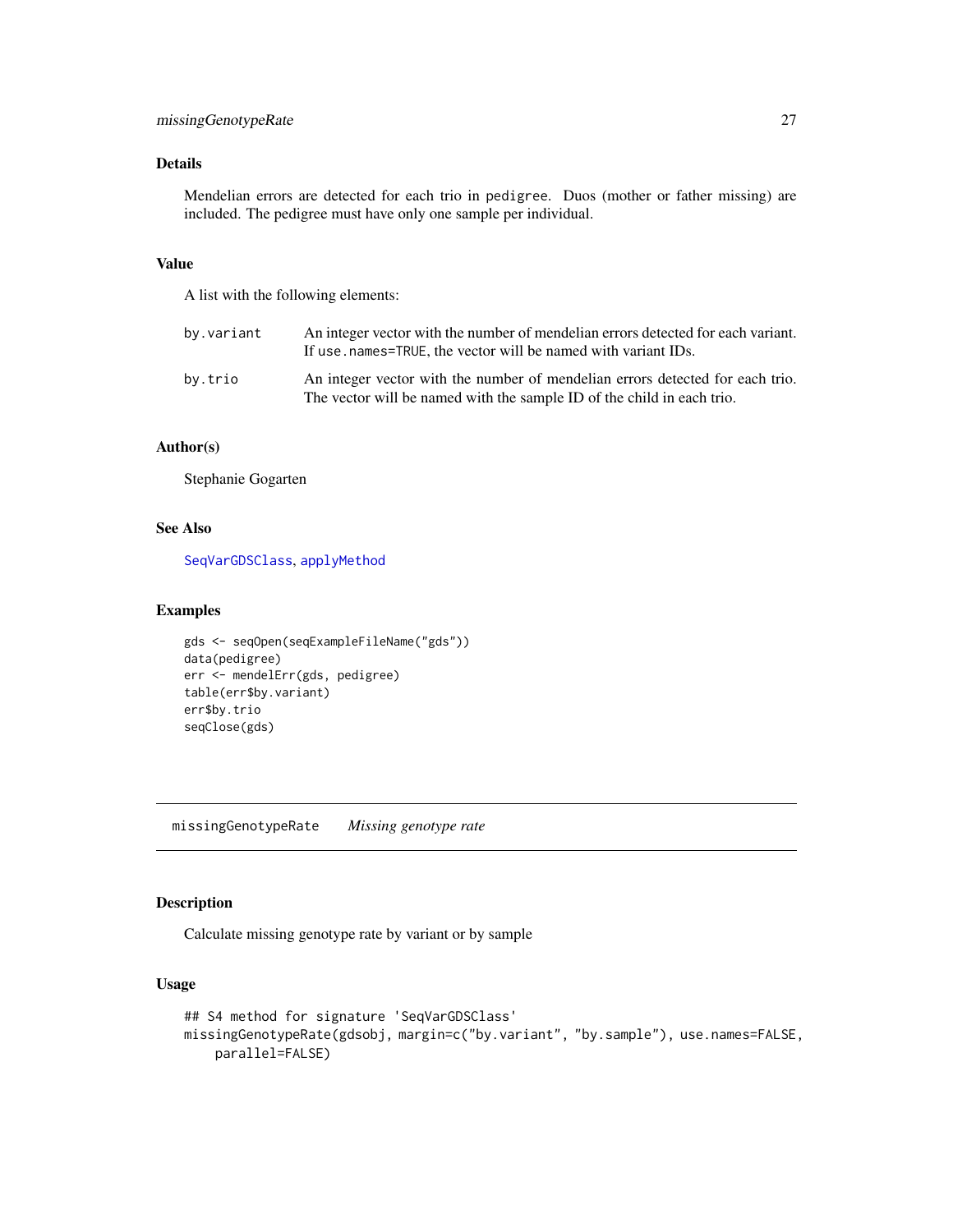### <span id="page-27-0"></span>Arguments

| gdsobj    | A SeqVarGDSClass object with VCF data.                                                                                                                                              |
|-----------|-------------------------------------------------------------------------------------------------------------------------------------------------------------------------------------|
| margin    | Possible values are "by variant" or "by sample," indicating whether the calcula-<br>tion should be done over all samples for each variant, or over all variants for<br>each sample. |
| use.names | A logical indicating whether to assign variant IDs as names of the output vector.                                                                                                   |
| parallel  | Logical, numeric, or other value to control parallel processing; see seqParallel<br>for details.                                                                                    |

### Details

Calculates the fraction of missing genotypes in a GDS object, either by variant or by sample.

### Value

A numeric vector of missing genotype rates. If margin="by.variant", the vector will have length equal to the number of variants in the GDS object. If margin="by.sample", the vector will have length equal to the number of samples.

### Author(s)

Stephanie Gogarten

#### See Also

[SeqVarGDSClass](#page-0-0), [applyMethod](#page-6-1), [getGenotype](#page-11-2)

### Examples

```
gds <- seqOpen(seqExampleFileName("gds"))
head(missingGenotypeRate(gds, margin="by.variant"))
head(missingGenotypeRate(gds, margin="by.sample"))
seqClose(gds)
```
pca *Principal Component Analysis*

### Description

Calculates the eigenvalues and eignevectors of a SeqVarGDSClass object with Principal Component Analysis

### Usage

```
## S4 method for signature 'SeqVarGDSClass'
pca(gdsobj, eigen.cnt=32)
```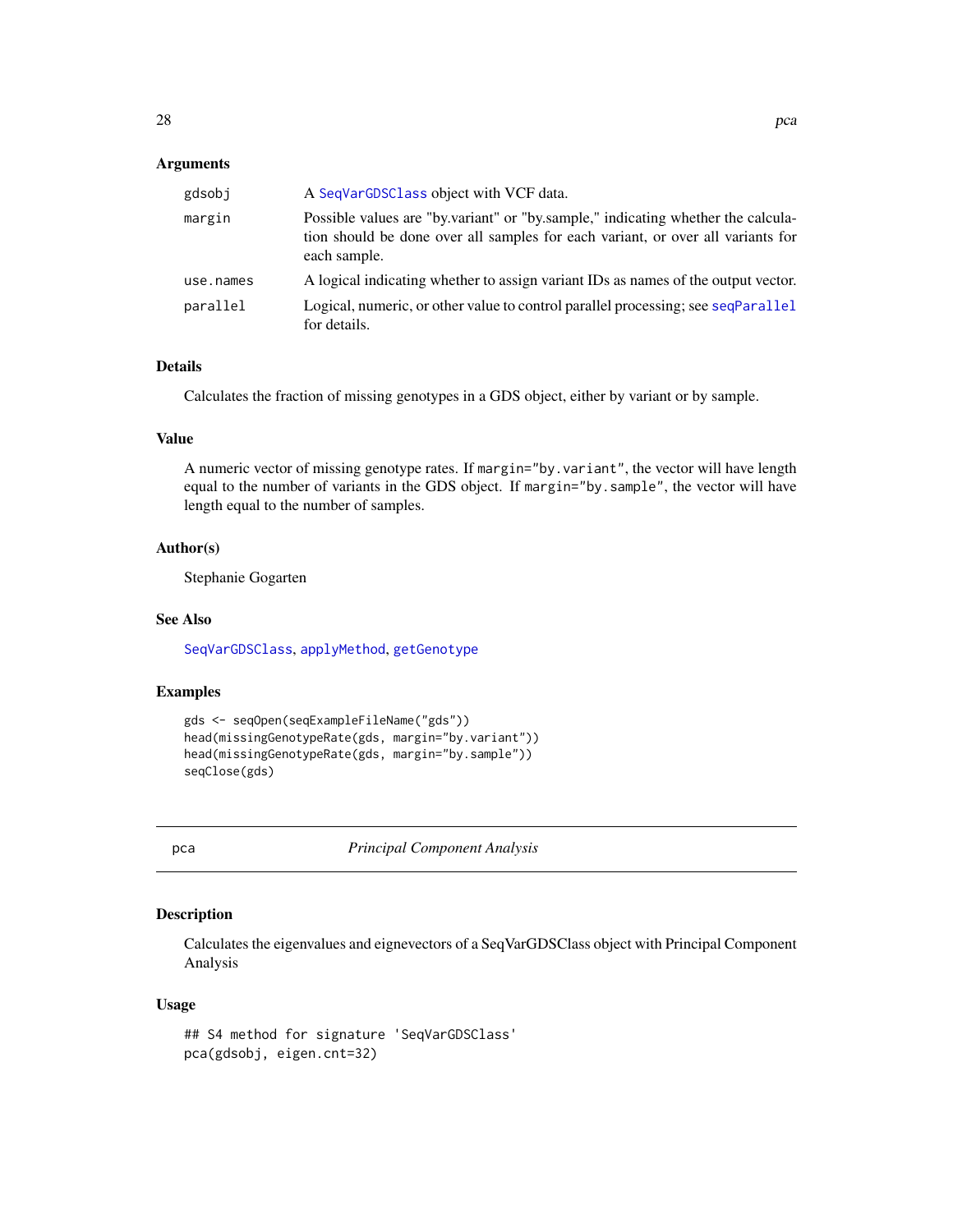#### <span id="page-28-0"></span>pedigree 29

### Arguments

| gdsobj    | A SeqVarGDSClass object with VCF data.                                |
|-----------|-----------------------------------------------------------------------|
| eigen.cnt | An integer indicating how many eigenvalues and eignvectors to return. |

### Details

Calculates the genetic covariance matrix and finds the eigen decomposition.

### Value

A list with two elements:

| eigenval  | A vector of length eigen. cnt with eigenvalues         |
|-----------|--------------------------------------------------------|
| eigenvect | A matrix of dimension ("selected samples", eigen.cnt). |

### Author(s)

Xiuwen Zheng, Stephanie Gogarten

### References

Patterson N, Price AL, Reich D (2006) Population structure and eigenanalysis. PLoS Genetics 2:e190.

### See Also

[SeqVarGDSClass](#page-0-0), [applyMethod](#page-6-1)

### Examples

```
gds <- seqOpen(seqExampleFileName("gds"))
pca <- pca(gds)
pca$eigenval
head(pca$eigenvect)
seqClose(gds)
```
pedigree *Pedigree for example data*

### Description

Pedigree for example data files in SeqArray.

### Usage

pedigree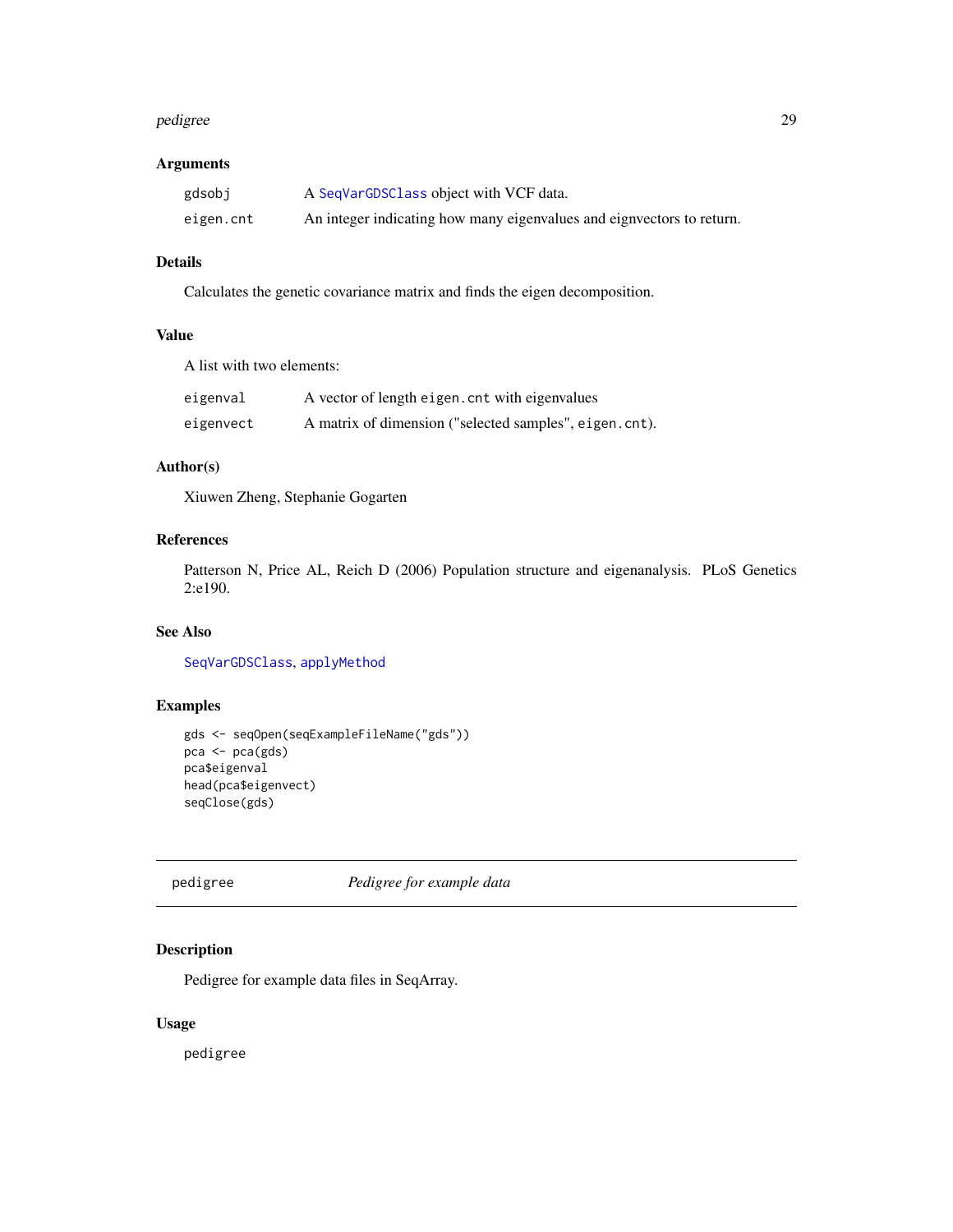30 refFrace and the set of the set of the set of the set of the set of the set of the set of the set of the set of the set of the set of the set of the set of the set of the set of the set of the set of the set of the set

### Format

A data.frame with the following columns.

family Family ID individ Individual ID father Father ID mother Mother ID sex Sex sample.id sample.id in VCF/GDS files

### Details

There is one trio in the pedigree.

### Source

HapMap

### Examples

```
data(pedigree)
head(pedigree)
gds <- seqOpen(seqExampleFileName("gds"))
setdiff(seqGetData(gds, "sample.id"), pedigree$sample.id)
seqClose(gds)
```
refFrac *Reference allele fraction*

### Description

Calculate fraction of reference allele reads

### Usage

```
## S4 method for signature 'SeqVarGDSClass'
refFrac(gdsobj, use.names=TRUE, parallel=FALSE)
## S4 method for signature 'SeqVarGDSClass'
refFracOverHets(gdsobj, FUN=mean, use.names=TRUE, parallel=FALSE)
## S4 method for signature 'SeqVarGDSClass'
refFracPlot(gdsobj, variant.id, highlight=NULL, ...)
```
<span id="page-29-0"></span>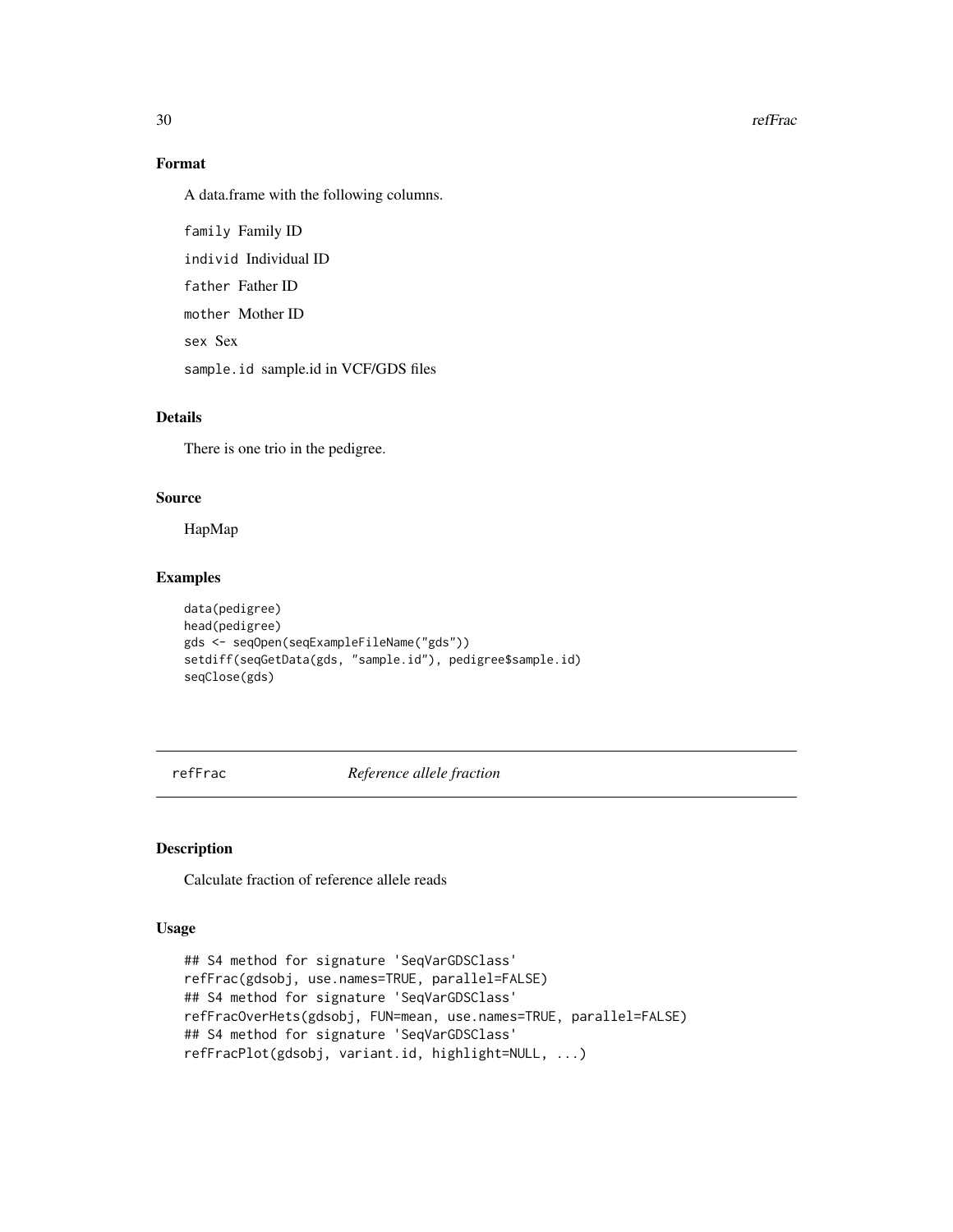#### <span id="page-30-0"></span>refFrac 31

#### Arguments

| gdsobj     | A SeqVarGDSClass object with VCF data.                                                           |
|------------|--------------------------------------------------------------------------------------------------|
| <b>FUN</b> | The function to apply over heterozygote calls (mean or median).                                  |
| use.names  | A logical indicating whether to assign variant or samples IDs as names of the<br>output vector.  |
| parallel   | Logical, numeric, or other value to control parallel processing; see seqParallel<br>for details. |
| variant.id | A vector of variantids to plot.                                                                  |
| highlight  | A list of sample ids to highlight with sequential integers on each plot                          |
| $\ddotsc$  | Additional arguments passed to plot.                                                             |

### Details

The variable "annotation/format/AD" (allelic depth) is required to compute the reference allele fraction.

refFracPlot generates plots of total unfiltered depth (sum over "AD" for all alleles) versus reference allele fraction. Points are color-coded by called genotype: teal = reference homozygote, orange = heterozygote including the reference allele, fuschia = heterozygote with two alternate alleles, purple = alternate homozygote, black = missing. Darker colors indicate a higher density of points. Vertical black line is at 0.5, vertical orange line is the median reference allele fraction for ref/alt heterozygotes. Values significantly different from 0.5 (after applying a Bonferroni correction) are plotted with triangles.

### Value

refFrac returns a sample by variant array of the reference allele fraction, defined as ref\_depth / total\_depth.

refFracOverHets returns the mean (or other function, e.g. median) of reference allele depth (per variant) over all samples called as heterozygotes.

### Author(s)

Stephanie Gogarten

#### See Also

[SeqVarGDSClass](#page-0-0), [applyMethod](#page-6-1)

### Examples

```
gdsfile <- system.file("extdata", "hapmap_exome_chr22.gds", package="SeqVarTools")
gds <- seqOpen(gdsfile)
RF <- refFrac(gds)
dim(RF)
samples <- seqGetData(gds, "sample.id")
refFracPlot(gds, variant.id=5:6,
            highlight=list(samples[2:3], samples[4:5]))
seqClose(gds)
```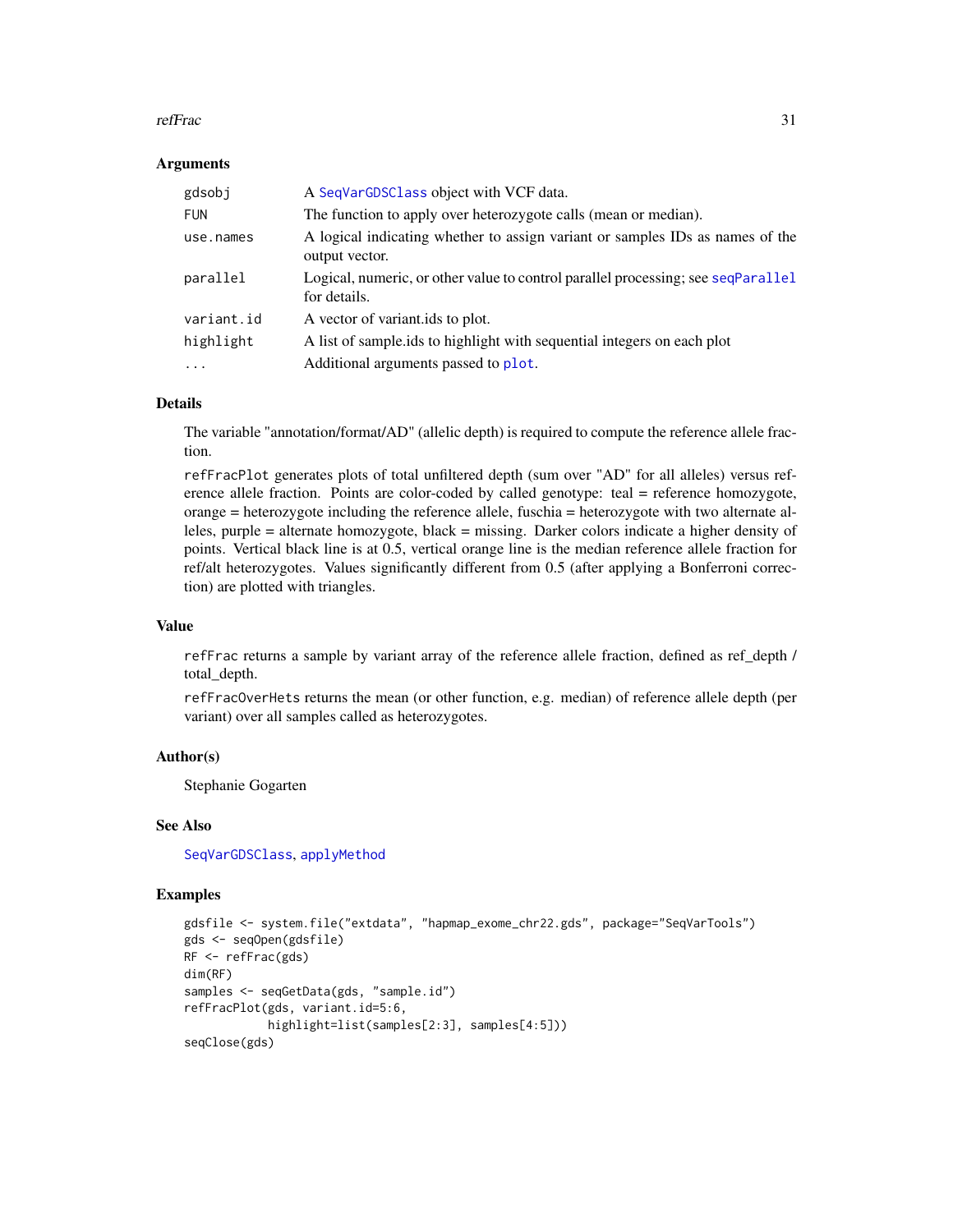<span id="page-31-0"></span>

### Description

Run linear or logistic regression on variants

### Usage

```
## S4 method for signature 'SeqVarData'
regression(gdsobj, outcome, covar=NULL,
    model.type=c("linear", "logistic", "firth"),
   parallel=FALSE)
```
### Arguments

| gdsobj     | A SegVarData object                                                                                                                        |
|------------|--------------------------------------------------------------------------------------------------------------------------------------------|
| outcome    | A character string with the name of the column in sampleData(gdsobj) con-<br>taining the outcome variable.                                 |
| covar      | A character vector with the name of the column(s) in sampleData( $gdsobj$ )<br>containing the covariates                                   |
| model.type | the type of model to be run. "linear" uses $\text{lm}$ , "logistic" uses $\text{glm}$ with family=binomial(),<br>and "firth" uses logistf. |
| parallel   | Logical, numeric, or other value to control parallel processing; see seqParallel<br>for details.                                           |

### Details

regression tests the additive effect of the reference allele.

### Value

a data.frame with the following columns (if applicable):

| variant.id     | variant identifier                                   |
|----------------|------------------------------------------------------|
| n              | number of samples with non-missing data              |
| n0             | number of controls (outcome=0) with non-missing data |
| n <sub>1</sub> | number of cases (outcome=1) with non-missing data    |
| freg           | reference allele frequency                           |
| freq0          | reference allele frequency in controls               |
| freq1          | reference allele frequency in cases                  |
| Est            | beta estimate for genotype                           |
| <b>SE</b>      | standard error of beta estimate for the genotype     |
| Wald.Stat      | chi-squared test statistic for association           |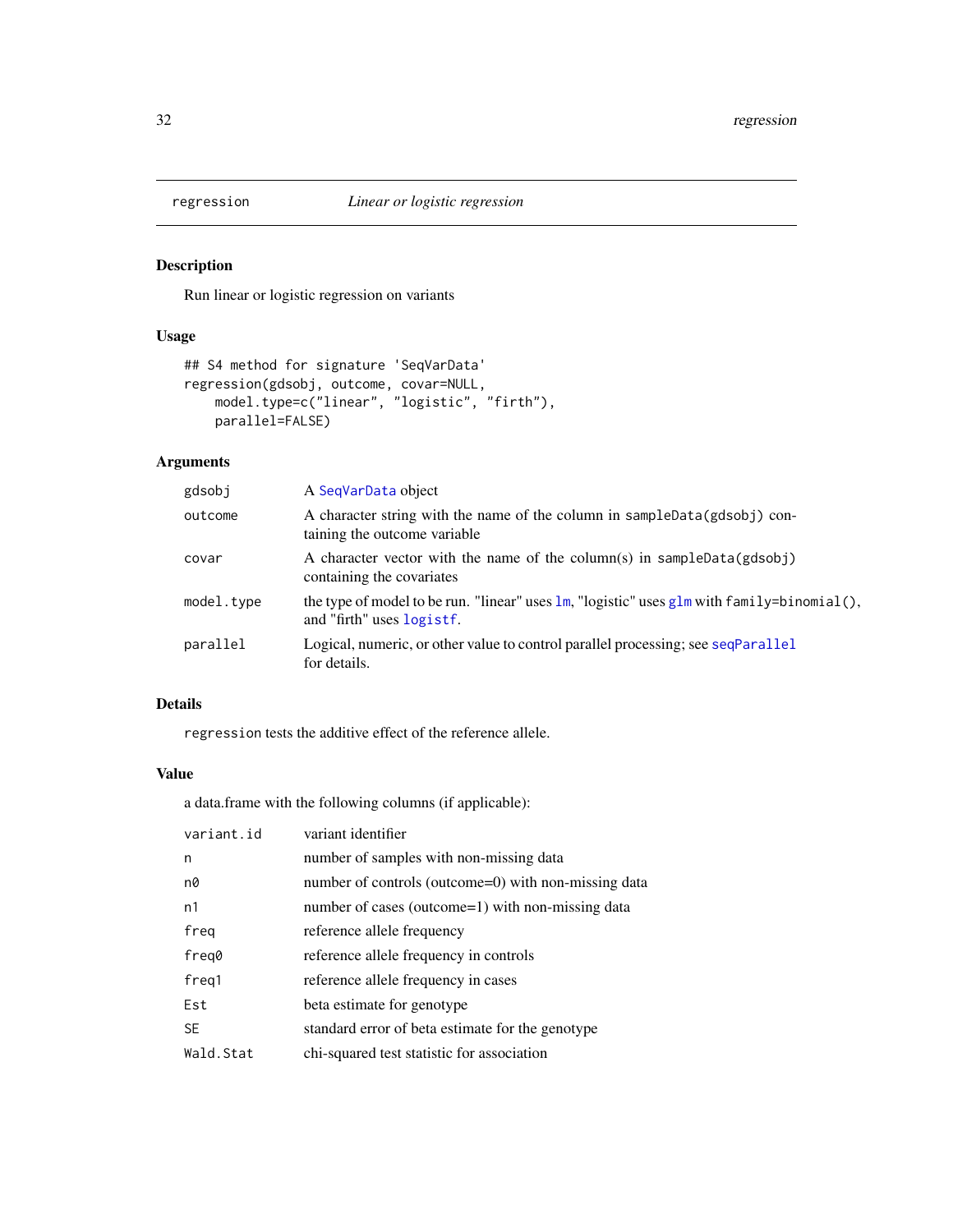### <span id="page-32-0"></span>SeqVarData 33

| Wald.pval | p-value for association                                                 |
|-----------|-------------------------------------------------------------------------|
| PPL.Stat  | firth only: profile penalized likelihood test statistic for association |
| PPL.pval  | firth only: p-value for association                                     |

### Author(s)

Stephanie Gogarten

### See Also

[SeqVarData](#page-32-1), [seqSetFilter](#page-0-0), [lm](#page-0-0), [glm](#page-0-0), [logistf](#page-0-0)

### Examples

```
gds <- seqOpen(seqExampleFileName("gds"))
## create some phenotype data
library(Biobase)
sample.id <- seqGetData(gds, "sample.id")
n <- length(sample.id)
df <- data.frame(sample.id,
  sex=sample(c("M", "F"), n, replace=TRUE),
   age=sample(18:70, n, replace=TRUE),
  phen=rnorm(n),
  stringsAsFactors=FALSE)
meta <- data.frame(labelDescription=c("sample identifier",
   "sex", "age", "phenotype"), row.names=names(df))
sample.data <- AnnotatedDataFrame(df, meta)
seqData <- SeqVarData(gds, sample.data)
## select samples and variants
seqSetFilter(gds, sample.id=sample.id[1:50], variant.id=1:10)
res <- regression(seqData, outcome="phen", covar=c("sex", "age"))
res
seqClose(gds)
```
<span id="page-32-1"></span>SeqVarData *SeqVarData*

## <span id="page-32-2"></span>Description

Extends [SeqVarGDSClass](#page-0-0) to include annotation for samples and variants.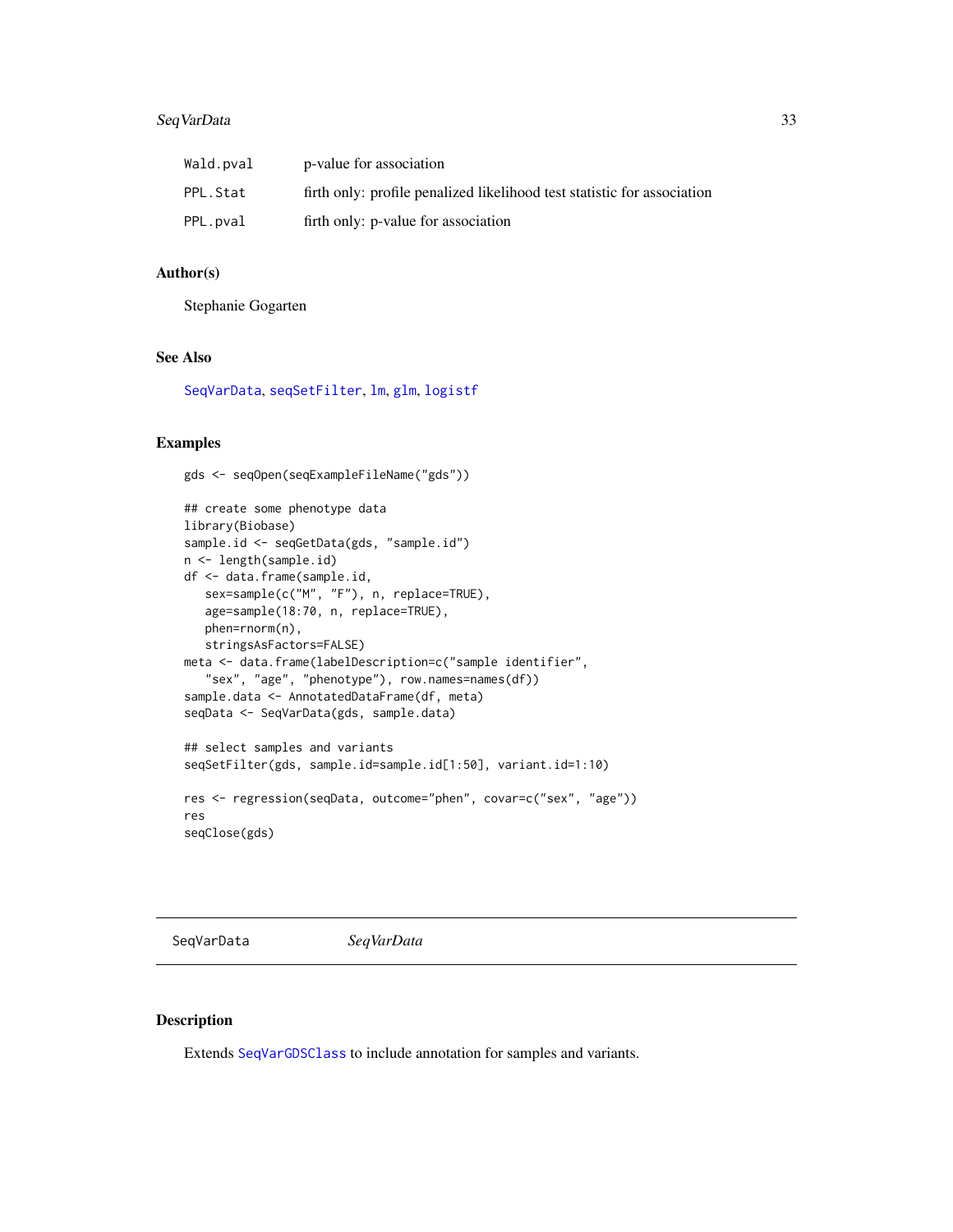#### Details

A SeqVarData object adds an [AnnotatedDataFrame](#page-0-0) for both samples and variants to a [SeqVarGDSClass](#page-0-0) object.

Note that a SeqVarData object must be created using an *unfiltered* [SeqVarGDSClass](#page-0-0) object. The sample.id column in the sampleData [AnnotatedDataFrame](#page-0-0) must exactly match the sample.id node in the GDS file (and similarly for variant.id in variantData). This enables all subsequent filters set on the SeqVarData object to apply to the GDS and the annotation simultaneously.

#### **Constructor**

SeqVarData(gds, sampleData, variantData): Returns a SeqVarData object.

gds can be either the filename of a sequencing GDS file or an existing [SeqVarGDSClass](#page-0-0) object. sampleData must be an [AnnotatedDataFrame](#page-0-0) with a column sample.id matching sample.id in the GDS file. If this argument is missing, a data frame with 0 columns will be created. variantData must be an [AnnotatedDataFrame](#page-0-0) with a column variant.id matching variant.id in the GDS file. If this argument is missing, a data frame with 0 columns will be created.

### **Accessors**

- $sampleData(x)$ ,  $sampleData(x)$  value: Get or set the [AnnotatedDataFrame](#page-0-0) with sample data. If a sample filter has been applied with [seqSetFilter](#page-0-0), only selected samples will be returned. value must include all samples.
- $variantData(x)$ ,  $variable(x) < -value$ : Get or set the [AnnotatedDataFrame](#page-0-0) with variant data. If a variant filter has been applied with [seqSetFilter](#page-0-0), only selected variants will be returned. value must include all variants.
- granges(x): Return a [GRanges](#page-0-0) object with the columns of variantData as metadata columns.
- validateSex(x): Return the contents of a column named "sex" in sampleData(x), provided the contents are valid (values either "M"/"F" or 1/2, or NA). If the column is missing or invalid, return NULL.

See [SeqVarGDSClass](#page-0-0) for additional methods.

#### Author(s)

Stephanie Gogarten

### See Also

[SeqVarGDSClass](#page-0-0), [seqVCF2GDS](#page-0-0), [seqOpen](#page-0-0), [seqGetData](#page-0-0), [seqSetFilter](#page-0-0), [seqApply](#page-0-0), [seqClose](#page-0-0)

#### Examples

```
gds <- seqOpen(seqExampleFileName("gds"))
```

```
## create sample annotation
library(Biobase)
sample.id <- seqGetData(gds, "sample.id")
sex <- sample(c("M","F"), length(sample.id), replace=TRUE)
phenotype <- rnorm(length(sample.id), mean=10)
```
<span id="page-33-0"></span>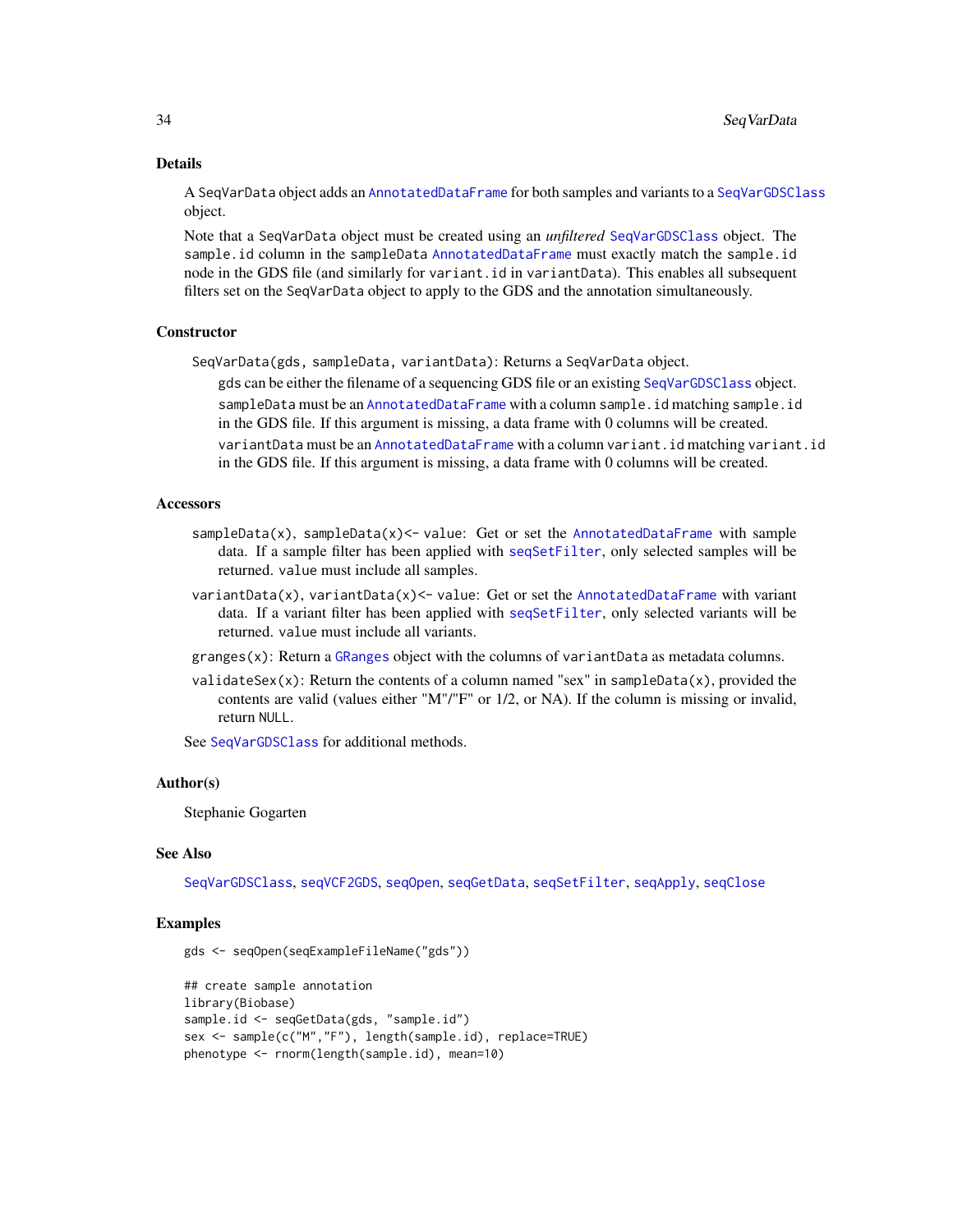#### <span id="page-34-0"></span>setVariantID 35

```
samp <- data.frame(sample.id, sex, phenotype, stringsAsFactors=FALSE)
meta <- data.frame(labelDescription=c("unique sample identifier",
     "sex (M=male, f=female)", "example phenotype"),
     row.names=names(samp), stringsAsFactors=FALSE)
sample.data <- AnnotatedDataFrame(samp, meta)
seqData <- SeqVarData(gds, sample.data)
head(validateSex(seqData))
## add another annotation column
sample.data$site <- sample(letters, length(sample.id), replace=TRUE)
varMetadata(sample.data)["site", "labelDescription"] <- "study site"
sampleData(seqData) <- sample.data
## set a filter
seqSetFilter(seqData, sample.id=sample.id[1:10])
nrow(sampleData(seqData))
seqClose(seqData)
```
setVariantID *Change the variant ID of a GDS file*

#### **Description**

Replace the variable "variant.id" in a GDS file with a user-supplied unique vector of the same length.

### Usage

```
setVariantID(gdsfile, variant.id)
```
### Arguments

| gdsfile    | A character string with the file path of a GDS file. |
|------------|------------------------------------------------------|
| variant.id | A vector with the new variant IDs.                   |

### Details

A VCF file created by [seqVCF2GDS](#page-0-0) creates a variable "variant.id" containing sequential integers to identify each variant. setVariantID allows the user to replace these values with something more meaningful. The replacement values in variant.id must be unique and have the same length as the original "variant.id" vector.

Using character values for variant.id may affect performance for large datasets.

### Author(s)

Stephanie Gogarten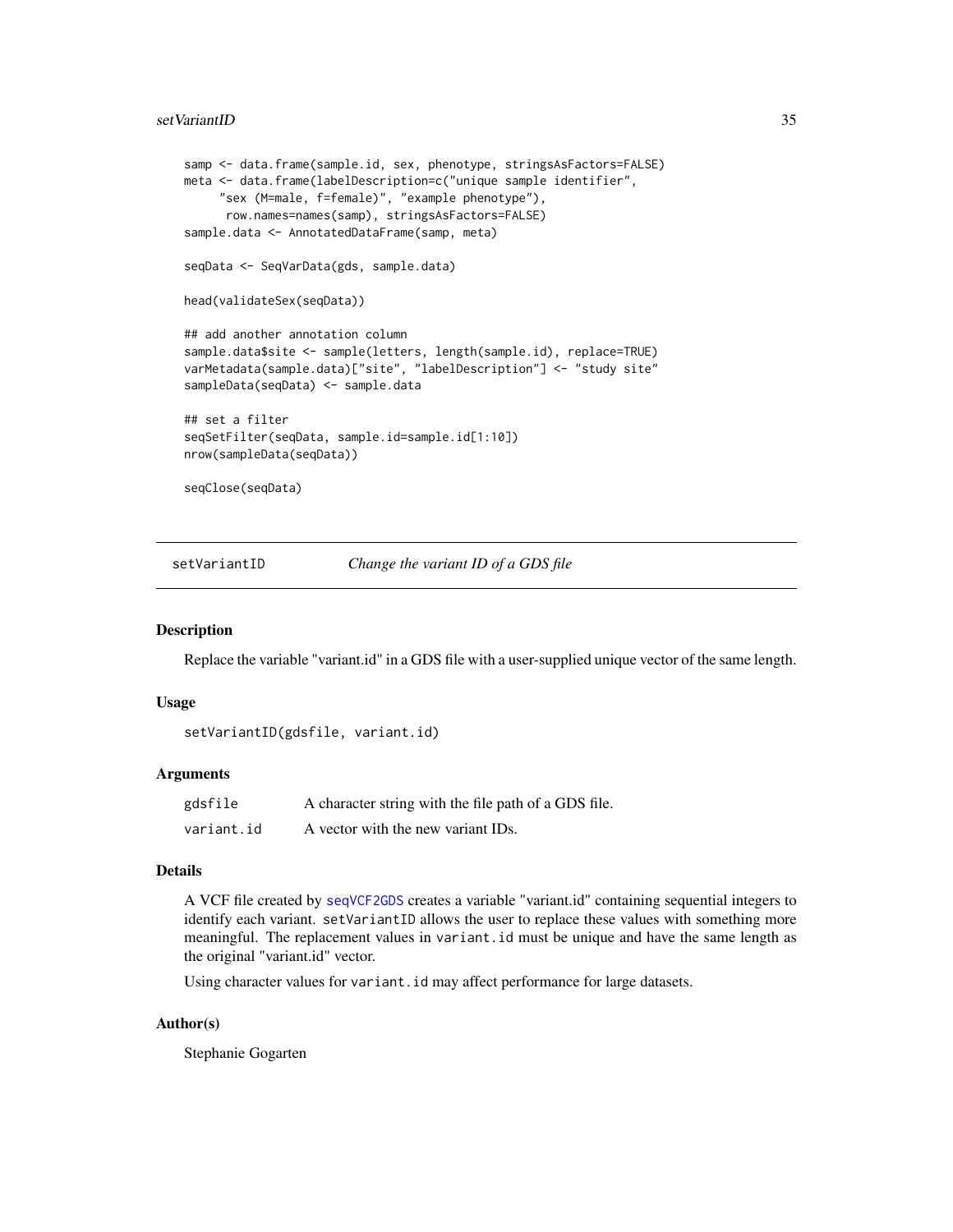### <span id="page-35-0"></span>See Also

[SeqVarGDSClass](#page-0-0), [seqVCF2GDS](#page-0-0)

### Examples

```
oldfile <- system.file("extdata", "gl_chr1.gds", package="SeqVarTools")
newfile <- tempfile()
file.copy(oldfile, newfile)
```

```
gds <- seqOpen(newfile)
rsID <- seqGetData(gds, "annotation/id")
seqClose(gds)
```

```
setVariantID(newfile, rsID)
gds <- seqOpen(newfile)
seqGetData(gds, "variant.id")
head(getGenotype(gds))
seqClose(gds)
```

```
unlink(newfile)
```
### titv *Transition/Transversion Ratio*

### Description

Calculate transition/transversion ratio overall or by sample

### Usage

```
## S4 method for signature 'SeqVarGDSClass'
titv(gdsobj, by.sample=FALSE, use.names=FALSE)
```
### Arguments

| gdsobi    | A SeqVarGDSClass object with VCF data.                                                                       |
|-----------|--------------------------------------------------------------------------------------------------------------|
| by.sample | A logical indicating whether TiTy should be calculated by sample or overall for<br>the entire GDS object.    |
| use.names | A logical indicating whether to assign sample IDs as names of the output vector<br>$(if by sample = TRUE)$ . |

### Details

If by.sample=FALSE (the default), titv calulates the transition/transversion ratio (TiTv) over all samples.

If by.sample=TRUE, titv calculates TiTv over all variant genotypes (heterozygous or homozygous non-reference) for each sample.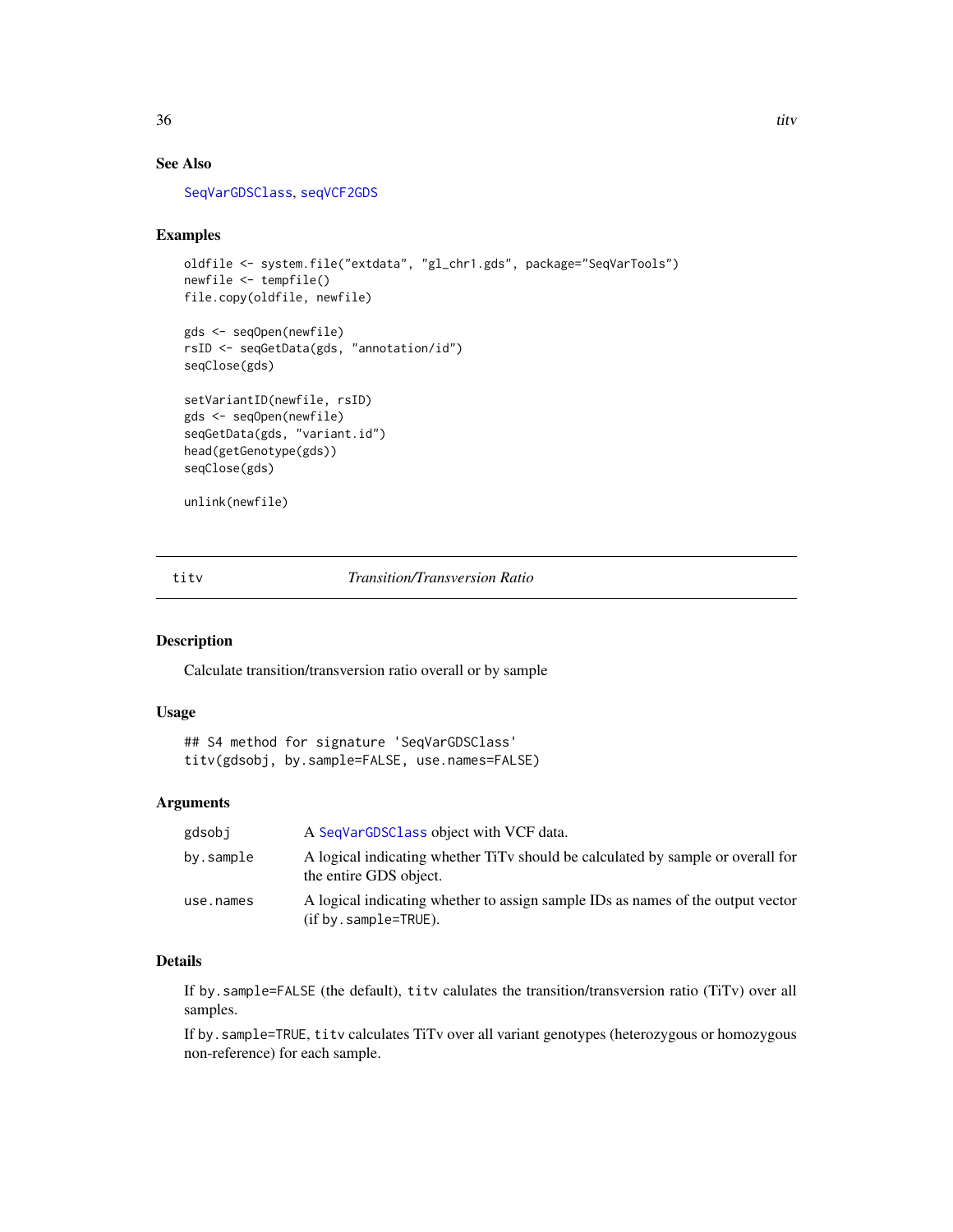#### <span id="page-36-0"></span>variantInfo 37

### Value

A single value for TiTv if by.sample=FALSE. If by.sample=TRUE, a numeric vector containing TiTv for each sample.

### Author(s)

Stephanie Gogarten

### See Also

[SeqVarGDSClass](#page-0-0), [applyMethod](#page-6-1), [isVariant](#page-21-1)

### Examples

```
gds <- seqOpen(seqExampleFileName("gds"))
titv(gds)
titv(gds, by.sample=TRUE)
## apply to a subset of variants
library(GenomicRanges)
chrom <- seqGetData(gds, "chromosome")
pos22 <- seqGetData(gds, "position")[chrom == 22]
ranges <- GRanges(seqnames="22", IRanges(min(pos22), max(pos22)))
applyMethod(gds, titv, ranges)
```
seqClose(gds)

variantInfo *Variant info*

### Description

Return basic variant info as a data.frame.

#### Usage

```
## S4 method for signature 'SeqVarGDSClass'
variantInfo(gdsobj, alleles=TRUE, expanded=FALSE)
## S4 method for signature 'SeqVarGDSClass'
expandedVariantIndex(gdsobj)
```
### Arguments

| gdsobi   | A SeqVarGDSClass object with VCF data.                                                             |
|----------|----------------------------------------------------------------------------------------------------|
| alleles  | A logical value for whether to include ref and alt alleles                                         |
| expanded | A logical value for whether to expand multi-allelic variants with one row per<br>alternate allele. |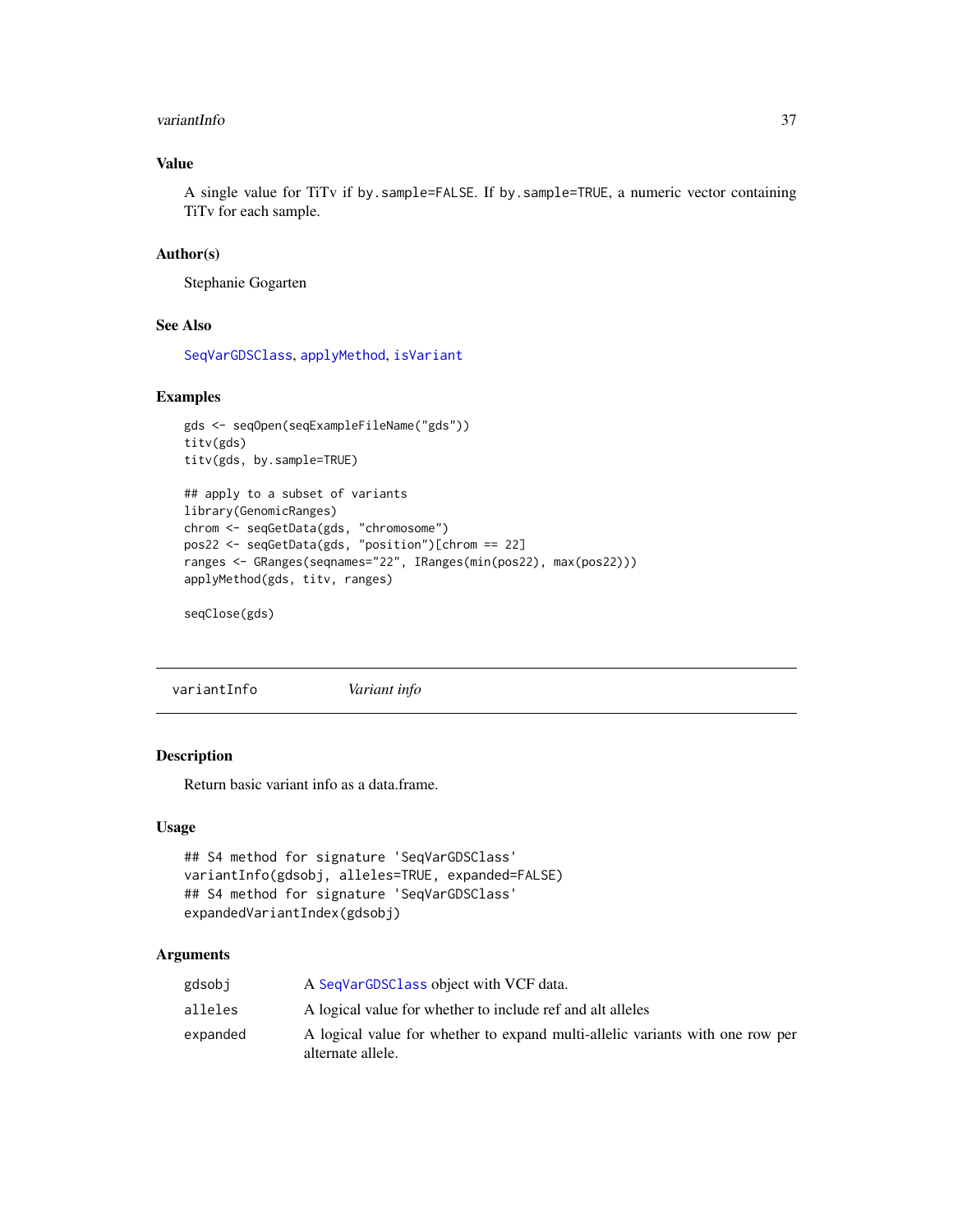### <span id="page-37-0"></span>Details

Variants can be represented in collapsed form, with one row per variant, or in expanded form, with one row per alternate allele for multiallelic variants.

### Value

variantInfo returns a data.frame with variant.id, chromosome, and position for each variant. If alleles=TRUE, the data.frame includes ref and alt. If expanded=TRUE, the data.frame includes allele.index, which is 1 for the first alternate allele, 2 for the second alternate, etc.

expandedVariantIndex returns an index to transform a vector or matrix from collapsed to expanded form.

### Author(s)

Stephanie Gogarten

### See Also

[SeqVarGDSClass](#page-0-0)

### Examples

```
gds <- seqOpen(seqExampleFileName("gds"))
seqSetFilter(gds, variant.sel=1323:1327)
variantInfo(gds, alleles=TRUE)
variantInfo(gds, alleles=TRUE, expanded=TRUE)
expandedVariantIndex(gds)
seqClose(gds)
```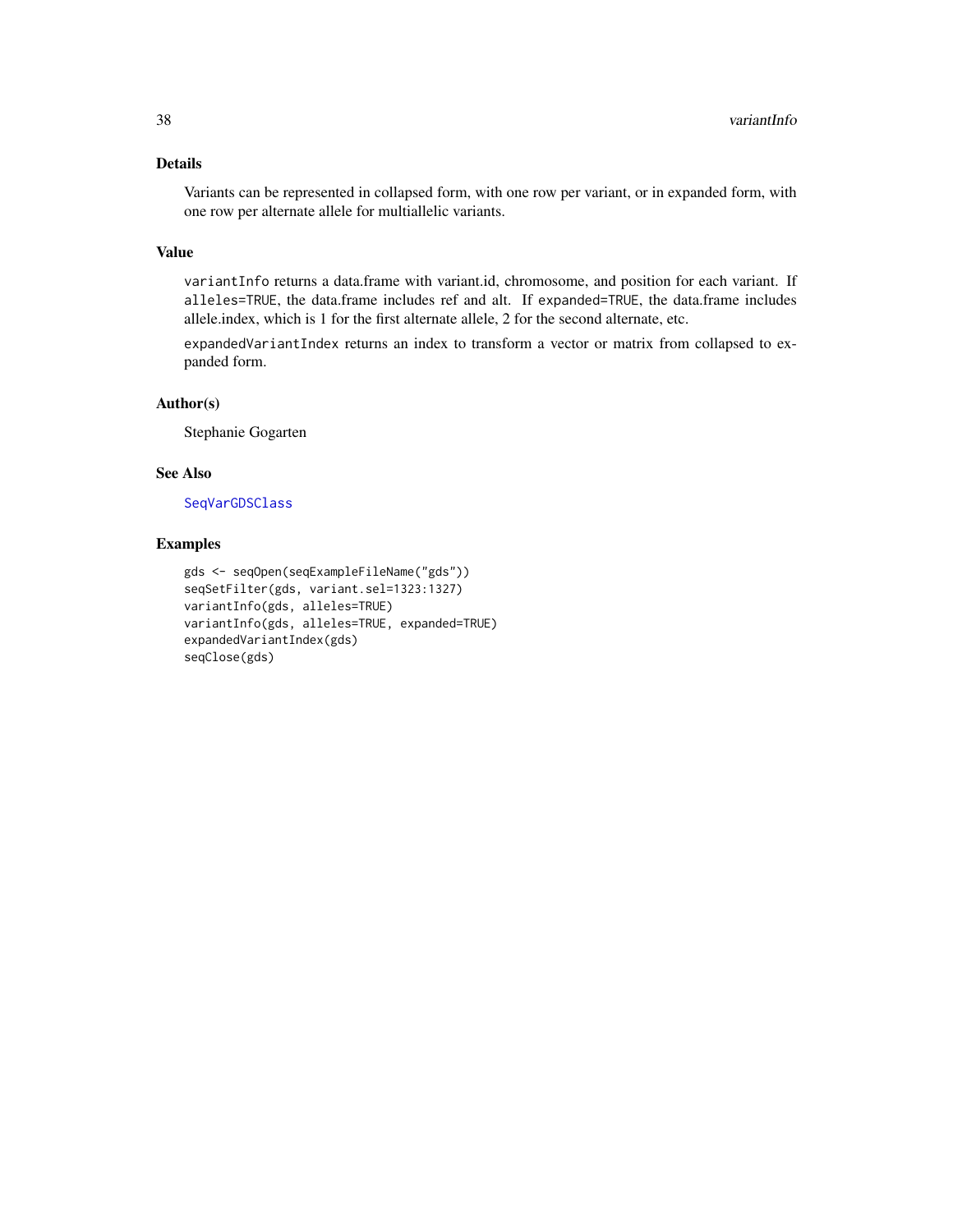# <span id="page-38-0"></span>**Index**

∗ classes Iterator, [23](#page-22-0) SeqVarData, [33](#page-32-0) ∗ datasets pedigree, [29](#page-28-0) ∗ manip allele-methods, [3](#page-2-0) alleleFrequency, [4](#page-3-0) alternateAlleleDetection, [5](#page-4-0) applyMethod, [7](#page-6-0) countSingletons, [9](#page-8-0) duplicateDiscordance, [10](#page-9-0) getGenotype, [12](#page-11-0) getVariableLengthData, [14](#page-13-0) heterozygosity, [16](#page-15-0) hwe, [17](#page-16-0) imputedDosage, [19](#page-18-0) inbreedCoeff, [20](#page-19-0) isVariant, [22](#page-21-0) meanBySample, [25](#page-24-0) mendelErr, [26](#page-25-0) missingGenotypeRate, [27](#page-26-0) pca, [28](#page-27-0) refFrac, [30](#page-29-0) regression, [32](#page-31-0) setVariantID, [35](#page-34-0) titv, [36](#page-35-0) ∗ methods Iterator, [23](#page-22-0) SeqVarData, [33](#page-32-0) ∗ package SeqVarTools-package, [2](#page-1-0) allele-methods, [3](#page-2-0) alleleCount *(*alleleFrequency*)*, [4](#page-3-0) alleleCount,SeqVarData-method *(*alleleFrequency*)*, [4](#page-3-0) alleleCount,SeqVarGDSClass-method *(*alleleFrequency*)*, [4](#page-3-0) alleleDosage *(*getGenotype*)*, [12](#page-11-0)

alleleDosage,SeqVarGDSClass,list-method *(*getGenotype*)*, [12](#page-11-0) alleleDosage, SeqVarGDSClass, numeric-method *(*getGenotype*)*, [12](#page-11-0) alleleFrequency, [4,](#page-3-0) *[10](#page-9-0)*, *[14](#page-13-0)*, *[17](#page-16-0)* alleleFrequency,SeqVarData-method *(*alleleFrequency*)*, [4](#page-3-0) alleleFrequency,SeqVarGDSClass-method *(*alleleFrequency*)*, [4](#page-3-0) altChar *(*allele-methods*)*, [3](#page-2-0) altChar,SeqVarGDSClass-method *(*allele-methods*)*, [3](#page-2-0) altDosage, *[19](#page-18-0)* altDosage *(*getGenotype*)*, [12](#page-11-0) altDosage, SeqVarGDSClass-method *(*getGenotype*)*, [12](#page-11-0) alternateAlleleDetection, [5](#page-4-0) alternateAlleleDetection,SeqVarData,SeqVarData-method *(*alternateAlleleDetection*)*, [5](#page-4-0) AnnotatedDataFrame, *[34](#page-33-0)* applyMethod, *[3](#page-2-0)*, *[5](#page-4-0)*, [7,](#page-6-0) *[10](#page-9-0)*, *[14,](#page-13-0) [15](#page-14-0)*, *[17,](#page-16-0) [18](#page-17-0)*, *[21,](#page-20-0) [22](#page-21-0)*, *[26](#page-25-0)[–29](#page-28-0)*, *[31](#page-30-0)*, *[37](#page-36-0)* applyMethod,SeqVarGDSClass,function,character-method *(*applyMethod*)*, [7](#page-6-0) applyMethod, SeqVarGDSClass, function, GRanges-method *(*applyMethod*)*, [7](#page-6-0) applyMethod, SeqVarGDSClass, function, missing-method *(*applyMethod*)*, [7](#page-6-0) applyMethod,SeqVarGDSClass,function,numeric-method *(*applyMethod*)*, [7](#page-6-0) chromWithPAR, *[5](#page-4-0)*, [8](#page-7-0) chromWithPAR,SeqVarGDSClass-method *(*chromWithPAR*)*, [8](#page-7-0) countSingletons, [9](#page-8-0) countSingletons,SeqVarGDSClass-method *(*countSingletons*)*, [9](#page-8-0) currentRanges *(*Iterator*)*, [23](#page-22-0)

currentRanges,SeqVarBlockIterator-method

*(*Iterator*)*, [23](#page-22-0)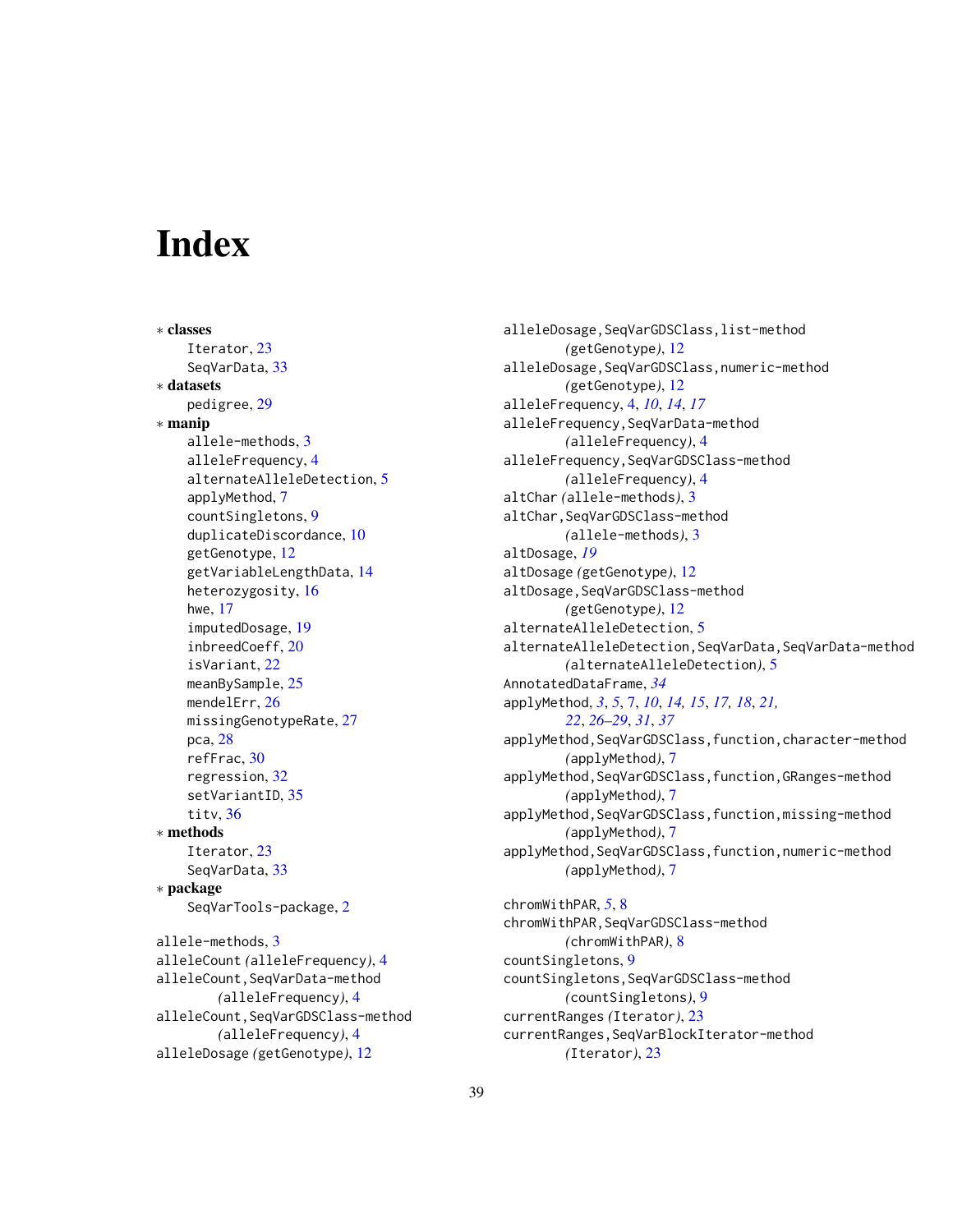currentRanges,SeqVarListIterator-method *(*Iterator*)*, [23](#page-22-0) currentRanges,SeqVarRangeIterator-method *(*Iterator*)*, [23](#page-22-0) currentVariants *(*Iterator*)*, [23](#page-22-0) currentVariants,SeqVarBlockIterator-method *(*Iterator*)*, [23](#page-22-0) currentVariants,SeqVarIterator-method *(*Iterator*)*, [23](#page-22-0) DataFrame, *[24](#page-23-0)* duplicateDiscordance, [10](#page-9-0) duplicateDiscordance,SeqVarData,missing-method *(*duplicateDiscordance*)*, [10](#page-9-0) duplicateDiscordance,SeqVarData,SeqVarData-method<sup>V,SeqVarGDSClass-method*(*isSNV*),*[21](#page-20-0)</sup> *(*duplicateDiscordance*)*, [10](#page-9-0) duplicateDiscordance,SeqVarIterator,missing-methodiant,SeqVarGDSClass-method *(*duplicateDiscordance*)*, [10](#page-9-0) expandedAltDosage *(*getGenotype*)*, [12](#page-11-0) expandedAltDosage,SeqVarGDSClass-method *(*getGenotype*)*, [12](#page-11-0) expandedVariantIndex *(*variantInfo*)*, [37](#page-36-0) expandedVariantIndex,SeqVarGDSClass-method *(*variantInfo*)*, [37](#page-36-0) getGenotype, [12,](#page-11-0) *[22](#page-21-0)*, *[28](#page-27-0)* getGenotype,SeqVarGDSClass-method *(*getGenotype*)*, [12](#page-11-0) getGenotypeAlleles *(*getGenotype*)*, [12](#page-11-0) getGenotypeAlleles,SeqVarGDSClass-method *(*getGenotype*)*, [12](#page-11-0) getVariableLengthData, [14](#page-13-0) getVariableLengthData,SeqVarGDSClass,character-method *(*meanBySample*)*, [25](#page-24-0) *(*getVariableLengthData*)*, [14](#page-13-0) glm, *[32,](#page-31-0) [33](#page-32-0)* GRanges, *[23](#page-22-0)*, *[34](#page-33-0)* granges *(*SeqVarData*)*, [33](#page-32-0) granges,SeqVarData-method *(*SeqVarData*)*, [33](#page-32-0) GRangesList, *[24](#page-23-0)* GWASExactHW, *[18](#page-17-0)* heterozygosity, *[5](#page-4-0)*, [16](#page-15-0) heterozygosity,SeqVarGDSClass-method *(*heterozygosity*)*, [16](#page-15-0) hethom *(*heterozygosity*)*, [16](#page-15-0) homozygosity *(*heterozygosity*)*, [16](#page-15-0) hwe, [17](#page-16-0) HWExact, *[18](#page-17-0)* isSNV, [21](#page-20-0) Iterator, [23](#page-22-0) lm, *[32,](#page-31-0) [33](#page-32-0)* logistf, *[32,](#page-31-0) [33](#page-32-0)* mendelErr, [26](#page-25-0)

hethom,SeqVarGDSClass-method *(*heterozygosity*)*, [16](#page-15-0)

homozygosity,SeqVarGDSClass-method *(*heterozygosity*)*, [16](#page-15-0) hwe,SeqVarGDSClass-method *(*hwe*)*, [17](#page-16-0) imputedDosage, [19](#page-18-0) imputedDosage, SeqVarGDSClass-method *(*imputedDosage*)*, [19](#page-18-0) inbreedCoeff, [20](#page-19-0) inbreedCoeff,SeqVarGDSClass-method *(*inbreedCoeff*)*, [20](#page-19-0) isVariant, [22,](#page-21-0) *[37](#page-36-0) (*isVariant*)*, [22](#page-21-0) iterateFilter *(*Iterator*)*, [23](#page-22-0) iterateFilter,SeqVarIterator-method *(*Iterator*)*, [23](#page-22-0) lastFilter *(*Iterator*)*, [23](#page-22-0) lastFilter,SeqVarIterator-method *(*Iterator*)*, [23](#page-22-0) lastFilter<- *(*Iterator*)*, [23](#page-22-0) lastFilter<-,SeqVarIterator,numeric-method *(*Iterator*)*, [23](#page-22-0)

```
meanBySample, 25
meanBySample,SeqVarGDSClass-method
mendelErr,SeqVarGDSClass-method
        (mendelErr), 26
minorAlleleCount (alleleFrequency), 4
minorAlleleCount,SeqVarData-method
        (alleleFrequency), 4
minorAlleleCount,SeqVarGDSClass-method
        (alleleFrequency), 4
missingGenotypeRate, 27
missingGenotypeRate,SeqVarGDSClass-method
        (missingGenotypeRate), 27
nAlleles (allele-methods), 3
```
nAlleles,SeqVarGDSClass-method *(*allele-methods*)*, [3](#page-2-0)